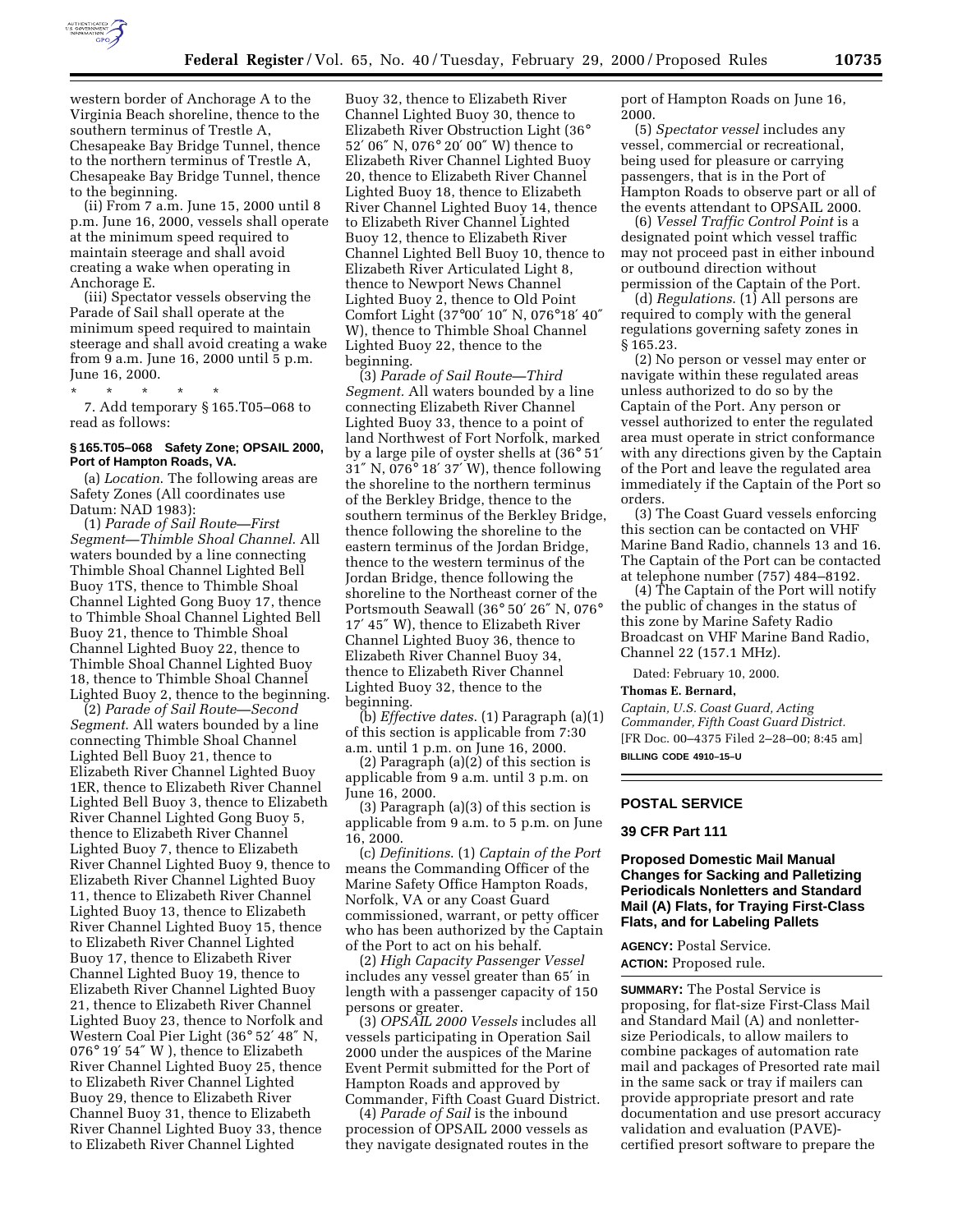mailing. This co-sacking and co-traying of packages in automation rate and Presorted rate mailings will be permitted at all sack and tray presort levels (5-digit, 3-digit, SCF (Periodicals only), ADC, and Mixed ADC). The Postal Service is also proposing to revise the requirements for preparation of 5 digit pallets to require carrier route rate mail to be placed on separate 5-digit pallets from 5-digit non-carrier route rate mail (automation rate and Presorted rate mail). This means that when preparing 5-digit pallets, mailers will be required to make 5-digit pallets that contain only carrier route sorted mail, and 5-digit pallets that contain both automation rate and Presorted rate mail, except as proposed under the following new preparation option. It is proposed to allow mailers of nonletter-size Periodicals and flat-size Standard Mail (A) to combine carrier route, automation rate, and Presorted rate packages that are part of the same mailing job in the same 5-digit carrier routes sack (to be named a ''merged 5-digit'' sack) or on the same 5-digit pallet (to be named a ''merged 5-digit'' pallet) for those 5-digit ZIP Codes where the Postal Service performs carrier route incoming secondary sortation at the delivery unit. The carrier route rate sortation indicator field in the Postal Service's City State Product will be modified to contain information that will identify the 5-digit ZIP Codes where such combinations will be permitted. This field in the City State Product will be renamed the ''Carrier Route Indicators'' field. It is also proposed to allow packages in the same mailing job that are independently presorted as carrier route, automation, and Presorted rate mailings to be sorted together at the 5-digit level, in both sacks and on pallets, using both the Carrier Route Indicators field in the City State Product and the Domestic Mail Manual (DMM) L001 labeling list to prepare ''merged 5-digit scheme'' sacks or pallets according to additional sortation rules. It is also proposed to revise pallet labeling requirements.

**DATES:** Comments must be received on or before April 14, 2000.

**ADDRESSES:** Mail or deliver written comments to the Manager, Mail Preparation and Standards, USPS Headquarters, 475 L'Enfant Plaza SW, Room 6800, Washington, DC 20260– 2413. Copies of all written comments will be available for inspection and photocopying between 9 a.m. and 4 p.m., Monday through Friday at the Postal Service Library, 475 L'Enfant Plaza SW, Room 11–N, Washington, DC. **FOR FURTHER INFORMATION CONTACT:** Lynn Martin, (202) 268–6351, or Linda Kingsley, (202) 268–2252.

**SUPPLEMENTARY INFORMATION:** Over the past year, there have been various discussions between the Postal Service and the mailing industry regarding the implications of existing DMM standards that require packages of automation rate flats and packages of nonautomation rate (carrier route rate and Presorted rate) flats to be prepared in separate containers. Typically, the smallest portion of the mailing is relegated to a container level of a lesser depth of presort, which can cause inconsistencies in delivery as well as more package and/or container handlings and greater demands on mail transport equipment. Two Mailers Technical Advisory Committee (MTAC) Work Groups, the National Periodicals Service Improvement Team, and the Presort Optimization Work Group, have been working to better understand the implications and identify opportunities to improve the current situation. As a result, these MTAC Work Groups have identified preparation changes that should help to improve service. Likewise, it is expected these changes, which were also recommended in the Report of the Periodicals Operations Review Team, should help reduce processing costs. That team, which is comprised of postal and industry representatives, visited many postal facilities in order to better understand the factors contributing to USPS processing costs.

In short, the proposed changes contained in this **Federal Register** notice have been drafted based on significant feedback from the industry as well as USPS field sites. The specific changes are described in detail below.

### **Option To Combine Packages of Automation Rate and Presorted Rate Mail in the Same Sack or Tray for First-Class Mail and Standard Mail (A) Flats and Nonletter-Size Periodicals**

Although Periodicals mailers already have the option to co-sack packages of automation rate flats and Presorted rate nonletter mail in the same 3-digit, SCF, ADC, or Mixed ADC sack, they cannot combine packages of automation rate flats and Presorted rate nonletter mail in the same 5-digit sack. For First-Class and Standard Mail (A), packages of automation rate and Presorted rate flats currently must be prepared in separate sacks or trays at all presort levels.

Analyses of automation rate and Presorted rate mailings show that it is common for packages of Presorted rate flats to reside in sacks or trays that are of a lesser depth of sort than the

corresponding containers of automation rate flats. Many customers have indicated that most of their mailings contain some small number of addresses that cannot be ZIP+4 barcoded. Currently, these pieces must be both separately packaged and separately sacked or trayed as a Presorted rate mailing that must meet its own sack or tray minimums. Because of the small number of pieces generally contained in the Presorted rate mailing, the density of pieces presorted to 5-digit and 3-digit ZIP Codes may be small and the resulting packages and sacks or trays for 5-digit and 3-digit presort levels may be few. For Periodicals and Standard Mail (A) this situation has rate impacts because Presorted rates are based on the sack in which the pieces reside.

With the recent optical character reader (OCR) technology that has been deployed on the Postal Service's flatsorting machines (FSM) 881s, there is less of a need for segregation of automation rate and Presorted rate packages. OCR technology will also be incorporated in the new automated flatsorting machines (AFSM) 100s that the Postal Service will begin deploying this year. The Postal Service therefore seeks to resolve the current situation where the requirement to separately sack packages of automation rate flat mail from packages of Presorted rate flat mail results in less finely presorted mail by allowing packages of automation rate flats and Presorted rate flats (and for Periodicals irregular parcels) to be presorted together in the same sack or tray at all container levels.

It is expected that this change will help improve service on the packages of Presorted rate mail and will also reduce mail transport equipment (MTE) usage because mailers will no longer have to prepare their packages of automation rate flats and packages of Presorted rate flats (or irregular parcels for Periodicals mail) in separate containers.

This new presort option, which will appear in DMM M710, will be a cosacking or co-traying presort option. This means that each separate automation and Presorted rate mailing that is co-sacked or co-trayed must continue to meet all the separate eligibility requirements for their respective mailing, including separate packaging requirements, and for First-Class Mail and Standard Mail (A), separate minimum mailing quantity requirements. For example, under this proposed new option, when co-sacking a Standard Mail (A) automation rate mailing with a Presorted rate mailing the automation rate mailing would be required to meet a 200-piece or 50 pound minimum mailing quantity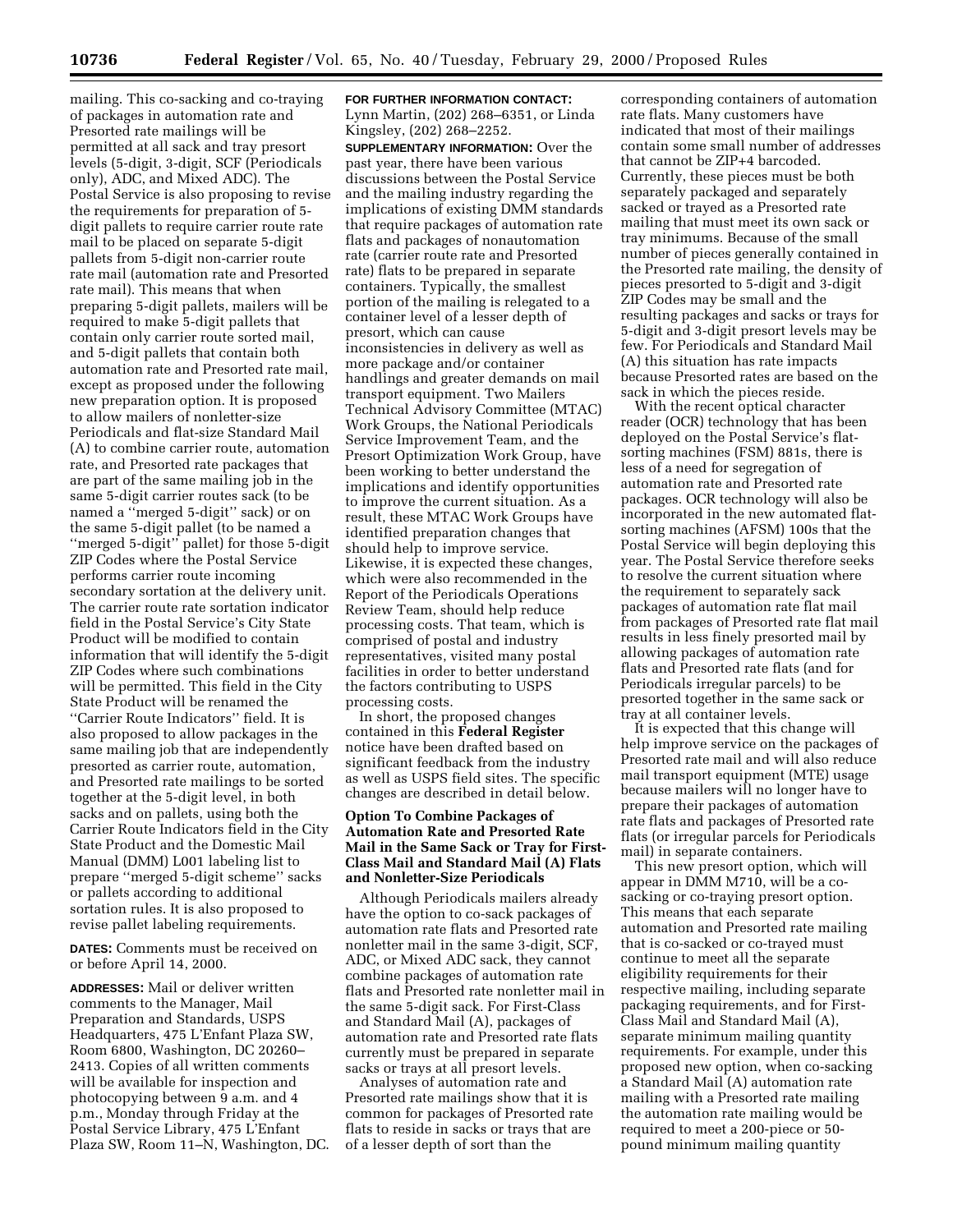requirement and the Presorted rate portion would be required to meet a separate 200-piece or 50-pound minimum mailing requirement (the residual volume requirement in DMM E620.1.2 may be used to meet this). Under this example the automation rate pieces would be required to be packaged under the requirements in DMM M820, and the Presorted rate pieces would be required to be separately packaged under the standards in DMM M610. These separately prepared packages from the two separate Standard Mail (A) mailings could then be sacked together (co-sacked) in the same 5-digit, 3-digit, ADC, and Mixed ADC sacks.

Another requirement for co-sacking or co-traying will be that the two separate mailings must be part of the same mailing job, and for First-Class Mail and Standard Mail (A), be reported on the same postage statement or, for Standard Mail (A), the same consolidated postage statement. In addition, for all mail classes, PAVE-certified software or MAC-certified software must be used to presort the co-sacked or co-trayed mailing.

Use of the co-sacking or co-traying option will not affect the rate eligibility criteria for automation or Presorted rates. Pieces in automation rate packages will continue to qualify for automation rates based on the presort level of the package in which they are placed. For Presorted First-Class rates, there is only one rate level so co-traying will have no effect on rate applicability. Pieces in Presorted rate packages at Periodicals and Standard Mail (A) rates will continue to qualify for Presorted rates based on the presort level of the sack in which the pieces are placed. (For Periodicals mail there must also be a minimum of six pieces in a package within a qualifying sack to qualify for 5 digit or 3-digit Presorted rates.) However, pieces in automation rate packages that reside in the same sack as Presorted rate packages will count toward the minimum sacking requirements for purposes of qualifying for Periodicals and Standard Mail (A) Presorted rates. Mailers of all classes must provide documentation that details the sortation and rate eligibility of pieces in each tray or sack.

For First-Class Mail and Standard Mail (A), this co-sacking or co-traying option will be available only when the physical dimensions of the mailpieces are in the flats processing category at both the automation and Presorted rates. For example, a mailpiece that exceeds 3⁄4 of an inch could be considered an automation flat under the FSM 1000 size requirements in DMM C820, but would be considered a parcel at the

Presorted rates under DMM C050.3.1. In such an instance, for First-Class Mail and Standard Mail (A), separate sacking of the Presorted portion of the mailing job as a First-Class Mail parcel or Standard Mail (A) machinable or irregular parcel would be required whereas the automation flats portion would be required to be trayed for First-Class Mail or sacked for Standard Mail (A) according to the automation flats requirements. If such pieces were mailed at Standard Mail (A) rates, the residual shape surcharge (RSS) would apply to the Presorted rate portion of the mailing job. For Periodicals, pieces in the automation mailing must meet the physical standards for an automation flat and pieces in the Presorted rate mailing must be nonletter-size. Specific authorization from the rates and classification service center (RCSC) will not be required to co-sack or co-tray flatsize mailings under these new standards in DMM M710. However, as indicated above, mailers who co-sack or co-tray packages of automation rate and Presorted rate flats in the same sack or tray under DMM M710 will be required to use PAVE-certified software or MACcertified to prepare the mailing.

### **Requirement To Segregate Carrier Route Packages From 5-Digit Packages on 5-Digit Pallets**

In the process of developing these proposed DMM changes, USPS field operations personnel were canvassed for input regarding the proposal to combine packages of automation rate and Presorted rate flats in the same container. Many USPS field sites expressed a strong desire to have carrier route packages segregated from 5-digit packages (both automation rate and Presorted rate 5-digit packages) due to the planned deployment of new flatsorting machines. This segregation already occurs today for mailings prepared in sacks, because carrier route rate packages are currently required to be prepared as a separate mailing and sacked separately from other mail in a mailing job. However, for packages on pallets, 5-digit Presorted rate flats may currently be placed with carrier route packages on the same 5-digit pallet or same 5-digit scheme pallet.

In today's mail processing environment, where in many instances there is limited flat sorter capacity at the plant, the Postal Service sorts the majority of non-carrier-route-sorted flats to carrier routes at delivery units. This year, the Postal Service will begin deploying new Automated Flat Sorting Machine (AFSM) 100s. As a result of the deployment of these additional flatsorting machines over the next 2 to 3

years, the sortation of Presorted rate mail to carrier routes by the Postal Service will more frequently be done on flat-sorting machines located at plants rather than at delivery units. In the future, it will generally no longer be economical to the Postal Service to allow mailers to combine 5-digit sorted Presorted rate mail (which must be sorted by the Postal Service to carrier routes) on the same 5-digit pallet as mail that has already been sorted to carrier routes by the mailer.

Due to the anticipated changes in the location where the majority of Presorted rate mail will be sorted to carrier routes, the Postal Service is proposing to require the segregation of carrier route sorted flats from non-carrier route sorted flats on 5-digit and 5-digit scheme pallets. When preparing 5-digit and 5 digit scheme pallets, it is proposed that mailers be required to make 5-digit and 5-digit scheme pallets that contain only carrier route sorted mail (to be named 5 digit carrier routes pallets and 5-digit scheme carrier routes pallets), and separate 5-digit and 5-digit scheme pallets that contain only automation rate and Presorted rate mail. There will be one exception as provided below. This proposal should greatly reduce any mail volume that would have to be sent from the delivery unit back to the plant for sortation to carrier route when new flatsorting equipment is deployed.

Periodicals and Standard Mail (A) mailers that prepare letter-size mail in trays on pallets or prepare nonletter-size mail as sacks on pallets, also will be required to place trays and sacks of carrier route mail on 5-digit carrier routes pallets that are separate from 5 digit pallets containing non-carrier route mail.

### **Optional Presort Using the ''Carrier Route Indicators'' Field in the AMS City State Product**

Because the transition from carrier route sortation being performed primarily at delivery units to being performed primarily at plants will occur gradually as AFSM 100s are deployed, the Postal Service is proposing to provide a new presort option for Periodicals nonletters and Standard Mail (A) flats that are sacked or prepared as packages on pallets. This new presort option should ease the transition and lessen the impact on mailers of the proposed new requirement to prepare separate 5-digit carrier routes and 5-digit scheme carrier routes pallets that contain only carrier route packages. As noted earlier, for many 5-digit ZIP Code areas, the incoming secondary sortation (sortation to carrier routes) will be moved from the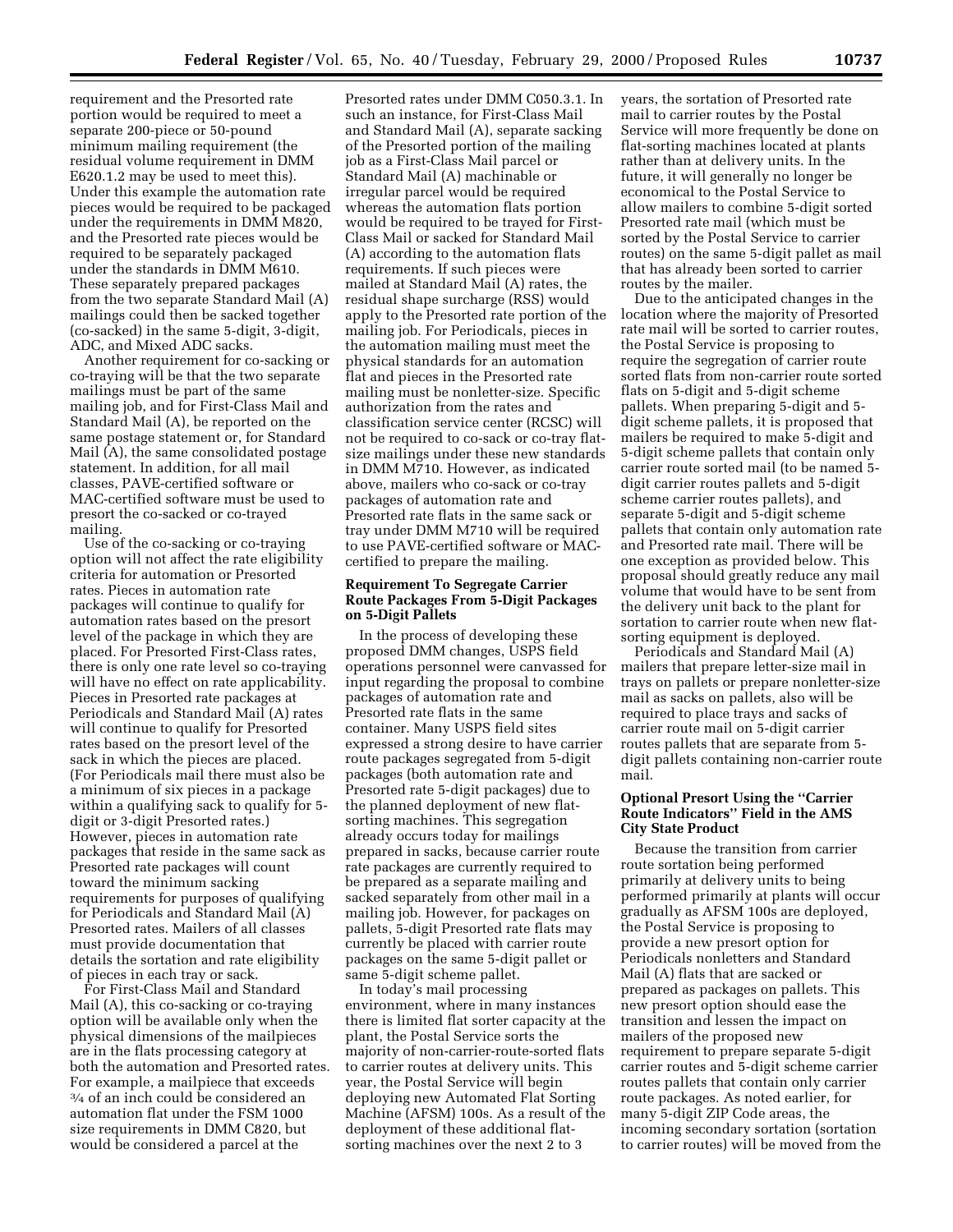delivery unit to the plant only when an AFSM 100 is deployed at the plant serving that 5-digit ZIP Code area. It is when sortation to carrier route occurs at the plant for a given 5-digit ZIP Code area that the mailer preparation of carrier route presorted packages of flats in separate containers from non-carrier route sorted 5-digit packages of flats will become necessary at the 5-digit pallet and sack level. The Postal Service therefore intends to modify the current carrier route rate sortation indicator field in the AMS City State Product so that it will indicate for each 5-digit ZIP Code area whether it is necessary to separately containerize carrier route sorted flats from non-carrier route sorted flats, as well as indicate for which 5 digit ZIP Codes letter-size automation carrier route sortation may take place. This field in the City State Product will be renamed the ''Carrier Route Indicators'' field. The new information will be provided by changing the current ''Yes'' or ''No'' character in the field to an "A," "B," "C," or "D." An ''A'' will indicate sortation for automation letters carrier routes rates is permitted and that co-containerization of flat-size (nonletter-size for Periodicals) carrier route and 5-digit packages is also permitted. A ''B'' will indicate sortation for automation letters carrier routes rates is permitted and that co-containerization of flat-size (nonletter-size for Periodicals) carrier route and 5-digit packages is not permitted. A ''C'' will indicate sortation for automation letters carrier routes rates is not permitted and that cocontainerization of flat-size (nonlettersize for Periodicals) carrier route and 5 digit packages is permitted. A ''D'' will indicate sortation for automation letters carrier routes rates is not permitted and that co-containerization of flat-size (nonletter-size for Periodicals) carrier route and 5-digit packages is not permitted. This means that for 5-digit ZIP Codes with an ''A'' or a ''C'' indicator in the City State Product the Postal Service performs incoming secondary at the delivery unit and separate containerization of carrier route packages from 5-digit packages is not required.

For those 5-digit ZIP Codes where the City State Product indicates by an ''A'' or a ''C'' in the Carrier Route Indicators field that segregation of carrier route flats is not required, it is proposed to provide mailers with the option to cosack or copalletize carrier route packages with automation rate 5-digit packages and Presorted rate 5-digit packages. This new optional presort method will be contained in DMM

M720. Five-digit pallets prepared under this option will be named ''merged 5 digit'' pallets, and 5-digit scheme pallets prepared under this option will be named ''merged 5-digit scheme'' pallets. For sacked mailings, the new sack levels that may contain carrier route packages, automation rate 5-digit packages, and Presorted rate 5-digit packages for the same 5-digit ZIP Code when permitted by the Carrier Route Indicators field will be named ''merged 5-digit'' sacks and ''merged 5-digit scheme'' sacks. Although this preparation option is designed primarily for flat-sized mail, all nonletter-size Periodicals will be permitted to use this optional sortation method. Mailers must use PAVEcertified or MAC-certified software to sort according to this option.

As the number of AFSM 100s deployed to the field increases, it is expected that there also will be an increase in the number of 5-digit ZIP Codes where the segregation of carrier route packages from 5-digit packages is required. It is expected that the information in the Carrier Route Indicators field in the City State Product will be dynamic and subject to change as the AFSM 100s are being deployed. Accordingly, mailers who utilize the Carrier Route Indicators field in the City State Product to sort their mail under new DMM 720 must enter the mailing no later than 90 days after the release date of the City State Product used to obtain the Carrier Route Indicators information for the mailing.

Mailers who sack will first prepare direct carrier route sacks containing a minimum of 24 pieces for Periodicals or a minimum of 125 pieces or 15 pounds of mail for Standard Mail (A). After preparing direct carrier route sacks, mailers will prepare merged 5-digit sacks in which carrier route packages, automation rate 5-digit packages, and Presorted rate 5-digit packages may be placed in the same sack for each 5-digit ZIP Code with an ''A'' or a ''C'' indicator in the City State Product that permits such co-sacking. The merged 5-digit sacks will have a sacking minimum of either one qualifying carrier route package or, when there are no carrier route packages for a particular 5-digit ZIP Code in a mailing, of 125 pieces or 15 pounds of mail for Standard Mail (A) and of 24 pieces (required) or one package (optional) for Periodicals mail. A merged 5-digit sack will be required to be prepared when there is at least one carrier route package for the 5-digit ZIP Code. Presorted rate 5-digit packages in merged 5-digit sacks will be eligible for 3⁄5 Presorted Standard Mail (A) rates and 5-digit Periodicals rates (for packages of 6 or more pieces). After preparing

merged 5-digit sacks, mailers must prepare remaining carrier route packages in 5-digit carrier routes sacks. Any remaining 5-digit packages must be sacked in 5-digit, 3-digit, ADC, or Mixed ADC sacks as applicable under new DMM M710 in which automation and Presorted packages may be sacked together.

For mailings prepared as packages and/or bundles on pallets, the first level of pallet to be prepared would be merged 5-digit pallets. Merged 5-digit pallets will contain carrier route packages, automation rate 5-digit packages, and Presorted rate 5-digit packages for each 5-digit ZIP Code with an ''A'' or a ''C'' indicator in the City State Product that permits combination of such packages. For 5-digit ZIP Codes where the indicator in the City State Product prohibits combining carrier route packages with 5-digit packages (a "B" or a "D<sup>"</sup> indicator), mailers must, where possible under current minimum weight standards, prepare 5-digit carrier routes pallets that contain only carrier route packages and separately prepare 5 digit pallets that contain both automation rate and Presorted rate 5 digit packages. The current pallet minimums and maximums and other physical preparation requirements will apply. The remainder of the palletized mailing would be prepared according to current preparation requirements for Standard Mail (A) or Periodicals, as applicable.

This option to combine all types of packages of Standard Mail (A) flats and Periodicals nonletters into one merged 5-digit pallet or sack should help reduce container handlings for mailers and the Postal Service.

### **Use of the New ''Carrier Route Indicators'' Field With 5-Digit Scheme Sortation Using DMM L001**

The Postal Service is also proposing to permit mailers to sort Periodicals nonletters and Standard Mail (A) flats using both the Carrier Route Indicators field of the City State Product as described above and DMM labeling list L001 for preparing scheme sortations. This option will be available for Periodicals nonletters and Standard Mail (A) flats prepared either in sacks or as packages and/or bundles on pallets.

Under this option, carrier route packages for all 5-digit ZIP Codes in an L001 scheme may be combined on a merged 5-digit scheme pallet or in a merged 5-digit scheme sack along with 5-digit packages of automation rate and 5-digit packages of Presorted rate mail for those 5-digit ZIP Codes in the scheme that also have an ''A'' or ''C'' indicator in the City State Product that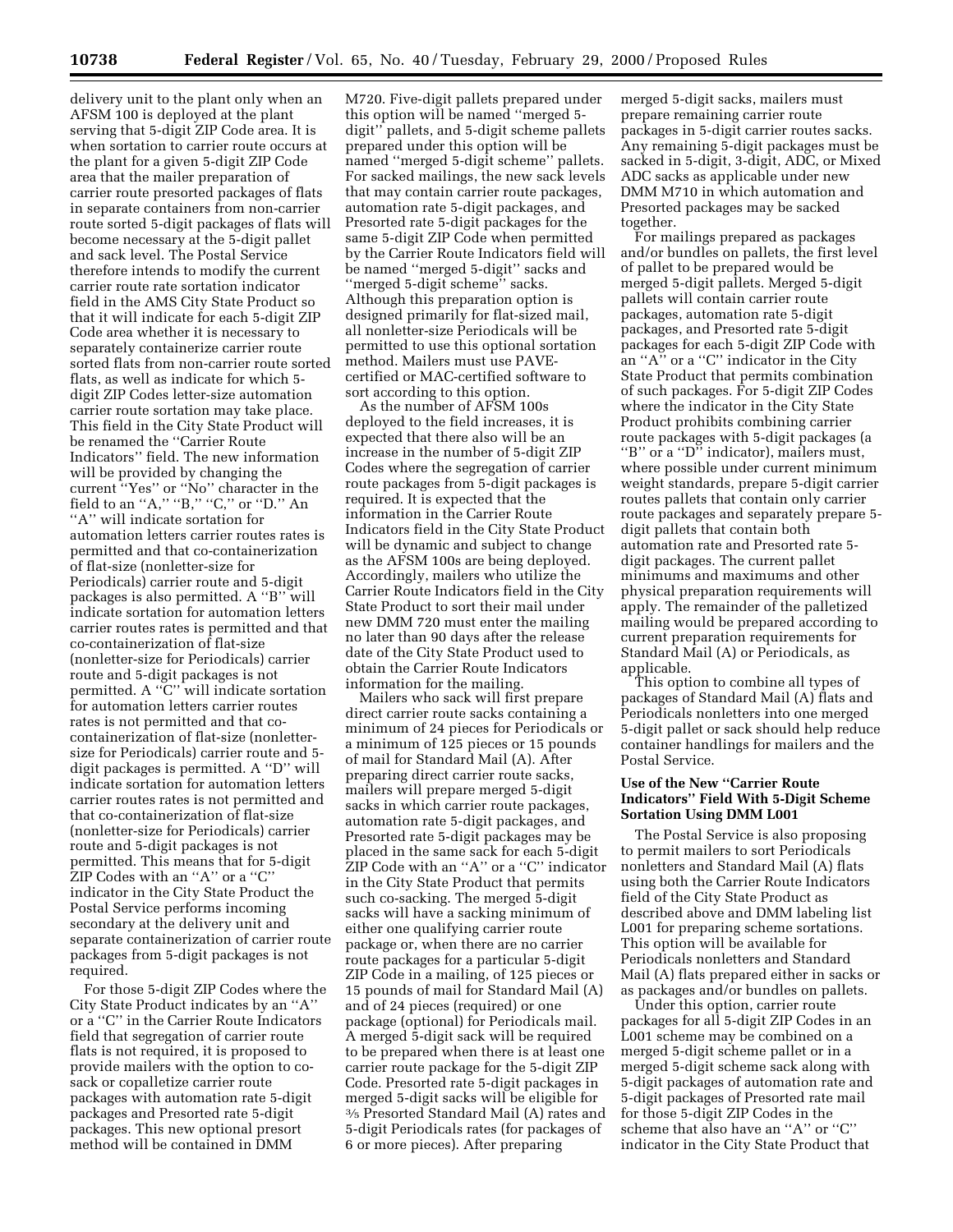allows all three types of packages to be placed in the same 5-digit level container. For sacked mail, such a merged 5-digit scheme sack may be prepared only after all direct carrier route sacks have been prepared.

In some instances there may be 5-digit ZIP Codes that are part of a scheme but have an indicator in the City State File that does not allow merging carrier route and 5-digit packages in the same container. Five-digit packages for the 5 digit ZIP Codes in a scheme that have such a negative indicator in the City State Product must not be placed in a merged 5-digit scheme sack or pallet.

The sortation for these 5-digit packages of automation and Presorted rate mail that are part of an L001 scheme, but cannot be placed on a merged 5-digit scheme pallet, will be different for palletized mail than for sacked mail. This is because for sacks, 5-digit scheme sort applies only to carrier route packages, whereas for pallets, 5-digit scheme sort applies to both carrier route packages and to 5 digit packages.

For palletized mail 5-digit packages of automation rate and Presorted rate mail for those 5-digit ZIP Codes in a scheme that have an indicator in the City State Product that does not permit merging carrier route and 5-digit packages in the same container may be placed together on a 5-digit scheme pallet (that does not contain carrier route packages).

For sacked mail 5-digit packages of automation rate and Presorted rate mail for those 5-digit ZIP Codes in a scheme that have an indicator in the City State Product that does not permit merging carrier route and 5-digit packages in the same container must be prepared in separate 5-digit sacks (not a scheme sack) using the provisions of new DMM M710 described earlier. That is, for each 5-digit ZIP Code in the scheme with a negative (''B'' or ''D'') indicator in the City State Product, prepare a separate 5 digit sack(s) that contains both automation rate 5-digit packages and Presorted rate 5-digit packages.

Use the following scenario as an example. There is an L001 scheme that contains ZIP Codes 30034, 30035, 30036, and 30037. ZIP Codes 30036 and 30037 have an ''A'' or ''C'' indicator in the Carrier Route Indicators field of the City State Product that allows carrier route packages to be sorted to the same 5-digit container as automation and Presorted rate packages. ZIP Codes 30034 and 30035 of the L001 scheme however, have an indicator that carrier route packages must not be combined with 5-digit packages of automation rate and Presorted rate mail. To illustrate:

| L001 scheme<br>ZIP codes | Package types | "A" or "C" indicator allowing<br>merged sortation? |  |
|--------------------------|---------------|----------------------------------------------------|--|
|                          |               |                                                    |  |

When preparing pallets to this L001 scheme using the Carrier Route Indicators field in the City State Product, two pallets would be prepared as follows (assuming there were sufficient packages to meet minimum pallet weights).

(1) A merged 5-digit scheme pallet that contains the carrier route packages from all four 5-digit ZIP Codes in the L001 scheme, as well as the automation rate 5-digit packages and the Presorted rate 5-digit packages for ZIP Codes 30036 and 30037 (because the City State Product indicates for ZIP Codes 30036 and 30037 that carrier route packages and 5-digit packages of automation rate and Presorted rate mail may be merged in the same container).

(2) A 5-digit scheme pallet that contains the automation rate 5-digit packages and the Presorted rate 5-digit packages for ZIP Codes 30034 and 30035 (because the City State Product does not permit merging carrier route packages and 5-digit packages in the same container for these ZIP Codes).

Because for sacked mail an L001 scheme sort may be performed for only carrier route mail, sacking mail to this L001 scheme using the City State Product would result in the following three types of sacks (assuming there were sufficient packages to meet minimum sacking requirements).

(1) A merged 5-digit scheme sack that contains the carrier route packages from all four 5-digit ZIP Codes in the L001 scheme, as well as the automation rate 5-digit and Presorted rate 5-digit packages for ZIP Codes 30036 and 30037 (because the City State Product indicates for 30036 and 30037 that carrier route packages and 5-digit packages of automation rate and Presorted rate mail may be merged in the same container).

(2) One 5-digit sack for ZIP Code 30034 for which the City State Product indicates merging of carrier route packages with 5-digit packages is not permitted that contains both the automation rate and Presorted rate 5 digit packages for 30034.

(3) One 5-digit sack for ZIP Code 30035 for which the City State Product indicates merging of carrier route packages with 5-digit packages is not permitted that contains both the automation rate and Presorted rate 5 digit packages for 30035.

If the City State Product indicates that none of the 5-digit ZIP Codes in an L001 scheme are permitted to merge carrier route packages with 5-digit packages, mailers would prepare containers as follows. For palletized mail two pallets would be prepared: a merged 5-digit scheme pallet containing carrier route packages for the scheme and a 5-digit scheme pallet containing the 5-digit

packages of automation rate and Presorted rate mail for the scheme. For sacked mail a merged 5-digit scheme sack(s) would be prepared that contained the carrier route packages for all of the 5-digit ZIP Codes in the scheme. The automation rate 5-digit packages and the Presorted rate 5-digit packages would be co-sacked in 5-digit sacks (a separate 5-digit sack(s) for each 5-digit ZIP Code in the scheme would be prepared).

If a 5-digit ZIP Code is not part of a scheme mail would be palletized or sacked as described earlier for mail that is not prepared with scheme sortation.

It is expected that the standards permitting mailers to prepare 5-digit level pallets or sacks using both the Carrier Route Indicators field of the City State Product and DMM labeling list L001 for preparing scheme sortations as described above also will help reduce the number of containers prepared by mailers and correspondingly reduce the number of containers handled by the Postal Service.

### **Other Domestic Mail Manual Revisions**

The provisions in this proposed rule necessitated revisions to pallet labeling requirements for certain pallet levels. In addition, the Postal Service is proposing to revise pallet labels for all mail with the exception of the following Parcel Post mailings: BMC Presort, OBMC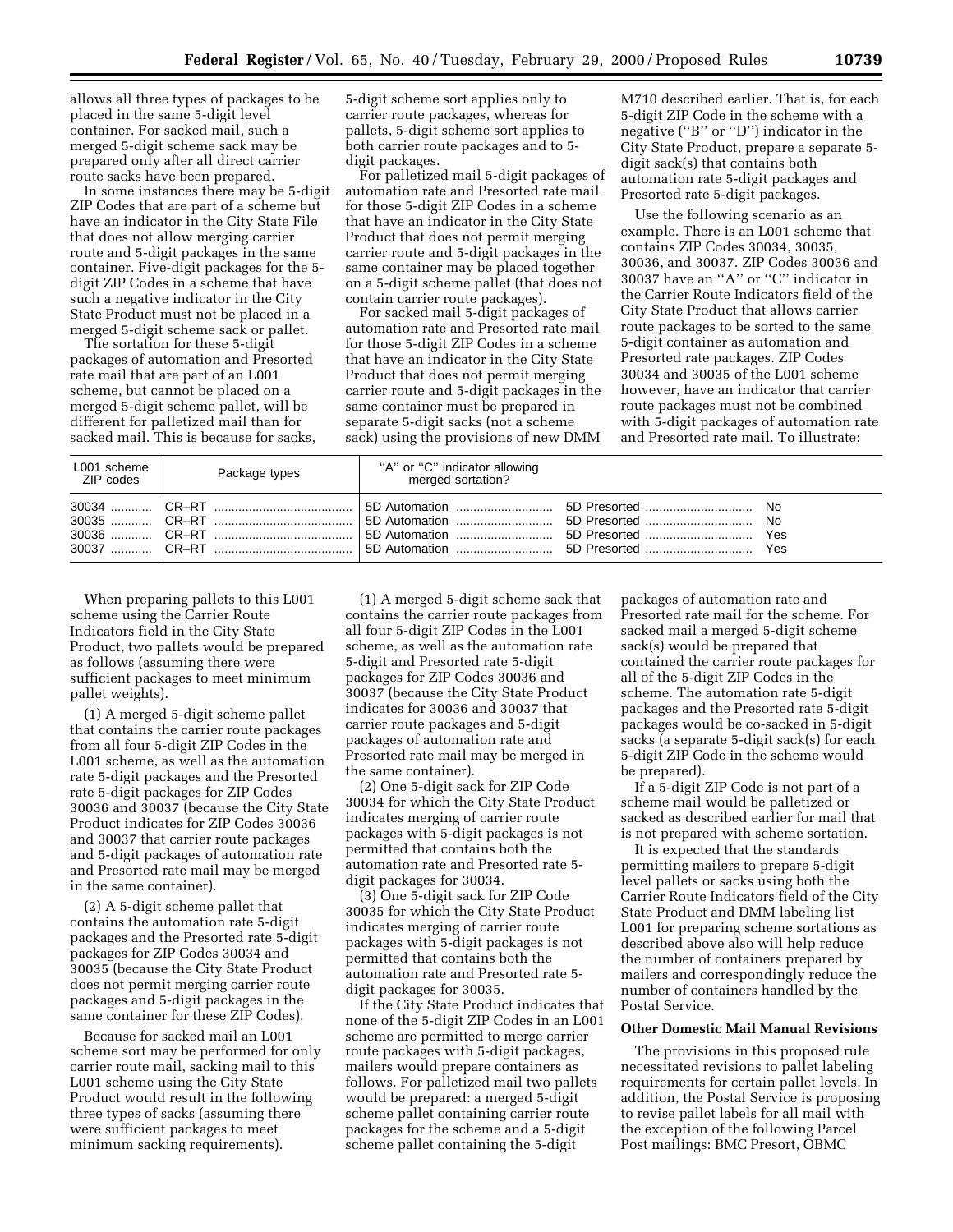Presort, and Parcel Select DSCF and DDU rate mail. These pallet label revisions will eliminate conflicts between current M031 and M045 requirements, and will clarify the label requirements for each pallet level under each type of pallet preparation. The proposed revisions will: (1) Show the pallet sortation level abbreviation on pallets (except for pallets containing carrier route packages that are sorted to the 5-digit level); (2) require ''CARRIER ROUTES'' to be shown only on labels for 5-digit or 5-digit scheme level pallets that contain any carrier route mail; (3) split the ''DDU/SCF'' designation into separate ''DDU'' and ''DSCF'' designations and permit these designations to be shown only on 3-digit and SCF pallet labels; and (4) add a requirement to show

''NONBARCODED'' or ''NBC'' on pallet labels for pallets containing Presorted rate mail (except for the new ''merged'' 5-digit pallet levels).

An option is also added to M031 for mailers to add information to pallet labels for pallets containing packages and bundles that shows the number of packages for each package sortation and rate level that is on the pallet (the number of carrier route packages, the number of 5-digit, 3-digit, and ADC automation rate packages, and the number of 5-digit, 3-digit, and ADC Presorted rate packages on each pallet). This information will assist the Postal Service in processing the mail on these pallets.

This proposal also reorganizes the pallet presort and labeling standards in M045.4.0 to show separate pallet preparation and label requirements for packages, bundles, sacks, or trays on pallets at Periodicals, Standard Mail (A), and Bound Printed Matter rates, and to show separate labeling requirements for pallets containing Standard Mail Machinable Parcels, Special Standard Mail, and Library Mail.

The proposed implementation date for all of the changes contained in this proposed rule is early September 2000.

Although exempt from the notice and comment requirements of the Administrative Procedure Act (5 U.S.C. 553(b), (c)) regarding proposed rulemaking by 39 U.S.C. 410(a), the Postal Service invites comments on the following proposed revisions to the Domestic Mail Manual, incorporated by reference in the Code of Federal Regulations. See 39 CFR Part 111.

#### **List of Subjects in 39 CFR Part 111**

Administrative practice and procedure, Postal Service.

### **PART 111—[AMENDED]**

1. The authority citation for 39 CFR Part 111 continues to read as follows:

**Authority:** 5 U.S.C. 552(a); 39 U.S.C. 101, 401, 403, 404, 414, 3001–3011, 3201–3219, 3403–3406, 3621, 3626, 5001.

2. Revise the following sections of the Domestic Mail Manual (DMM) as set forth below:

### **Domestic Mail Manual**

**E Eligibility**

\* \* \* \* \*

### **E100 First-Class Mail**

\* \* \* \* \* **E130 Nonautomation Rates**

\* \* \* \* \*

3.0 PRESORTED RATE

[Revise the heading of 3.1 to read as follows:]

### **3.1 All Pieces**

[Amend 3.1d to provide for preparation under M710 to read as follows:]

In addition to the standards in 1.0, all pieces in a Presorted First-Class rate mailing must:

\* \* \* \* \* d. Be marked, sorted, and documented as specified in M130 or, alternatively for flat-sized mail, under M710.

# \* \* \* \* \* **E140 Automation Rates**

1.0 BASIC STANDARDS

#### **1.1 All Pieces**

[Amend 1.1g to provide for preparation under M710 to read as follows:]

All pieces in a First-Class Mail automation rate mailing must:

\* \* \* \* \* g. Be marked, sorted, and documented as specified in M810 for letters and cards, or as specified in M710 or M820 for flats.

\* \* \* \* \*

# 2.0 RATE APPLICATION

\* \* \* \* \*

### **2.2 Flats**

[Amend the first sentence of 2.2 to provide for sortation under M710 to read as follows:]

First-Class Mail automation rates apply to each piece that is sorted under M820 or under M710 into the corresponding qualifying groups: \* \* \* \* \* \* \* \*

## **E230 Nonautomation Rates**

1.0 BASIC INFORMATION

#### **1.1 Standards**

[Amend 1.1 to provide for preparation under M710 and M720 to read as follows:]

The standards for Presorted rates are in addition to the basic standards for Periodicals in E210, the standards for other rates or discounts claimed, and the applicable preparation standards in M045, M200, M710, M720, M810, or M820. Not all combinations of presort level, automation, and destination entry discounts are permitted.

#### 2.0 CARRIER ROUTE RATES

\* \* \* \* \*

\* \* \* \* \*

#### **2.2 Eligibility**

[Amend 2.2 to provide for preparation under M045 and M720 to read as follows:]

Preparation to qualify eligible pieces for carrier route rates is optional and is subject to M045, M200, or (nonlettersize mail only) M720. Carrier route sort need not be done for all carrier routes in a 5-digit area. Specific rate eligibility is subject to these standards:

a. The basic carrier route rate applies to copies of letter-size mail prepared in carrier route packages of six or more pieces each that are sorted to carrier route, 5-digit carrier routes, or 3-digit carrier routes trays. The basic carrier route rate applies to copies of flat-size or irregular parcel-size pieces prepared in carrier route packages of six or more pieces each and that are sorted to pallets under M045 or M720, or sorted to carrier route, 5-digit carrier routes, 5 digit scheme carrier routes or, under M720, merged 5-digit, or merged 5-digit scheme sacks. Preparation of 5-digit scheme carrier routes sacks or pallets is optional but, if performed, must be done for all 5-digit scheme destinations. Preparation of merged 5-digit sacks or pallets and merged 5-digit scheme sacks or pallets is optional but if performed must be done for all 5-digit ZIP Codes for which there is an indicator in the City State Product that permits cocontainerization of carrier route and 5 digit packages. For merged 5-digit scheme sacks or pallets, preparation also must be done for all 5-digit scheme destinations.

b. The high density and saturation rates apply to pieces that are eligible for the basic carrier route rate, are prepared in carrier walk sequence, and meet the applicable density standards in 6.0 for the rate claimed.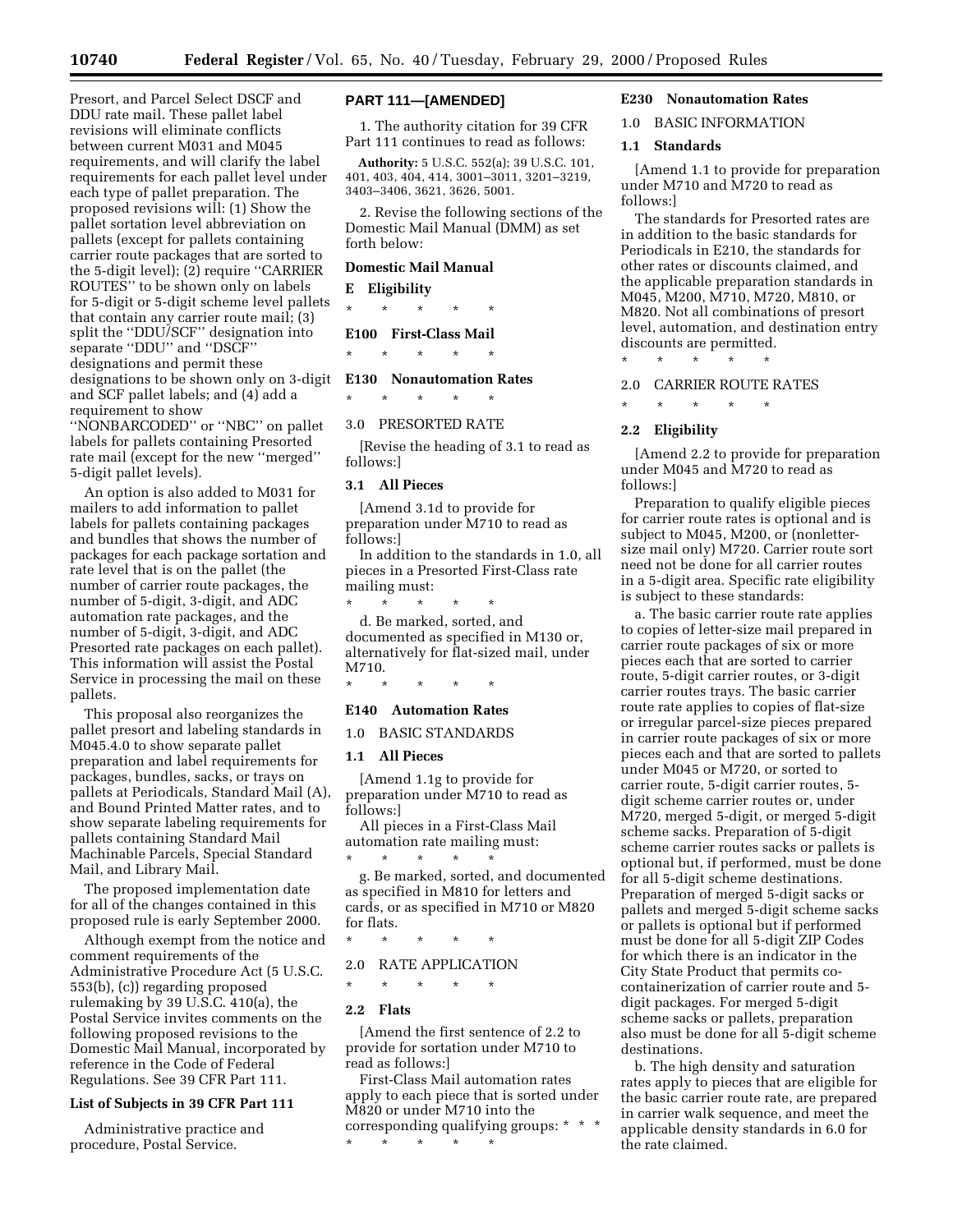#### 3.0 5-DIGIT RATES

[Amend the first sentence of 3.0 to provide for preparation of mail under M045, M710 and M720 as follows:]

Subject to M045, M200, or (nonlettersize mail only) M710 or M720, 5-digit rates apply to: \* \* \*

\* \* \* \* \*

b. Flat-size pieces in 5-digit packages of six or more pieces each, placed in 5 digit sacks, merged 5-digit sacks, or merged 5-digit scheme sacks or palletized under M045 or M720.

### 4.0 3-DIGIT RATES

[Amend the first sentence of 4.0 and 4.0b to provide for preparation under M045, M710 and M720 to read as follows:]

Subject to M045, M200, or (nonlettersize mail only) M710 or M720, 3-digit rates apply to:

\* \* \* \* \*

b. Flat-size pieces in 5-digit and 3 digit packages of six or more pieces each, placed in 3-digit sacks or palletized under M045 or M720.

#### 5.0 BASIC RATES

[Amend 5.0 to provide for preparation of mail under M045, M710 and M720 to read as follows:]

Basic rates apply to pieces prepared under M045, M200, or (nonletter-size mail only) M710 or M720, that are not eligible for and claimed at carrier route, 5-digit, or 3-digit rates.

# 6.0 WALK-SEQUENCE DISCOUNTS

#### **6.1 Eligibility**

[Amend 6.1 to provide for preparation under M045 and M720 as follows:]

The high density or saturation rates apply to each walk-sequenced piece in a carrier route mailing, eligible under 2.2 and prepared under M045, M200, or (nonletter-size mail only) M720, that also meets the corresponding addressing and density standards in 6.4. High density and saturation rate mailings must be prepared in carrier walk sequence according to schemes prescribed by the USPS (see M050). \* \* \* \* \*

### **E240 Automation Rates**

#### 1.0 BASIC STANDARDS

#### **1.1 All Pieces**

[Amend 1.1f to provide for preparation under M045, M710 and M720 as follows:]

All pieces in an automation Periodicals mailing must:

\* \* \* \* \*

f. Be marked, sorted, and documented as specified in M045, or M710 or M720

(nonletter-size mail), or M810 (letters) or carrier routes sack, a 5-digit scheme M820 (flats).

#### 2.0 RATE APPLICATION

\* \* \* \* \*

#### **2.1 5-Digit Rates**

[Amend the first sentence of 2.1 and 2.1b to provide for preparation of flats under M710 and M720 to read as follows:]

Subject to M045, M710, M720, M810, or M820, 5-digit automation rates apply to:

\* \* \* \* \* b. Flats. 5-digit rates apply to pieces in 5-digit packages of six or more pieces each, prepared under M045, M710, M720, or M820.

### **2.2 3-Digit Rates**

[Amend the first sentence of 2.2 and 2.2b to provide for preparation of flats under M710 and M720 to read as follows:]

Subject to M045, M710, M720, M810, or M820, 3-digit automation rates apply to:

\* \* \* \* \* b. Flats. 3-digit rates apply to pieces in 3-digit packages of six or more pieces each, prepared under M045, M710, M720, or M820.

#### **2.3 Basic Rates**

[Amend 2.3 to provide for preparation of flats under M710 and M720 to read as follows:]

Subject to M045, M710, M720, M810, or M820, basic automation rates apply to:

\* \* \* \* \* b. Flats. Basic rates apply to pieces prepared under M045, M710, M720, or M820 that are not claimed at 5-digit or 3-digit rates.

### **E250 Destination Entry**

\* \* \* \* \*

# 2.0 DDU RATE

### **2.1 Eligibility**

[Amend 2.1 to provide for preparation under M720 to read as follows:]

The destination delivery unit (DDU) rate applies to pieces entered at the facility where the carrier cases mail for the carrier route serving the delivery address on the mailpiece. Letter-size copies claimed at DDU rates must be part of a carrier route package placed in a carrier route tray or a 5-digit carrier routes tray, prepared under M200, and otherwise eligible for and claimed at a carrier route rate. Flat-size or irregular parcel-size copies claimed at DDU rates must be part of a carrier route package placed in a carrier route sack; a 5-digit

carrier routes sack, a merged 5-digit sack, or a merged 5-digit scheme sack prepared under M200 or M720, or palletized under M045 or M720, and otherwise eligible for and claimed at a carrier route rate. Except for the standards for preparing basic carrier route or walk-sequence carrier route rate mail, there is no additional minimum volume required for a DDU rate mailing. \* \* \* \* \*

### **E620 Nonautomation Standard Mail (A) Rates**

### 1.0 PRESORTED REGULAR AND NONPROFIT RATES

### **1.1 Basic Standards**

[Amend 1.1d to provide for preparation of flat-sized mail under M710 and M720 as follows:]

All pieces in a Presorted Regular or Presorted Nonprofit Standard Mail (A) mailing must:

\* \* \* \* \* d. Be marked, sorted and documented as specified in M045, M610, or, (flatsized mail only) under M710 or M720.

# \* \* \* \* \* **1.5 Presorted Rates**

[Amend the first sentence of 1.5 to provide for preparation of flat-sized mail under M710 and M720. Redesignate 1.5d through g as 1.5e through h, respectively. Add new 1.5d and revise redesignated 1.5e to read as follows:]

Presorted Regular or Nonprofit Standard Mail (A) rates apply to Regular or Nonprofit Standard Mail letters, flats, and machinable and irregular parcels weighing less than 16 ounces that are prepared under M045, M610, or (flatsized mail only) under M710 or M720. Basic Presorted rates apply to pieces that do not meet the standards for the 3⁄5 Presorted rates described below. Basic rate and 3⁄5 rate pieces prepared as part of the same mailing are subject to a single minimum volume standard. Pieces that do not qualify for the <sup>3</sup>/<sub>5</sub> rate must be paid at the basic rate and prepared accordingly. Pieces may qualify for the 3⁄5 rate if they are presented:

\* \* \* \* \*

d. In a 5-digit package of 10 or more flat-size pieces that is part of a group of packages sorted to a merged 5-digit sack(s) or merged 5-digit scheme sack(s) destination that contains either at least one qualifying carrier route package of 10 or more pieces, or contains at least 125 pieces or 15 pounds of pieces prepared in 5-digit packages (both automation and nonautomation 5-digit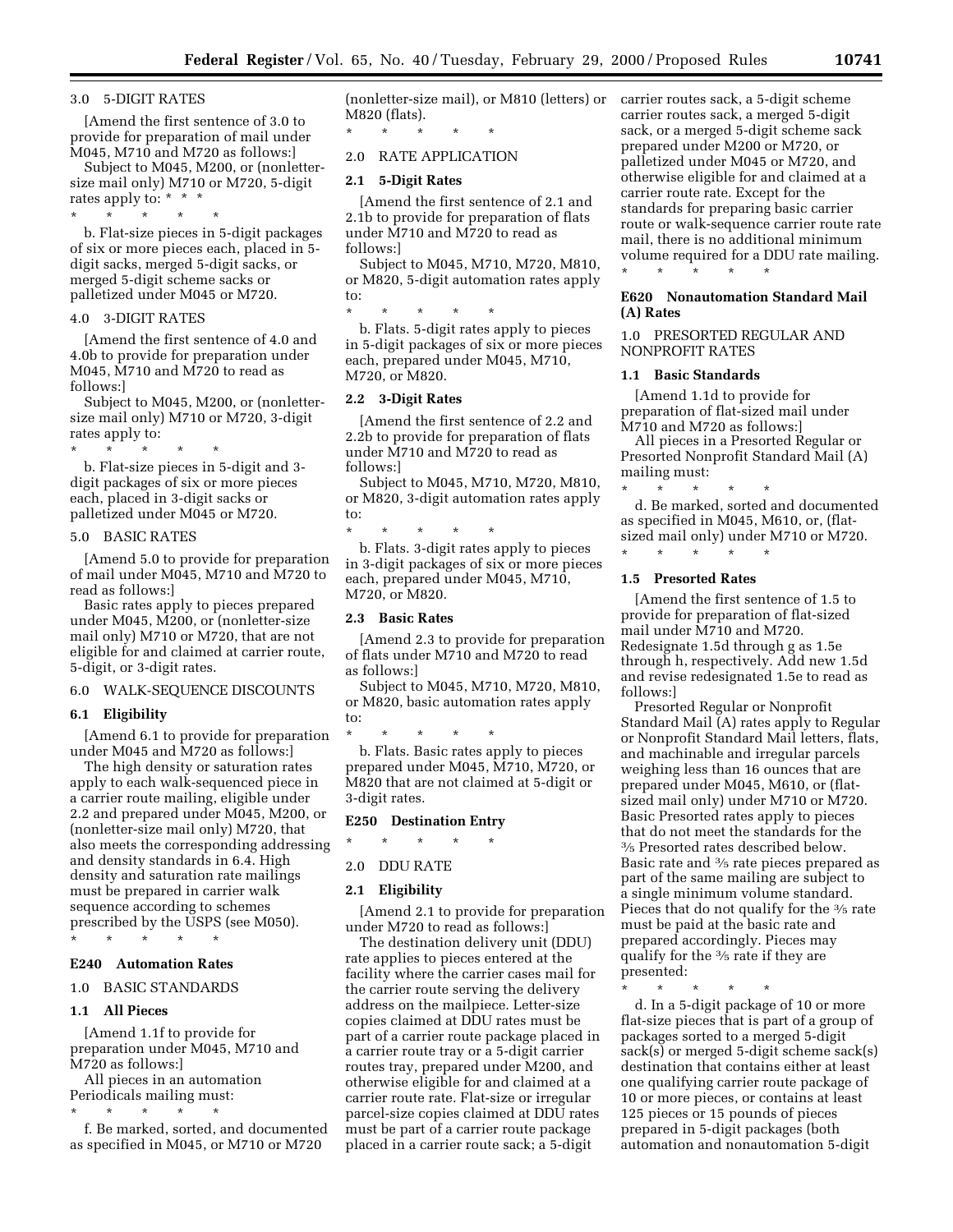packages count toward the 125-piece or 15-pound sack minimum).

e. In a 5-digit or 3-digit package of 10 or more flat-sized pieces palletized under M045 or M720.

\* \* \* \* \*

2.0 ENHANCED CARRIER ROUTE RATES

#### **2.1 General**

[Amend 2.1c to provide for preparation of carrier route packages under M720 to read as follows:]

All pieces in an Enhanced Carrier Route Standard Mail mailing (letters, flats, or, if merchandise samples distributed with detached address labels, irregular parcels) must:

\* \* \* \* \*

c. Be sorted to carrier routes, marked, and documented under M045 (if palletized), M620, or (flats only) M720. \* \* \* \* \*

# **2.8 Basic Rates**

[Amend 2.8 to provide for preparation of flat-sized mail under M045 and M720 to read as follows:]

Basic (nonautomation) carrier route rates apply to each piece that is sorted under M045 (pallets), M620, or (flats only) M720, into the corresponding qualifying groups:

\* \* \* \* \*

b. Flat-size pieces in a carrier route package of 10 or more pieces palletized under M045, or placed in a carrier route sack containing at least 125 pieces or 15 pounds of pieces, or placed in a 5-digit carrier routes, 5-digit scheme carrier routes, merged 5-digit, or merged 5-digit scheme sack. Preparation of 5-digit scheme carrier routes sacks or pallets is optional but, if performed, must be done for all 5-digit scheme destinations. Preparation of merged 5-digit sacks or pallets and merged 5-digit scheme sacks or pallets is optional, but if performed must be done for all 5-digit ZIP Codes for which there is an indicator in the City State Product that permits cocontainerization of carrier route and 5 digit packages. For merged 5-digit scheme sacks or pallets preparation also must be done for all 5-digit scheme destinations.

\* \* \* \* \*

### **E640 Automation Standard Mail (A) Rates**

1.0 REGULAR AND NONPROFIT RATES

### **1.1 All Pieces**

[Amend 1.1g to provide for preparation under M045, M710 and M720 to read as follows:]

All pieces in an automation rate Regular or Nonprofit Standard Mail (A) mailing must:

\* \* \* \* \* g. Be marked, sorted, and documented as specified in M045, M810 (letter-size), M820 (flat-size), or (flat-size only) M710 and M720. \* \* \* \* \*

### **1.4 Rate Application—Flats**

[Amend the first sentence of 1.4 to provide for preparation under M045, M710 and M720 to read as follows:]

Automation rates apply to each piece that is sorted under M045, M820, M710, or M720, into the corresponding qualifying groups: \* \* \* \* \* \* \* \*

#### **E650 Destination Entry**

**E651 Regular, Nonprofit, and Enhanced Carrier Route Standard Mail**

\* \* \* \* \* 6.0 DSCF DISCOUNT

\* \* \* \* \*

### **6.2 Eligibility**

Amend 6.2 by adding the following as the second sentence of 6.2 to allow DSCF rates for 5-digit packages in merged 5-digit or merged 5-digit scheme sacks or pallets that are deposited at the destination delivery unit to read as follows:]

\* \* \* Pieces prepared under 1.0 through 4.0 and 6.0 and that are prepared in 5-digit packages placed in a merged 5-digit sack or pallet or in a merged 5-digit scheme sack or pallet that is deposited at the destination delivery unit as defined in 7.1, are eligible for the DSCF rate. \* \* \*

7.0 DDU DISCOUNT

# \* \* \* \* \*

# **7.2 Eligibility**

[Amend the first sentence of 7.2 to provide for preparation under M710 and M720 to read as follows:]

Pieces in a mailing that meet the standards in 1.0 through 4.0 and 7.0 are eligible for the DDU rate when deposited at a DDU, addressed for delivery within that facility's service area (carrier routes), and placed in properly prepared and labeled carrier route packages sorted to carrier route trays (letters) or sacks (flats and irregular parcels), 5-digit carrier routes trays (letters) or sacks (flats and irregular parcels), or 5-digit scheme carrier routes sacks (flats) under M600 or M720, or merged 5-digit sacks (flats), or merged 5-digit scheme sacks (flats) under M720, or palletized under M045

or M720, and otherwise eligible for and claimed at a carrier route rate. \* \* \* \* \* \* \* \*

### **L Labeling Lists**

**L000 General Use**

### **L001 5-Digit Scheme—Periodicals Flats and Irregular Parcels and Standard Mail (A) Flats**

[Amend the First sentence of L001 to read as follows:]

When 5-digit scheme sort is used for Periodicals flats and irregular parcels packages and Standard Mail (A) flats packages, the applicable mail for the ZIP Codes shown in Column A must be combined on merged 5-digit scheme or 5-digit scheme pallets, or in merged 5 digit scheme or 5-digit carrier routes scheme sacks labeled to the corresponding destination shown in Column B.

\* \* \* \* \*

**M Mail Preparation and Sortation M000 General Preparation Standards**

\* \* \* \* \*

**M010 Mailpieces**

#### **M011 Basic Standards**

\* \* \* \* \*

\* \* \* \* \*

1.0 TERMS AND CONDITIONS

### **1.2 Presort Levels**

[Amend 1.2 by redesignating 1.2g through 1.2p as 1.2i through 1.2r, respectively, and adding new 1.2g and 1.2h to read as follows:]

Terms used for presort levels are defined as follows:

g. Merged 5-digit: the carrier route packages and/or automation rate 5-digit packages and/or Presorted rate 5-digit packages in a sack or on a pallet are all for a 5-digit ZIP Code that has an indicator in the Carrier Route Indicators field in the City State Product that allows combining carrier route rate packages with automation rate 5-digit packages and Presorted rate 5-digit packages in the same 5-digit container.

h. Merged 5-digit scheme: the 5-digit ZIP Codes on pieces in carrier route packages and/or automation rate 5-digit packages and/or Presorted rate 5-digit packages in a sack or on a pallet are all for 5-digit ZIP Codes that are part of a single scheme as shown in L001, and the automation rate 5-digit packages and/or the Presorted rate 5-digit packages are also for 5-digit ZIP Codes that have an indicator in the Carrier Route Indicators field in the City State Product that allows combining carrier route packages with automation rate 5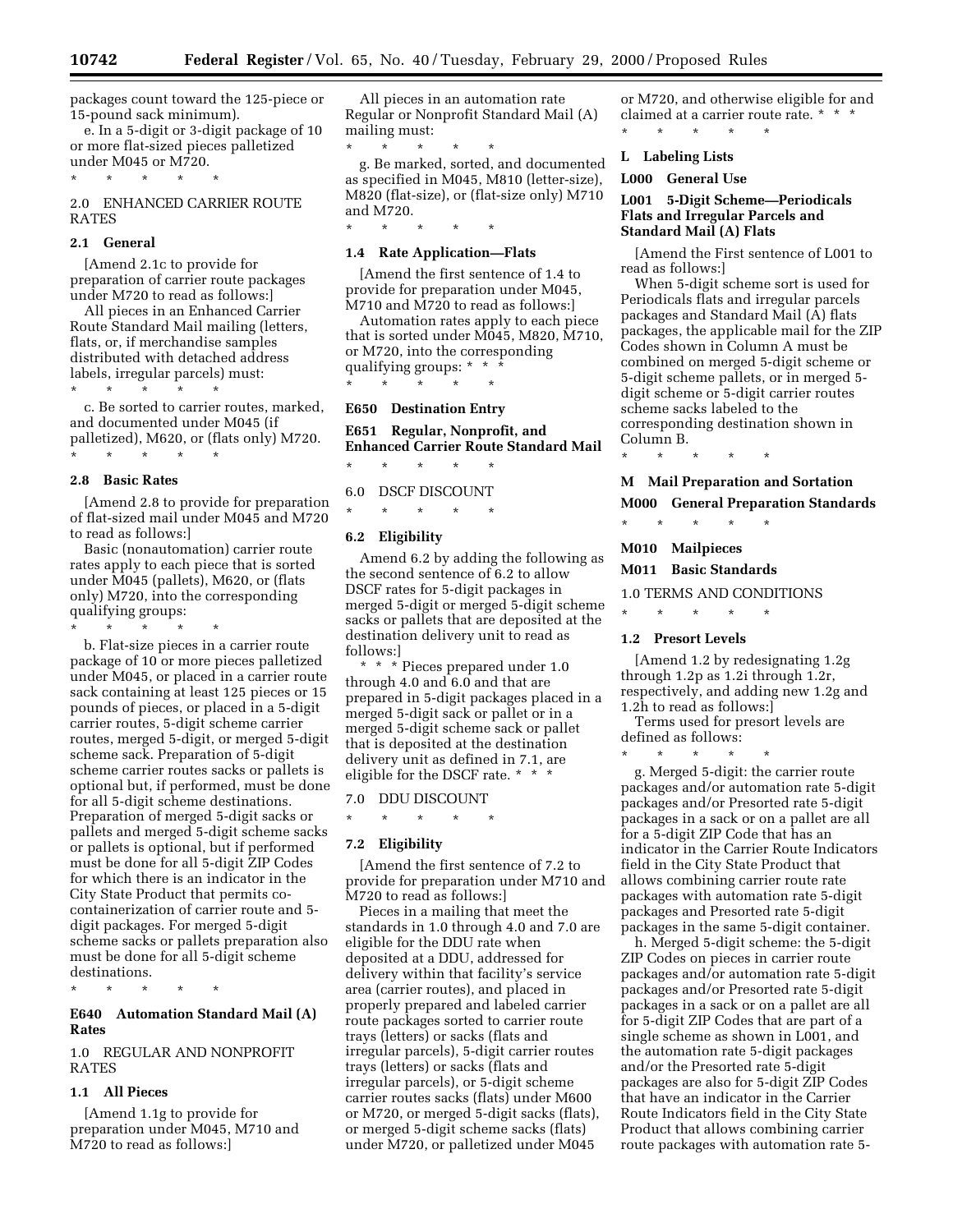digit packages and Presorted rate 5-digit packages within the same 5-digit container.

#### **1.3 Preparation Instructions**

[Amend 1.3 by amending 1.3h to reflect the requirement for 5-digit scheme pallets to be prepared as either pure 5-digit scheme carrier routes pallets or as 5-digit scheme pallets that do not contain carrier route mail, and by redesignating 1.3j through 1.3u as 1.3l through 1.3w, respectively, and adding new 1.3j and 1.3k that contain information on new merged 5-digit and ''merged 5-digit scheme'' sortations to read as follows:]

For purposes of preparing mail:

\* \* \* \* \* h. A 5-digit/scheme carrier routes sort for carrier route rate Periodicals flats and irregular parcels and Enhanced Carrier Route rate Standard Mail (A) flats prepared in sacks or as packages on pallets yields a 5-digit scheme carrier routes sack or pallet for those 5-digit ZIP Codes listed in L001 and 5-digit carrier routes sacks or pallets for other areas. The 5-digit ZIP Codes in each scheme are treated as a single presort destination subject to a single minimum sack or pallet volume, with no further separation by 5-digit ZIP Code required. Sacks or pallets prepared for a 5-digit scheme destination that contain carrier route packages for only one of the schemed 5-digit areas are still considered 5-digit scheme carrier routes sorted and are labeled accordingly. The 5-digit/scheme sort is optional for carrier route packages of flat-size and irregular parcel Periodicals and flat-size Enhanced Carrier Route rate Standard Mail (A) prepared in sacks or as packages on pallets. If preparation of 5 digit scheme carrier routes sacks or pallets is performed, it must be done for all 5-digit scheme destinations. A 5 digit/scheme carrier routes sort may contain only for carrier route packages prepared in sacks or as packages on pallets.

\* \* \* \* \*

j. A Merged 5-digit sort for Periodicals flats and irregular parcels and Standard Mail (A) flats prepared in sacks or as packages on pallets yields merged 5 digit sacks or pallets that contain carrier route packages and/or automation rate 5-digit packages, and/or Presorted rate 5-digit packages that are all for a 5-digit ZIP Code that has an indicator in the Carrier Route Indicators field in the City State Product that allows combining carrier route packages, automation rate 5-digit packages, and Presorted rate 5 digit packages in the same 5-digit sack or pallet. The merged 5-digit sort is

optional for Periodicals flats and irregular parcels and Standard Mail (A) flats prepared in sacks or as packages on pallets. Sacks or pallets prepared for a merged 5-digit destination that contain only a single rate level of package(s) (only carrier route packages(s) or only automation rate 5-digit package(s) or only Presorted rate 5-digit packages) or that contain only two rate levels of package(s) are still considered to be merged 5-digit sorted and are labeled accordingly. If preparation of merged 5 digit sacks or pallets is performed, it must be done for all 5-digit ZIP Code destinations with an indicator in the Carrier Route Indicators field in the City State Product that allows combining carrier route packages, automation rate 5-digit packages, and Presorted rate 5 digit packages in the same 5-digit container.

k. A merged 5-digit scheme sort for Periodicals flats and irregular parcels and Standard Mail (A) flats prepared in sacks or as packages on pallets yields merged 5-digit scheme sacks or pallets that contain carrier route packages for those 5-digit ZIP Codes that are part of a single scheme as shown in L001, as well as automation rate 5-digit packages and Presorted rate 5-digit packages for 5-digit ZIP Codes in the scheme that have an indicator in the Carrier Route Indicators field in the City State Product that allows combining carrier route packages, automation rate 5-digit packages, and Presorted rate 5-digit packages in the same 5-digit container. Sacks or pallets prepared for a merged 5-digit scheme destination that contain only a single rate level of package(s) (only carrier route packages(s) or only automation rate 5-digit package(s) or only Presorted rate 5-digit packages) or that contain only two rate levels of package(s), or that contain packages for only one of the schemed 5-digit areas are still considered to be merged 5-digit scheme sorted and are labeled accordingly. If preparation of merged 5 digit scheme sacks or pallets is performed, it must be done for all 5 digit scheme destinations in L001, and it must be done for all 5-digit destinations with an indicator in the Carrier Route Indicators field in the City State Product that allows combining carrier route, automation rate 5-digit, and Presorted rate 5-digit packages in the same 5-digit container. \* \* \* \* \*

#### **M031 Labels**

- \* \* \* \* \* 4.0 PALLET LABELS
- \* \* \* \* \*

[Revise the heading and contents of 4.4 to remove the requirement for pallet labels to contain the information required by the sack labeling standard for the class and rate claimed to read as follows:]

#### **4.4 Required Information**

Labels must contain the information required under 4.0 and under M045 or M720 for the preparation method and class and rate claimed.

\* \* \* \* \* [Amend the heading and contents of 4.7 to permit and require a ''CARRIER ROUTES'' or ''CR-RTS'' designation only on 5-digit carrier routes pallets to read as follows:]

#### **4.7 5-Digit Carrier Routes Pallets**

All 5-digit carrier routes or 5-digit carrier routes scheme pallets must show the words ''CARRIER ROUTES'' (or ''CR–RTS'') after the processing category description on the content line under M045 and M720.

### **4.8 Delivery Unit, SCF, DDU, and DSCF Rates**

[Amend 4.8 to require ''DDU'' and/or ''DSCF'' as applicable, only on 3-digit or SCF pallets, and to use ''DSCF'' for Periodicals rather than ''SCF'' to read as follows:]

If a 3-digit or SCF pallet contains copies claimed at Periodicals delivery unit rates or Standard Mail (A) DDU rates, the content line of the label must show the designation ''DDU'' after the processing category as provided in M045 and M720. If a 3-digit or SCF pallet contains copies claimed at Periodicals SCF rates or Standard Mail (A) DSCF rates, the content line of the pallet label must show the designation ''DSCF'' after the processing category and, if applicable, after the ''DDU'' designation as provided in M045 and M720. If a pallet contains pieces eligible for both rates, the separate ''DDU'' and ''DSCF'' designations may be shown as ''DDU/DSCF.''

[Revise the heading of 4.9 to read as follows:]

### **4.9 Automation Status**

[Revise 4.9 to read as follows:] All 5-digit, 5-digit scheme, 3-digit, SCF, ADC, ASF and BMC pallets must show ''BARCODED'' or ''BC'' on the contents line if the pallet contains automation rate mail as provided in M045 and M720. All 5-digit, 5-digit scheme, 3-digit, SCF, ADC, ASF and BMC pallets must show ''NONBARCODED'' or ''NBC'' on the contents line if the pallet contains Presorted rate mail under M045 and M720. If a pallet contains copalletized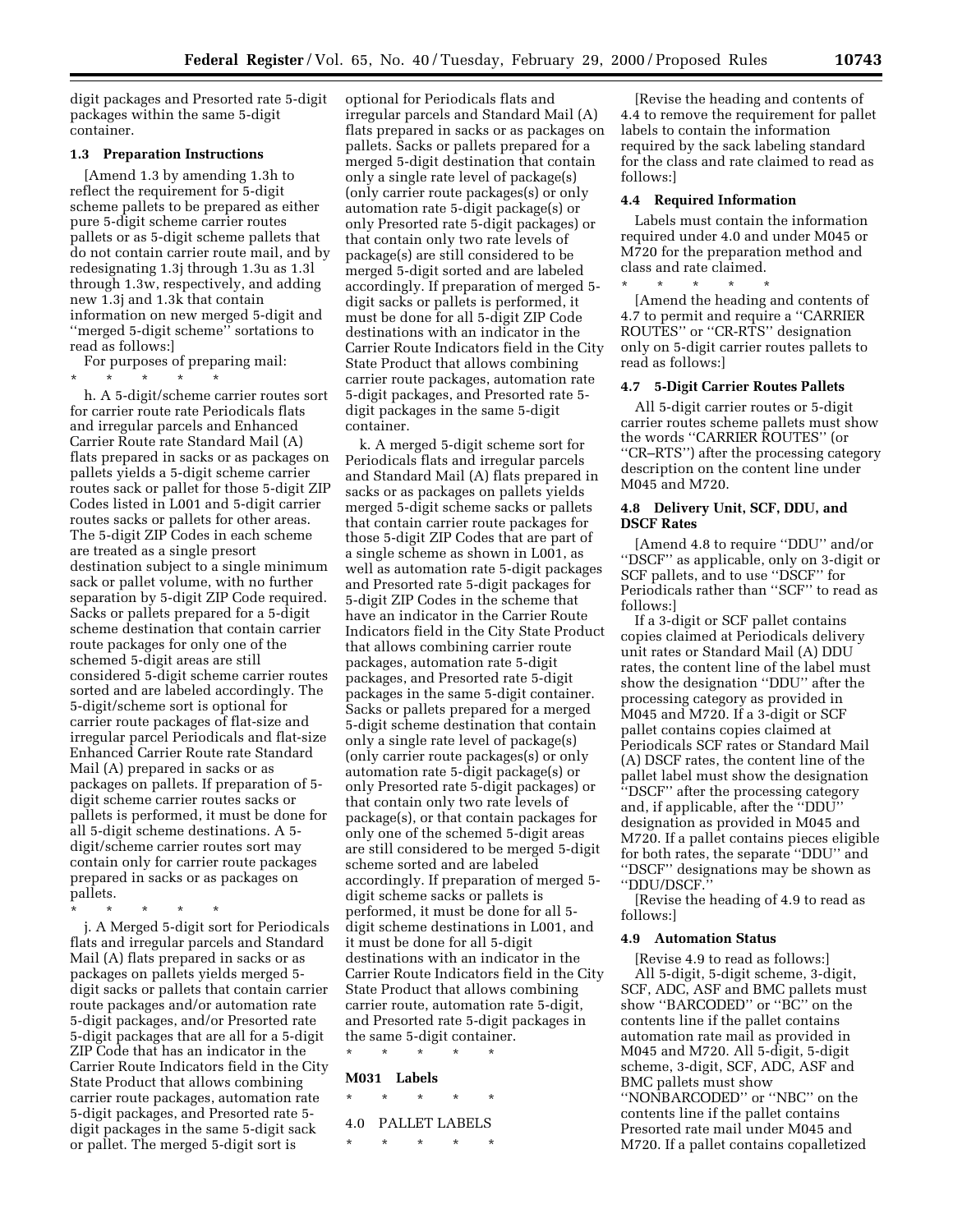automation rate and Presorted rate mail, the separate ''BARCODED'' and ''NONBARCODED'' designations may be abbreviated ''BC/NBC.''

\* \* \* \* \* [Add 4.14 to provide for additional pallet label information to read as follows:]

### **4.14 Pallet Package or Bundle Information**

It is recommended that mailers preparing packages on pallets add to the pallet label, below the office of mailing or mailer information line and under the provisions of M032.4.11, additional information listing the number of packages for each package sortation and rate level on the pallet (i.e., the number of carrier route packages, the number of 5-digit, 3-digit, and ADC automation rate packages, and the number of 5-digit, 3-digit, and ADC Presorted rate packages on each pallet).

\* \* \* \* \*

# 5.0 SECOND LINE CODES

[Amend 5.0 to add the pallet abbreviation for CARRIER ROUTES, and to add the abbreviation for NONBARCODED to read as follows:]

The codes shown below must be used as appropriate on Line 2 of sack, tray, and pallet labels.

| Content type                                          | Code                                                                                                   |  |  |
|-------------------------------------------------------|--------------------------------------------------------------------------------------------------------|--|--|
| $\star$<br>$\star$<br>Carrier Route<br>Carrier Routes | $\star$<br>$\star$<br>÷<br>C (type of route).<br>CR-RTS (5-digit sack<br>and pallet designa-<br>tion). |  |  |

|             | Content type |  | Code                              |  |  |
|-------------|--------------|--|-----------------------------------|--|--|
| $\star$     |              |  |                                   |  |  |
| Nonbarcoded |              |  | Non BC (sacks).<br>NBC (pallets). |  |  |
|             |              |  |                                   |  |  |

# \* \* \* \* \* **M032 Barcoded Labels**

1.0 BASIC STANDARDS—TRAY AND SACK LABELS

### **1.1 Use**

[Amend the second and third sentences of 1.1 to require use of barcoded tray and sack labels for mailings prepared under M710 and M720 to read as follows:]

\* \* \* \* \* \* \* \* Barcoded tray labels are required for all mailings of automation rate First-Class Mail flat-size pieces, for co-trayed automation rate and Presorted rate First-Class Mail flat-size pieces under M710, and for automation rate First-Class Mail, Periodicals, and Standard Mail (A) letter-size pieces. Barcoded sack labels are required for all mailings of automation rate Periodicals and Standard Mail (A) flat-size pieces prepared in sacks and, under M710 and M720, for co-sacked automation rate and Presorted rate mailings and cosacked carrier route, automation rate and Presorted rate mailings. \* \* \*

### **1.2 Destination Line (Line 1)**

[Amend 1.2b and 1.2c to include information on ''merged 5-digit'' sack labels to read as follows:]

The destination line must meet these standards:

\* \* \* \* \*

b. Information. The destination line must contain only the information required by the applicable standards for the class, processing category, sortation level of the tray or sack, and the rates claimed. This information is contained in module L labeling lists for all sortation and rate levels except trays and sacks to carrier route, 5-digit carrier routes, merged 5-digit, and 5-digit destinations, and trays to 5-digit scheme destinations. For the destination line of carrier route, 5-digit carrier routes, merged 5-digit, and 5-digit trays and sacks, the city, two-letter state abbreviation, and 5-digit ZIP Code of the destination 5-digit ZIP Code area must be shown. For 5-digit scheme trays, the city, two-letter state abbreviation, and ZIP Code for the destination scheme must be obtained from the City State Product. The destination line may contain abbreviated city and state information if such abbreviations are those in the City State Product or in Publication 65, National Five-Digit ZIP Code and Post Office Directory.

c. Military Destinations: On carrier route, 5-digit carrier routes, and 5-digit trays and sacks and on merged 5-digit sacks, the destination 5-digit ZIP Code of the mail contained in the tray or sack must be preceded by ''APO'' or ''FPO,'' as applicable, and ''AE'' (for 090–098 ZIP Codes), ''AA'' (for 340 ZIPs), or "AP" (for 962–966 ZIPs), as applicable.

#### **1.3 Content Line (Line 2)**

\* \* \* \* \*

**Exhibit 1.3a 3-Digit Content Identifier Numbers**

\* \* \* \* \*

|         |                                                                                                                                                                                                                                                                                                                                                                                                                                                                                                                                                                      | Class and Mailing |        |         | <b>CIN</b> | Human-Readable<br>Content Line |                    |
|---------|----------------------------------------------------------------------------------------------------------------------------------------------------------------------------------------------------------------------------------------------------------------------------------------------------------------------------------------------------------------------------------------------------------------------------------------------------------------------------------------------------------------------------------------------------------------------|-------------------|--------|---------|------------|--------------------------------|--------------------|
| $\star$ | $\star$                                                                                                                                                                                                                                                                                                                                                                                                                                                                                                                                                              | $\ast$            | $\ast$ | $\star$ |            |                                |                    |
|         | <b>FIRST-CLASS MAIL</b>                                                                                                                                                                                                                                                                                                                                                                                                                                                                                                                                              |                   |        |         |            |                                |                    |
|         |                                                                                                                                                                                                                                                                                                                                                                                                                                                                                                                                                                      |                   |        |         |            |                                |                    |
|         | [Amend Exhibit 1.3a by adding the following after "FCM Flats—Presorted" to read as follows:]                                                                                                                                                                                                                                                                                                                                                                                                                                                                         |                   |        |         |            |                                |                    |
|         | FCM Flats-Co-Trayed Automation and Presorted                                                                                                                                                                                                                                                                                                                                                                                                                                                                                                                         |                   |        |         |            |                                |                    |
|         |                                                                                                                                                                                                                                                                                                                                                                                                                                                                                                                                                                      |                   |        |         | 221        |                                | FCM FLTS 5D BC/NBC |
|         | $\begin{minipage}{0.9\linewidth} 5-digit traps  \end{minipage} \begin{minipage}{0.9\linewidth} 5-digit traps  \end{minipage} \begin{minipage}{0.9\linewidth} 5-digit traps  \end{minipage} \begin{minipage}{0.9\linewidth} 5-digit traps  \end{minipage} \begin{minipage}{0.9\linewidth} 5-digit traps  \end{minipage} \begin{minipage}{0.9\linewidth} 5-digit traps  \end{minipage} \begin{minipage}{0.9\linewidth} 5-digit traps  \end{minipage} \begin{minipage}{0.9\linewidth} 5-weightedspace} \begin{minipage}{0.9\linewidth} 5-weightedspace} \end{minipage}$ |                   |        |         |            | 222 FCM FLTS 3D BC/NBC         |                    |
|         |                                                                                                                                                                                                                                                                                                                                                                                                                                                                                                                                                                      |                   |        |         | 231        | FCM FLTS ADC BC/               |                    |
|         |                                                                                                                                                                                                                                                                                                                                                                                                                                                                                                                                                                      |                   |        |         |            | NBC                            |                    |
|         |                                                                                                                                                                                                                                                                                                                                                                                                                                                                                                                                                                      |                   |        |         |            | 232 FCM FLTS BC/NBC            |                    |
|         |                                                                                                                                                                                                                                                                                                                                                                                                                                                                                                                                                                      |                   |        |         |            | WKG                            |                    |
| $\star$ | $\star$                                                                                                                                                                                                                                                                                                                                                                                                                                                                                                                                                              | $\star$           | $\ast$ | $\star$ |            | $\star$                        |                    |
|         | PERIODICALS (PER)                                                                                                                                                                                                                                                                                                                                                                                                                                                                                                                                                    |                   |        |         |            |                                |                    |
|         | [Amend Exhibit 1.3a by adding the following after "PER Flats—5-Digit, 3-Digit, and Basic" to read as follows:]                                                                                                                                                                                                                                                                                                                                                                                                                                                       |                   |        |         |            |                                |                    |
|         | PER Flats-Co-Sacked Automation and Presorted                                                                                                                                                                                                                                                                                                                                                                                                                                                                                                                         |                   |        |         |            |                                |                    |
|         |                                                                                                                                                                                                                                                                                                                                                                                                                                                                                                                                                                      |                   |        |         |            | 321 PER FLTS 5D BC/NBC         |                    |
|         |                                                                                                                                                                                                                                                                                                                                                                                                                                                                                                                                                                      |                   |        |         |            | 322 PER FLTS 3D BC/NBC         |                    |
|         |                                                                                                                                                                                                                                                                                                                                                                                                                                                                                                                                                                      |                   |        |         |            | 329 PER FLTS SCF BC/NBC        |                    |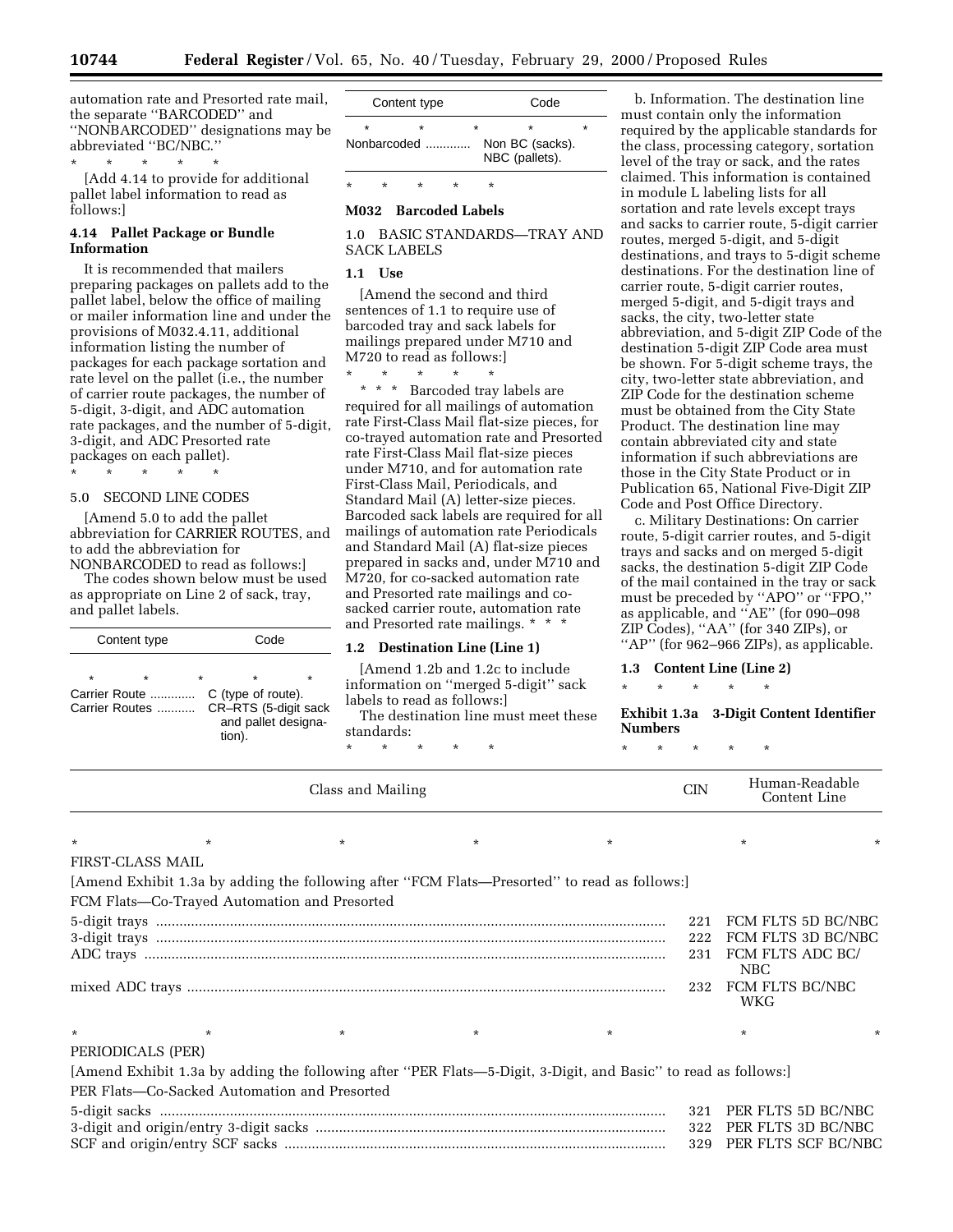| Class and Mailing                                                                                                 | <b>CIN</b> | Human-Readable<br>Content Line            |
|-------------------------------------------------------------------------------------------------------------------|------------|-------------------------------------------|
|                                                                                                                   | 331        | PER FLTS ADC BC/<br>NBC                   |
|                                                                                                                   | 332        | PER FLTS BC/NBC<br>WKG                    |
| PER Flats—Merged Carrier Route, Automation, and Presorted                                                         |            |                                           |
|                                                                                                                   | 339        | PER FLTS CR/5D                            |
|                                                                                                                   | 340        | PER IRREG CR/5D                           |
|                                                                                                                   | 349        | PER FLTS CR/5D SCH<br>PER IRREG CR/5D SCH |
|                                                                                                                   | 365        |                                           |
| $\star$<br>$\star$<br>$\star$                                                                                     |            | $\star$                                   |
| PERIODICALS (NEWS)                                                                                                |            |                                           |
| [Amend Exhibit 3.1a by adding the following after "NEWS FLATS-5-digit, 3-Digit, and<br>Basic" to read as follows: |            |                                           |
| NEWS Flats-Co-Sacked Automation and Presorted                                                                     |            |                                           |
|                                                                                                                   | 421        | NEWS FLTS 5D BC/<br>NBC                   |
|                                                                                                                   | 422        | NEWS FLTS 3D BC/<br><b>NBC</b>            |
|                                                                                                                   | 429        | NEWS FLTS SCF BC/<br><b>NBC</b>           |
|                                                                                                                   | 431        | NEWS FLTS ADC BC/<br>NBC                  |
|                                                                                                                   | 432        | NEWS FLTS BC/NBC<br>WKG                   |
| NEWS Flats-Merged Carrier Route, Automation, and Presorted                                                        |            |                                           |
|                                                                                                                   | 439        | NEWS FLTS CR/5D                           |
|                                                                                                                   | 440        | NEWS IRREG CR/5D                          |
|                                                                                                                   | 449        | NEWS FLTS CR/5D                           |
|                                                                                                                   | 465        | SCH<br>NEWS IRREG CR/5D                   |
|                                                                                                                   |            | <b>SCH</b>                                |
| $\star$<br>$\star$<br>$\star$                                                                                     |            | $^\star$                                  |
| STANDARD MAIL (A)                                                                                                 |            |                                           |
| [Amend Exhibit 3.1a by adding the following after "Enhanced Carrier Route flats-Non-                              |            |                                           |
| automation" to read as follows:<br>STD Flats-Co-Sacked Automation and Presorted                                   |            |                                           |
|                                                                                                                   | 521        | STD FLTS 5D BC/NBC                        |
|                                                                                                                   | 522        | STD FLTS 3D BC/NBC                        |
|                                                                                                                   | 531        | STD FLTS ADC BC/                          |
|                                                                                                                   | 532        | <b>NBC</b><br>STD FLTS BC/NBC             |
| STD Flats-Co-Sacked Carrier Route, Automation, and Presorted                                                      |            | WKG                                       |
|                                                                                                                   | 539        | STD FLTS CR/5D                            |
|                                                                                                                   | 549        | STD FLTS CR/5D SCH                        |
| $\star$<br>*<br>$^\star$<br>$^\star$<br>$^\star$                                                                  |            | $^\star$                                  |

#### **M033 Sacks and Trays**

1.0 BASIC STANDARDS

\* \* \* \* \*

### **1.7 Origin/Entry 3-Digit/Scheme Trays and Sacks**

[Amend 1.7 to refer to the preparation of merged 5-digit sacks and merged 5 digit scheme sacks to read as follows:]

Except for flat-size and irregular parcel-size Periodicals under 1.8, after all carrier route, 5-digit carrier routes (and, where permitted for flats in sacks, merged 5-digit scheme, 5-digit scheme carrier routes, merged 5-digit, and where permitted for letters in trays, 3 digit carrier routes), 5-digit (and where permitted for automation letters in trays, 5-digit scheme), 3-digit (and, where permitted for automation letters in trays, 3-digit scheme) sacks/trays are prepared, an origin/entry 3-digit sack or tray (or, if applicable, origin/entry 3-

digit scheme tray) must be prepared to contain any remaining mail for each 3 digit (or 3-digit scheme) area serviced by the SCF (mail processing office) serving the post office where the mail is verified (origin), and may be prepared for each 3-digit (or 3-digit scheme) area served by the SCF/plant where mail is entered (if that is different from the SCF/plant serving the post office where the mail is verified, e.g., a PVDS deposit site). In all cases, only one less-than-full sack or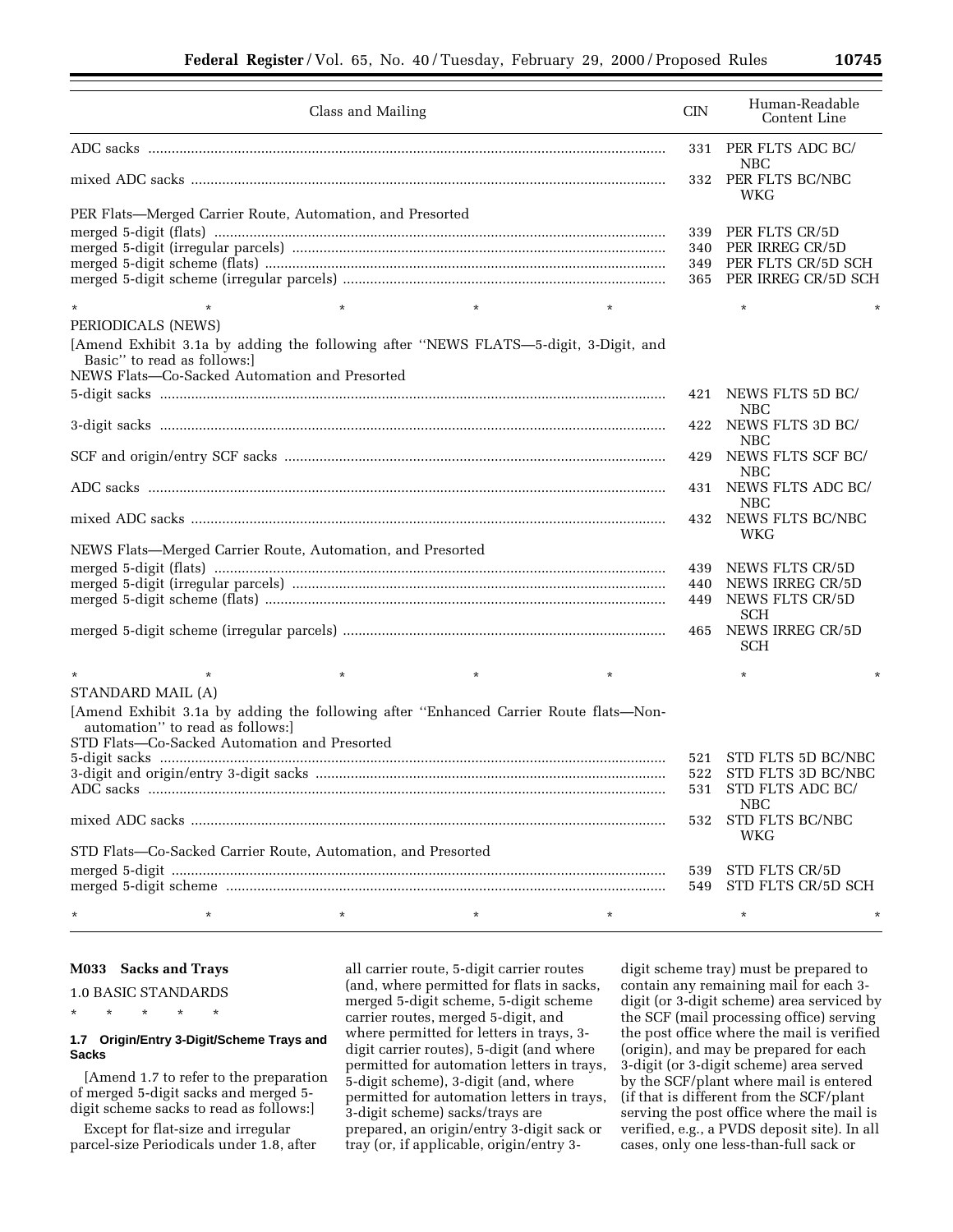tray may be prepared for each 3-digit (or 3-digit scheme) area.

### **1.8 Periodicals Flats and Irregular Parcels Origin/Entry SCF Sacks**

[Amend 1.8 to refer to the preparation of merged 5-digit sacks and merged 5 digit scheme sacks to read as follows:]

For flat-size and irregular parcel-size Periodicals, after all carrier route, 5-digit carrier routes (and, where permitted, merged 5-digit scheme, 5-digit scheme carrier routes, and merged 5-digit), 5 digit, 3-digit, and required SCF sacks are prepared, an origin/entry SCF sack must be prepared to contain any remaining 5 digit and 3-digit packages for the 3-digit ZIP Code area(s) served by the SCF serving the post office where the mail is verified (origin), and may be prepared for the area served by the SCF/plant where mail is entered (if that is different from the SCF/plant serving the post office where the mail is verified, e.g., a PVDS deposit site). In all cases, only one less-than-full sack may be prepared for each SCF area.

\* \* \* \* \*

### **M040 Pallets**

### **M041 General Standards**

\* \* \* \* \*

# 5.0 PREPARATION

### **5.1 Presort**

[Amend the first five sentences of 5.1 to provide for advanced pallet preparation options in M720 to read as follows:]

Pallet preparation and pallet sortation are subject to the specific standards in M045 and M720. Pallet sortation is generally intended to presort the palletized portion of a mailing to at least the finest extent required for the corresponding class of mail and method of preparation. Pallet sortation is sequential from the lowest (finest) level to the highest and must be completed at each required level before the next optional or required level is prepared. Standard preparation terms for pallets are defined in M011, standard presort levels are defined in M045 and advanced presort levels are defined in M720. For sacks, trays, or machinable parcels on pallets, the mailer must prepare all required pallet levels before any mixed ADC or mixed BMC pallets are prepared for a mailing or job. Packages and bundles prepared under M045 or M720 must not be placed on mixed ADC or mixed BMC pallets \* \* \*

#### **5.2 Required Preparation**

[Amend the second sentence of 5.2a 1 to provide for advanced pallet

preparation options in M720 to read as follows:]

These standards apply to:

a. Periodicals, Standard Mail (A), and Parcel Post (other than BMC Presort, OBMC Presort, DSCF, and DDU rate mail). \* \* \* For packages of Periodicals flats and irregular parcels and packages of Standard Mail (A) flats on pallets prepared under the standards for package reallocation (M045.5.0), not all mail for a required 5-digit destination is required to be on a merged 5-digit scheme, 5-digit scheme carrier routes, 5 digit scheme, merged 5-digit, 5-digit carrier routes, or 5-digit pallet. \* \* \* \* \* \* \* \*

### **5.6 Mail on Pallets**

[Amend 5.6 by removing current 5.6c and 5.6d; redesignating current 5.6e as 5.6f, adding new 5.6c through 5.6e to reflect new requirements for separating carrier route rate mail from non-carrier route rate mail on 5-digit and 5-digit scheme pallets to read as follows:]

These standards apply to mail on pallets:

\* \* \* \* \*

c. For Bound Printed Matter (other than machinable parcels), carrier route rate mail and Presorted rate mail in the same mailing job may be combined on all levels of pallets.

d. For Standard Mail (A) and Periodicals letter-size mail prepared in trays on pallets, and for nonletter-size Periodicals and Standard Mail (A) prepared either as sacks on pallets or as packages/bundles on pallets, carrier route rate mail must be prepared on separate 5-digit pallets (5-digit carrier routes or 5-digit scheme carrier routes pallets) from automation rate or Presorted rate mail (that must be prepared on 5-digit pallets or 5-digit scheme pallets). Exception: When nonletter-size Periodicals and flat-size Standard Mail (A) is prepared under 5.6e, carrier route rate mail, automation rate mail, and Presorted rate mail may be copalletized on the same merged 5 digit pallet or on the same merged 5 digit scheme pallet for applicable 5-digit ZIP Codes.

e. Mailers of nonletter-size Periodicals and flat-size Standard Mail (A) that prepare packages and/or bundles on pallets may copalletize carrier route rate mail, automation rate mail, and Presorted rate mail on the same merged 5-digit pallet or on the same merged 5 digit scheme pallet for those 5-digit ZIP Codes where the Carrier Route Indicators field in the City State Product indicates this is permissible. To use this

option, mailings must meet the standards in M720. \* \* \* \* \*

6.0 COPALLETIZED, COMBINED, OR MIXED-RATE LEVEL MAILINGS OF FLAT-SIZE PIECES

\* \* \* \* \*

#### **6.2 Application**

[Amend 6.2 by removing the last word ''M045'' and replacing it with ''M045 or M720.'']

### **6.3 Periodicals Publications**

[Amend 6.3 by replacing the reference ''M045'' in the next to last sentence with ''M045 or M720.'']

#### **6.4 Standard Mail (A)**

[Amend the last sentence of 6.4 by removing the word ''M045'' and replacing it with ''M045 or M720.''] \* \* \* \* \*

### **M045 Palletized Mailings**

\* \* \* \* \*

### 4.0 PALLET PRESORT AND LABELING

[Amend 4.0 by removing current 4.4; redesignating current 4.2 and 4.3 as 4.4 and 4.5, respectively; amending 4.1 to make it applicable to only Periodicals mail, to reflect new 5-digit pallet preparation procedures, and to clarify and amend the standards for line 2 of pallet labels; adding new 4.2 that separately specifies sortation of Standard Mail (A) pallets, reflects new 5-digit pallet preparation procedures, and clarifies and amends the standards for line 2 of pallet labels; adding new 4.3 that separately specifies sortation of Bound Printed Matter pallets and clarifies and amends the standards for line 2 of pallet labels to read as follows:]

### **4.1 Periodicals Packages, Bundles, Sacks, or Trays on Pallets**

Mailers must prepare pallets in the sequence listed below. Mailers not opting to perform or not permitted to perform scheme sortation under 4.1a and 4.1b using L001 must begin preparing pallets under 4.1c. Pallets must be labeled according to the Line 1 and Line 2 information listed below and under M031. At the mailer's option, Periodicals nonletter mail prepared as packages and/or bundles on pallets may be palletized in accordance with the advanced presort option under M720.

a. *5-Digit Scheme Carrier Routes.* Optional. Permitted only for nonlettersize packages/bundles on pallets. May contain only carrier route packages and bundles for the same 5-digit scheme under L001. If scheme sort is performed,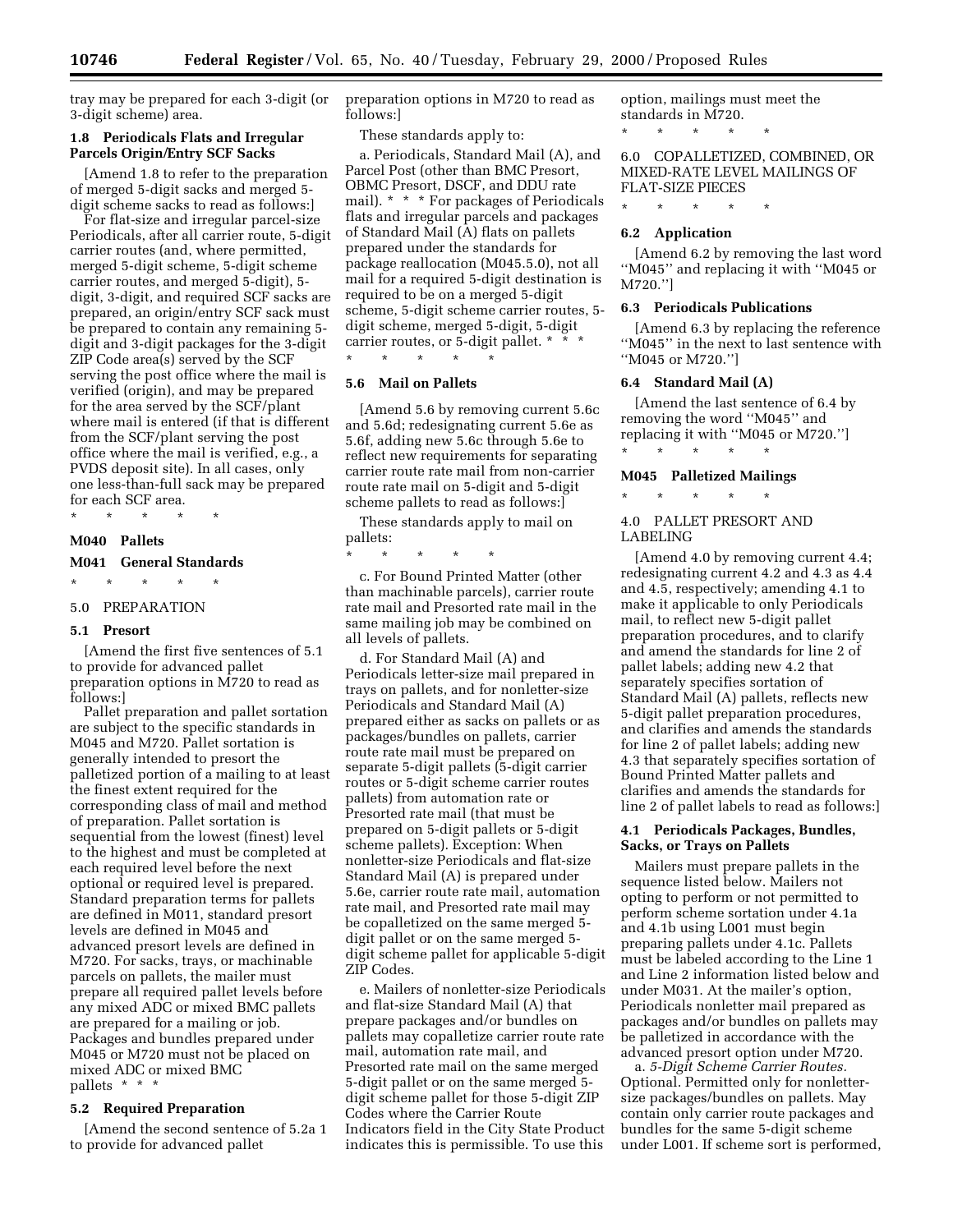it must be done for all 5-digit scheme destinations. For all 5-digit destinations that are not part of a scheme, prepare 5 digit carrier routes pallets under 4.1c.

(1) Line 1: use L001, Column B.

(2) Line 2: ''PER'' or ''NEWS'' as applicable, followed by ''FLTS'' or ''IRREG'' as applicable, followed by "CARRIER ROUTES" or "CR–RTS" and ''SCHEME'' or ''SCH.''

b. *5-Digit Scheme.* Optional. Permitted only for nonletter-size packages/bundles on pallets. May contain only automation rate and/or Presorted rate packages and bundles for the same 5-digit scheme under L001. If scheme sort is performed, it must be done for all 5-digit scheme destinations. For all 5-digit destinations that are not part of a scheme, prepare 5-digit pallets under 4.1d.

(1) Line 1: use L001, Column B. (2) Line 2: ''PER'' or ''NEWS'' as applicable, followed by ''FLTS'' or ''IRREG'' as applicable, followed by ''5D,'' followed by ''BARCODED'' or ''BC'' if the pallet contains automation

rate mail, followed by ''NONBARCODED'' or ''NBC'' if the pallet contains Presorted rate mail, followed by ''SCHEME'' or ''SCH.''

c. *5-Digit Carrier Routes.* Required for sacks; required for packages and bundles (except for packages and bundles prepared to 5-digit scheme carrier routes pallets under 4.1a); optional for trays. May contain only carrier route mail for the same 5-digit ZIP Code.

(1) Line 1: use city, state abbreviation, and 5-digit ZIP Code destination (see M031 for military mail).

 $(2)$  Line 2: "PER" or "NEWS" as applicable; followed by ''FLTS'' or ''IRREG'' or, for trays on pallets only, ''LTRS'' as applicable; followed by ''CARRIER ROUTES'' or ''CR-RTS.''

d. *5-Digit.* Required for sacks; required for packages and bundles (except for packages and bundles prepared to 5 digit scheme pallets under 4.1b); optional for trays. May contain only automation rate and/or Presorted rate mail for the same 5-digit ZIP Code.

(1) Line 1: use city, state abbreviation, and 5-digit ZIP Code destination (see M031 for military mail).

(2) Line 2: " $PER$ " or "NEWS" as applicable; followed by ''FLTS'' or ''IRREG'' or, trays on pallets only, ''LTRS'' as applicable; followed by ''5D;'' followed by ''BARCODED'' or ''BC'' if the pallet contains automation rate mail; and followed by ''NONBARCODED'' or ''NBC'' if the pallet contains Presorted rate mail.

e. *3-Digit.* Optional. May contain carrier route rate, automation rate, and/ or Presorted rate mail.

(1) Line 1: use L002, Column A. (2) Line 2: ''PER'' or ''NEWS'' as applicable, followed by ''FLTS'' or ''IRREG'' or (trays on pallets only) ''LTRS'' as applicable, followed by ''3D,'' followed by ''DDU'' if DDU rates are claimed, followed by ''DSCF'' if SCF rates are claimed, followed by ''BARCODED'' or ''BC'' if the pallet contains automation rate mail, and followed by ''NONBARCODED'' or ''NBC'' if the pallet contains Presorted rate mail.

f. *SCF.* Required. May contain carrier route rate, automation rate, and/or Presorted rate mail.

(1) Line 1: use L002, Column C (2) Line 2: ''PER'' or ''NEWS'' as applicable; followed by ''FLTS'' or ''IRREG'' or, trays on pallets only, ''LTRS'' as applicable; followed by ''SCF;'' followed by ''DDU'' if DDU rates are claimed; followed by ''DSCF'' if SCF rates are claimed; followed by ''BARCODED'' or ''BC'' if the pallet contains automation rate mail; and followed by ''NONBARCODED'' or ''NBC'' if the pallet contains Presorted rate mail.

g. *ADC.* Required. May contain carrier route rate, automation rate, and/or Presorted rate mail.

(1) Line 1 labeling: use L004. (2) Line 2 labeling: ''PER'' or ''NEWS'' as applicable; followed by ''FLTS'' or ''IRREG'' or, trays on pallets only, ''LTRS'' as applicable; followed by ''ADC;'' followed by ''BARCODED'' or ''BC'' if the pallet contains automation rate mail; and followed by

''NONBARCODED'' or ''NBC'' if the pallet contains Presorted rate mail.

h. *For sacks and trays on pallets only, mixed ADC.* Optional. May contain carrier route rate, automation rate, and/ or Presorted rate mail.

(1) Line 1: use ''MXD'' followed by the city/state/ZIP Code of the ADC serving the 3-digit ZIP Code prefix of the entry post office as shown in L004, Column A (label to plant serving entry post office if authorized by the processing and distribution manager).

 $(2)$  Line 2: "PER" or "NEWS" as applicable; followed by ''FLTS'' or ''IRREG'' or, trays on pallets only, ''LTRS'' as applicable; followed by ''BARCODED'' or ''BC'' if the pallet contains automation rate mail; and followed by ''NONBARCODED'' or ''NBC'' if the pallet contains Presorted rate mail; followed by ''WKG.''

### **4.2 Standard Mail (A) Packages, Bundles, Sacks, or Trays on Pallets**

Mailers must prepare pallets in the sequence listed below. Mailers not opting to perform or not permitted to perform scheme sortation under 4.2a

and 4.2b using L001 must begin preparing pallets under 4.2c. Pallets must be labeled according to the Line 1 and Line 2 information listed below and under M031. At the mailer's option, flatsize Standard Mail (A) prepared as packages and/or bundles on pallets may be palletized in accordance with the advanced presort option under M720.

a. *5-Digit Scheme Carrier Routes.* Optional. Permitted only for flat-size packages/bundles on pallets. May contain only carrier route rate packages and bundles for the same 5-digit scheme under L001. If scheme sort is performed, it must be done for all 5-digit scheme destinations. For all 5-digit destinations that are not part of a scheme, prepare 5 digit carrier routes pallets under 4.2c.

(1) Line 1: use L001, Column B.

(2) Line 2: ''STD FLTS 5D'' followed by ''CARRIER ROUTES'' or ''CR–RTS'' and ''SCHEME'' or ''SCH.''

b. *5-Digit Scheme.* Optional. Permitted only for flat-size packages/ bundles on pallets. May contain only automation rate and/or Presorted rate packages and bundles for the same 5 digit scheme under L001. If scheme sort is performed, it must be done for all 5 digit scheme destinations. For all 5-digit destinations that are not part of a scheme, prepare 5-digit pallets under 4.2d.

(1) Line 1: use L001, Column B.

(2) Line 2: ''STD FLTS 5D,'' followed by ''BARCODED'' or ''BC'' if the pallet contains automation rate mail, and followed by ''NONBARCODED'' or ''NBC'' if the pallet contains Presorted rate mail, and followed by ''SCHEME'' or ''SCH.''

c. *5-Digit Carrier Routes.* Required for sacks; required for packages and bundles (except for packages and bundles prepared to 5-digit carrier route scheme pallets under 4.2a); optional for trays. May contain only carrier route rate mail for the same 5-digit ZIP Code.

(1) Line 1: use city, state abbreviation, and 5-digit ZIP Code destination (see M031 for military mail).

(2) Line 2: ''STD FLTS'' or ''STD A IRREG'' or, for trays on pallets only ''STD LTRS,'' as applicable, followed by ''CARRIER ROUTES'' or ''CR–RTS.''

d. *5-Digit.* Required for sacks; required for packages and bundles (except for packages and bundles prepared to 5 digit scheme pallets under 4.2b); optional for trays. May contain only automation rate and/or Presorted rate mail for the same 5-digit ZIP Code.

(1) Line 1: use city, state abbreviation, and 5-digit ZIP Code destination (see M031 for military mail).

(2) Line 2: ''STD FLTS 5D'' or ''STD A IRREG 5D'' or, for trays on pallets only ''STD LTRS 5D,'' as applicable;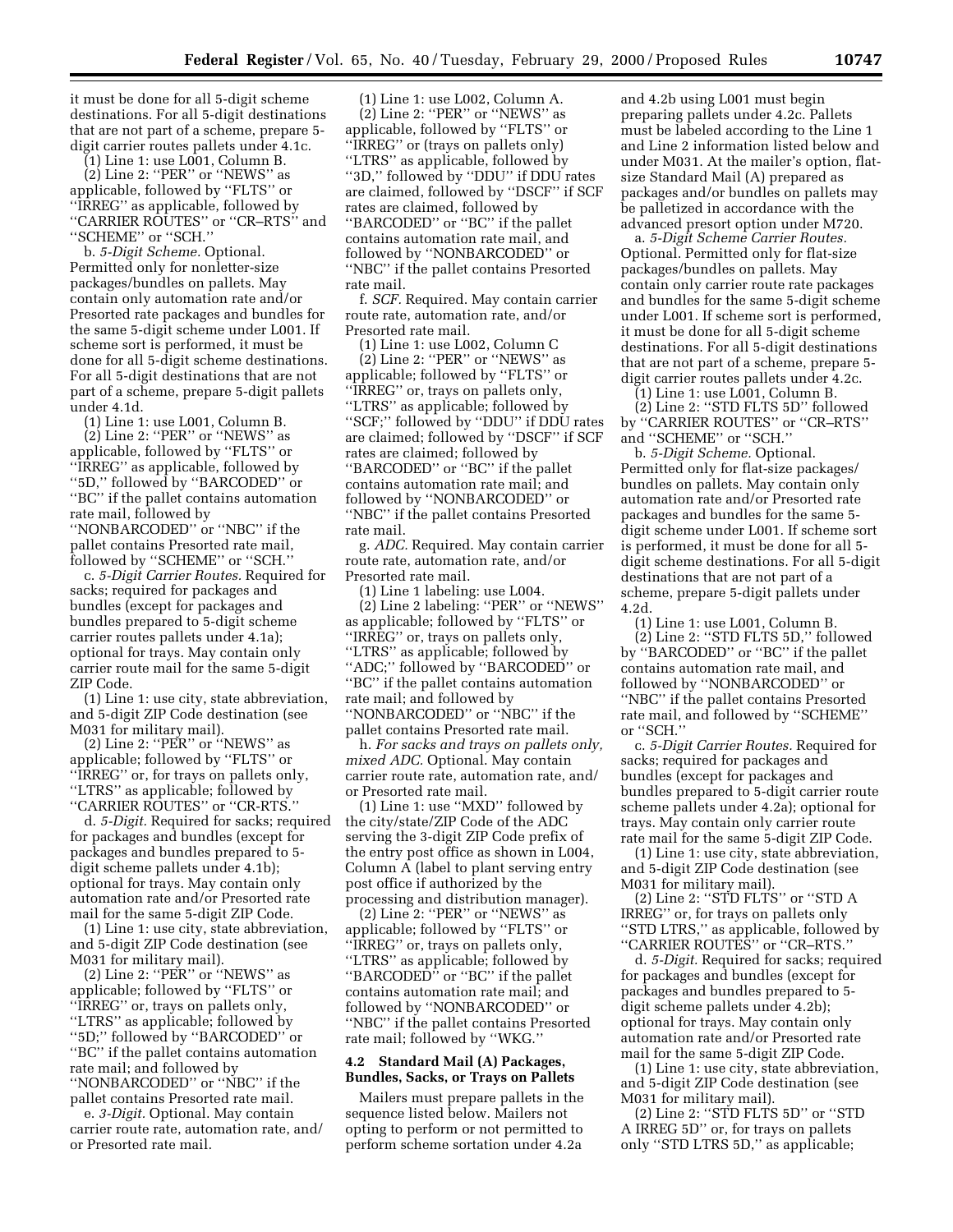followed by ''BARCODED'' or ''BC'' if the pallet contains automation rate mail; and followed by ''NONBARCODED'' or ''NBC'' if the pallet contains Presorted rate mail.

e. *3-digit: optional.* May contain carrier route rate, automation rate, and/ or Presorted rate mail.

(1) Line 1: use L002, Column A.

(2) Line 2: ''STD FLTS 3D'' or ''STD A IRREG 3D'' or, for trays on pallets only ''STD LTRS 3D,'' as applicable; followed by ''DDU'' if DDU rates are claimed, followed by ''DSCF'' if DSCF rates are claimed; followed by ''BARCODED'' or ''BC'' if the pallet contains automation rate mail; and followed by ''NONBARCODED'' or ''NBC'' if the pallet contains Presorted rate mail.

f. *SCF.* Required. May contain carrier route rate, automation rate, and/or Presorted rate mail.

(1) Line 1: use L002, Column C.

(2) Line 2: ''STD FLTS SCF'' or ''STD A IRREG SCF'' or, for trays on pallets only ''STD LTRS SCF,'' as applicable; followed by ''DDU'' if DDU rates are claimed, followed by ''DSCF'' if DSCF rates are claimed; followed by ''BARCODED'' or ''BC'' if the pallet contains automation rate mail; and followed by ''NONBARCODED'' or ''NBC'' if the pallet contains Presorted rate mail.

g. *If DBMC rates are not claimed: Destination BMC.* Required. May contain carrier route rate, automation rate, and/or Presorted rate mail. Sort ADC packages, trays, or sacks, or AADC trays to BMC pallets based on the label to ZIP Code for the ADC in L004 or the label to ZIP Code for the AADC in L801. (1) Line 1: use L601.

(2) Line 2: ''STD FLTS BMC'' or ''STD A IRREG BMC'' or, for trays on pallets only ''STD LTRS BMC'' as applicable, followed by ''BARCODED'' or ''BC'' if the pallet contains automation rate mail, and followed by ''NONBARCODED'' or ''NBC'' if the pallet contains Presorted rate mail.

g. *If DBMC rates are claimed: Destination ASF/BMC.* Destination ASF allowed and required only if DBMC rate is claimed for mail deposited at an ASF, otherwise sort to Destination BMC. May contain carrier route rate, automation rate, and/or Presorted rate mail. Sort ADC packages, trays or sacks, or AADC trays to ASF/BMC pallets based on the label to ZIP Code for the ADC in L004 or the label to ZIP Code for the AADC in L801.

(1) Line 1: use L602.

(2) Line 2: ''STD FLTS'' or ''STD A IRREG'' or, for trays on pallets only ''STD LTRS,'' as applicable; followed by "ASF" or "BMC as applicable; followed

by ''BARCODED'' or ''BC'' if the pallet contains automation rate mail; and followed by ''NONBARCODED'' or ''NBC'' if the pallet contains Presorted rate mail.

h. *For sacks and trays on pallets only, mixed BMC.* Optional. May contain carrier route rate, automation rate, and/ or Presorted rate mail.

(1) Line 1: use ''MXD'' followed by the information in L601, Column B, for the BMC serving the 3-digit ZIP Code prefix of the entry post office (label to plant serving entry post office if authorized by the processing and distribution manager).

(2) Line 2: ''STD FLTS'' or ''STD A IRREG'' or, for trays on pallets only ''STD LTRS'' as applicable, followed by ''BARCODED'' or ''BC'' if the pallet contains automation rate mail, and followed by ''NONBARCODED'' or ''NBC'' if the pallet contains Presorted rate mail, followed by ''WKG.''

### **4.3 Bound Printed Matter Packages, Bundles, or Sacks on Pallets Prepare pallets in the sequence listed below. Label pallets according to the Line 1 and Line 2 information listed below and under M031.**

a. *5-digit.* Required for sacks and for packages and bundles. May contain carrier route rate and/or Presorted rate mail.

(1) Line 1: use city, state abbreviation, and 5-digit ZIP Code destination (see M031 for military mail).

(2) Line 2: ''STD FLTS 5D'' or ''STD B IRREG 5D'' as applicable, and, if the pallet contains only carrier route mail, followed by ''CARRIER ROUTES'' (OR ''CR–RTS'').

b. *3-digit.* Optional. May contain carrier route rate and/or Presorted rate mail.

(1) Line 1: use L002, Column A.

(2) Line 2: ''STD FLTS 3D'' or ''STD B IRREG 3D'' as applicable.

c. *SCF.* Required. May contain carrier route rate and/or Presorted rate mail.

(1) Line 1: use L002, Column C. (2) Line 2: ''STD FLTS SCF'' or ''STD

B IRREG SCF'' as applicable.

d. Destination BMC. Required. May contain carrier route rate and/or Presorted rate mail.

(1) Line 1: use L601. Sort ADC packages or sacks to BMC pallets based on the label to ZIP Code for the ADC in L004.

(2) Line 2: ''STD FLTS BMC'' or ''STD B IRREG BMC'' as applicable.

e. For sacks on pallets only, mixed BMC. Optional. May contain carrier route rate and/or Presorted rate mail.

(1) Line 1: use ''MXD'' followed by the information in L601, Column B, for the BMC serving the 3-digit ZIP Code

prefix of the entry post office (label to plant serving entry post office if authorized by the processing and distribution manager).

(2) Line 2: ''STD FLTS'' or ''STD B IRREG'' as applicable, followed by ''WKG.''

### **4.4 Machinable Parcels—Standard Mail (A), Bound Printed Matter, and Parcel Post (Except BMC Presort, OBMC Presort, and Parcel Select DDU and DSCF)**

Mailers must prepare pallets in the sequence listed below. Mailers may prepare Parcel Post other than BMC Presort, OBMC Presort, and Parcel Select DDU and DSCF on pallets under 4.4 as an option. If Parcel Post is optionally sorted under 4.4 it must meet all the requirements of 4.4. Pallets must be labeled according to the Line 1 and Line 2 information listed below and under M031.

a. 5-digit. Required, except optional for Standard Mail (A) if 3/5 rates are not claimed.

(1) Line 1: use city, state abbreviation, and 5-digit ZIP Code destination (see M031 for military mail).

(2) Line 2: ''STD A MACH 5D'' or ''STD B MACH 5D'' as applicable.

b. For Standard Mail if DBMC rates are not claimed: Destination BMC. Required.

(1) Line 1: use L601.

(2) Line 2: ''STD A MACH BMC'' or ''STD B MACH BMC,'' as applicable.

c. For Standard Mail if DBMC rates are claimed: Destination ASF/BMC. Destination ASF allowed and required only if DBMC rate is claimed for mail deposited at an ASF, otherwise sort to destination BMC (required).

(1) Line 1: use L602.

(2) Line 2: ''STD A MACH'' or ''STD B MACH'' as applicable; followed by ''ASF'' or ''BMC'' as applicable.

d. Mixed BMC. Optional.

(1) Line 1: use ''MXD'' followed by the information in L601, Column B, for the BMC serving the 3-digit ZIP Code prefix of the entry post office (label to plant serving entry post office if authorized by the processing and distribution manager).

(2) Line 2: ''STD A MACH'' or ''STD B MACH'' as applicable, followed by ''WKG.''

### **4.5 Presorted Special Standard and Library Mail**

Mailers must prepare 5-digit pallets for Presorted 5-digit rate mailings and must prepare BMC pallets for Presorted BMC rate mailings as described below. Label pallets according to the Line 1 and Line 2 information listed below and under M031.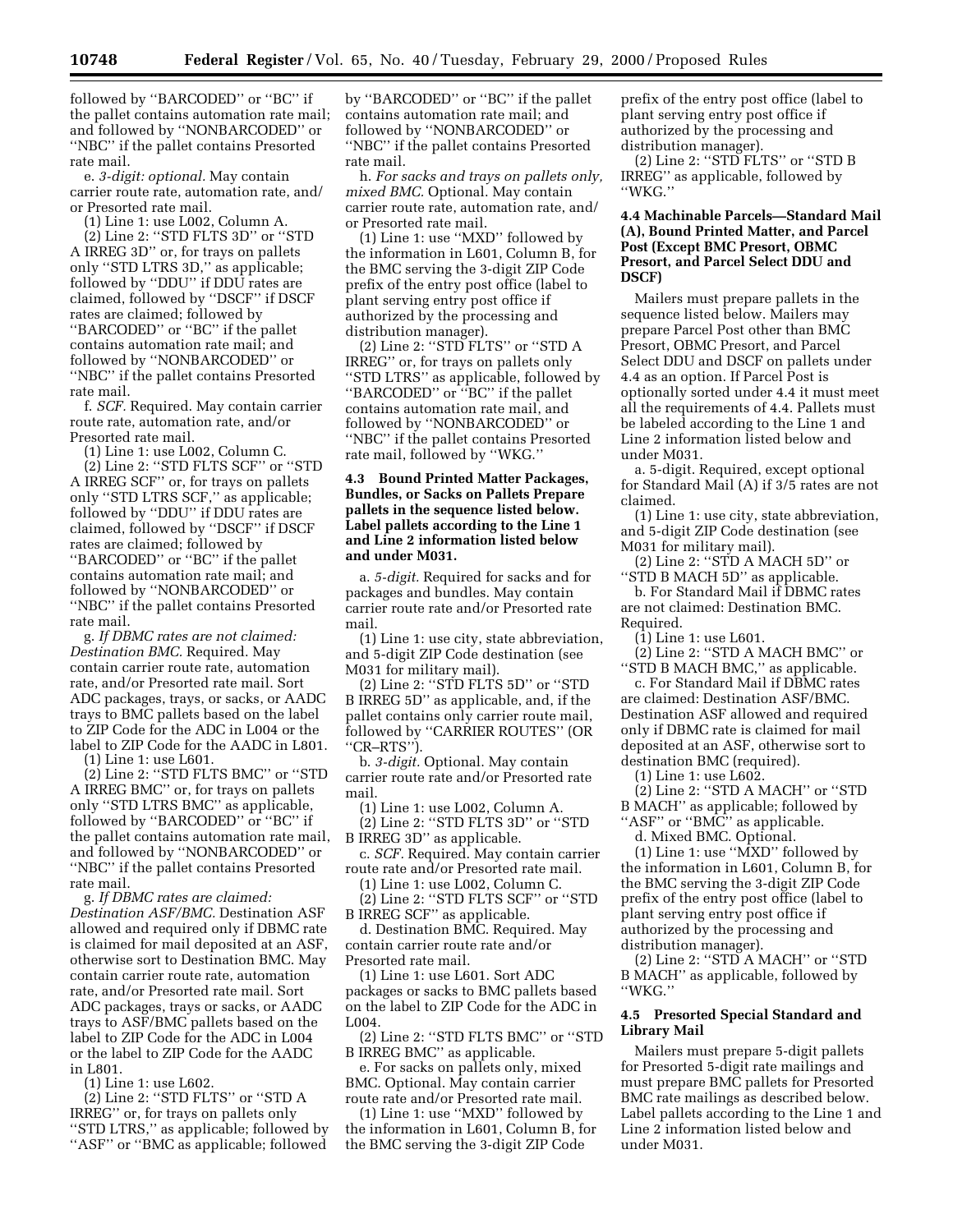a. 5-digit (5-digit rate only). Required. (1) Line 1: use city, state abbreviation, and 5-digit ZIP Code destination (see M031 for military mail).

(2) Line 2: ''STD FLTS 5D,'' or ''STD B IRREG 5D,'' or ''STD B MACH 5D,'' as applicable.

b. Destination BMC (BMC rate only). Required.

(1) Line 1: use L601.

(2) Line 2: ''STD FLTS BMC,'' or ''STD B IRREG BMC,'' or ''STD B MACH BMC,'' as applicable.

5.0 PACKAGE REALLOCATION FOR PERIODICALS FLATS AND IRREGULAR PARCELS AND STANDARD MAIL (A) FLATS ON PALLETS

#### **5.1 Basic Standards**

[Amend the second sentence of 5.1 to provide for new pallet levels to read as follows:]

\* \* \* The software will determine if mail for an SCF service area would fall beyond the SCF level if all optional merged 5-digit scheme, optional 5-digit scheme carrier routes, optional 5-digit scheme, merged 5-digit, required 5-digit carrier routes, required 5-digit, or optional 3-digit pallets are prepared. \*\*\*

### **5.2 General Reallocation Rules**

[Amend 5.2b, 5.2c, and 5.2d to provide for new pallet levels to read as follows:]

Reallocation rules:

\* \* \* \* \*

b. Reallocate packages from the highest available pallet level possible. If it is not possible to reallocate some mail from a 3-digit pallet first, then attempt to eliminate a 3-digit pallet and reallocate all mail from that pallet to create an SCF pallet; if mail cannot be reallocated from a 3-digit pallet, then attempt to reallocate some mail from a 5-digit, 5-digit carrier routes, merged 5 digit, 5-digit scheme, 5-digit scheme carrier routes, or merged 5-digit scheme pallet.

c. The reallocation process may result in the elimination of a 3-digit pallet to create an SCF pallet, but a 5-digit, 5 digit carrier routes, merged 5-digit, 5 digit scheme, 5-digit scheme carrier routes, or merged 5-digit scheme pallet may not be eliminated in order to create an SCF pallet.

d. When reallocating mail to create an SCF pallet, reallocate mail from only one more finely sorted pallet. This may be accomplished by reallocating a portion of a 3-digit pallet, reallocating all mail from a 3-digit pallet, or reallocating a portion of one of the following pallets: 5-digit, 5-digit carrier

routes, merged 5-digit, 5-digit scheme, 5-digit scheme carrier routes, or merged 5-digit scheme.

### **5.3-Reallocation of Packages if Optional 3–Digit Pallets Are Prepared**

\* \* \* \* \*

[Amend 5.3c and 5.3d to provide for new pallet levels to read as follows:] Reallocation rules:

\* \* \* \* \* c. If preparation is under M045 and there are no 3-digit pallets, attempt to identify a 5-digit, 5-digit carrier routes, 5-digit scheme, or 5-digit scheme carrier routes pallet of adequate weight to support reallocation of one or more packages to bring the mail that would fall beyond the SCF pallet level back to the SCF level. If preparation is under M720 and there are no 3-digit pallets, attempt to identify a 5-digit, 5-digit carrier routes, merged 5-digit, 5-digit scheme, 5-digit scheme carrier routes, or merged 5-digit scheme pallet of adequate weight to support reallocation of one or more packages to bring the mail that would fall beyond the SCF pallet level back to the SCF level. A sufficient volume of mail must remain on the applicable pallet after reallocation to meet the pallet weight minimum established by the mailer in compliance with applicable DMM standards. If a 5-digit, 5-digit carrier routes, merged 5-digit, 5-digit scheme, 5-digit scheme carrier routes, or merged 5-digit scheme pallet, as applicable, of adequate weight is available, create an SCF pallet by combining the reallocated packages with the mail that would fall beyond the SCF pallet level.

d. If no single 5-digit, 5-digit carrier routes, merged 5-digit, 5-digit scheme, 5-digit scheme carrier routes, or merged 5-digit scheme pallet, as applicable, within the SCF service area contains an adequate volume of mail to allow reallocation of a portion of the mail on a pallet as described in 5.3c, then no packages will be reallocated and an SCF pallet will not be prepared; the mail that falls beyond the SCF pallet level must be placed on the appropriate level pallet (ADC or BMC) or in the appropriate level sack.

### **5.4 Reallocation of Packages if Optional 3-digit Pallets Are Not Prepared**

[Amend 5.4a and 5.4b to provide for new pallet levels to read as follows:] Reallocation rules:

a. Attempt to identify a 5-digit, 5-digit carrier routes, merged 5-digit, 5-digit scheme, 5-digit scheme carrier routes, or merged 5-digit scheme pallet of adequate weight to support reallocation

of one or more packages to bring the mail that would fall beyond the SCF pallet level back to the SCF level. A sufficient volume of mail must remain on the 5-digit, 5-digit carrier routes, merged 5-digit, 5-digit scheme, 5-digit scheme carrier routes, or merged 5-digit scheme pallet after reallocation to meet the pallet weight minimum established by the mailer in compliance with applicable DMM standards. If a 5-digit, 5-digit carrier routes, merged 5-digit, 5 digit scheme, 5-digit scheme carrier routes, or merged 5-digit scheme pallet of adequate weight is available, create an SCF pallet by combining the reallocated packages with the mail that would fall beyond the SCF pallet level.

b. If no single 5-digit, 5-digit carrier routes, merged 5-digit, 5-digit scheme, 5-digit scheme carrier routes, or merged 5-digit scheme pallet within the SCF service area contains an adequate volume of mail to allow reallocation of a portion of the mail on a pallet as described in 5.4a, then no packages will be reallocated and an SCF pallet will not be prepared; the mail that falls beyond the SCF pallet level must be placed on the appropriate level pallet (ADC or BMC) or in the appropriate level sack.

\* \* \* \* \*

6.0 PALLETS OF PACKAGES, BUNDLES, AND TRAYS OF LETTER-SIZE MAIL

### **6.1 Periodicals**

[Amend 6.1 by replacing the second sentence with the following to require placement of carrier route sorted mail on separate pallets from automation rate and Presorted rate mail at the 5-digit presort level to read as follows:]

\* \* \* Carrier route sorted pieces must be prepared on separate 5-digit pallets (5-digit carrier routes or 5-digit scheme carrier routes pallets) from automation rate or Presorted rate pieces (prepared on 5-digit pallets or 5-digit scheme pallets). Exception: When nonletter-size Periodicals are prepared as packages and/or bundles on pallets under M720, carrier route sorted mail, automation rate mail, and Presorted rate mail may be placed on the same merged 5-digit pallet or on the same merged 5 digit scheme pallet for those 5-digit ZIP Codes for which the Carrier Route Indicators field in the City State Product indicates are eligible for such copalletization. \* \* \*

#### **6.2 Standard Mail (A)**

[Amend 6.2 by replacing the second sentence with the following to require placement of carrier route rate mail on separate pallets from automation rate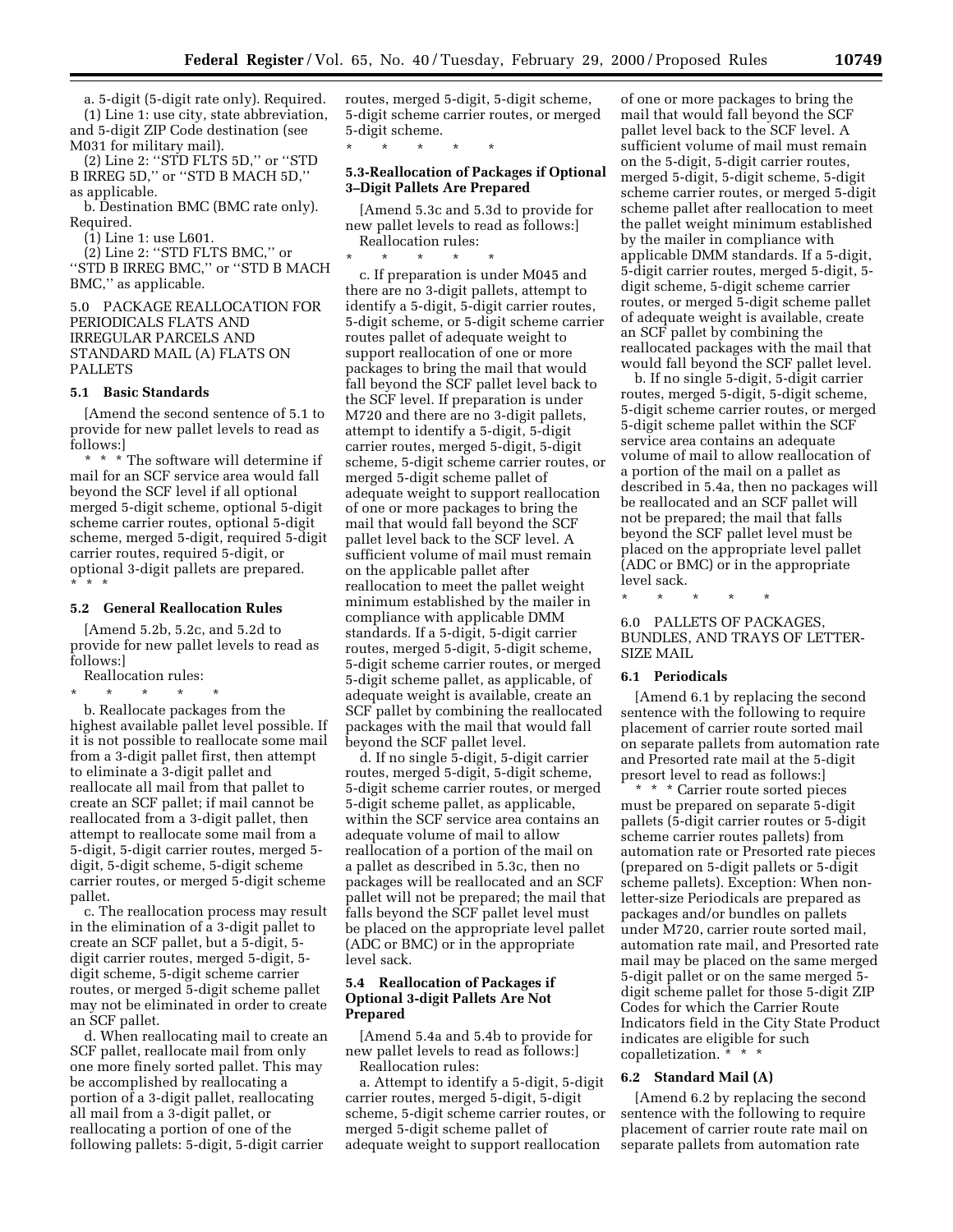and Presorted rate mail at the 5-digit presort level to read as follows:]

\* \* \* Carrier route rate pieces must be prepared on separate 5-digit pallets (5-digit carrier routes or 5-digit scheme carrier routes pallets) from automation rate and/or Presorted rate pieces (prepared on 5-digit pallets or 5-digit scheme pallets). Exception: When flatsize pieces are prepared as packages and/or bundles on pallets under M720, carrier route rate mail, automation rate mail, and Presorted rate mail may be placed on the same merged 5-digit pallet or on the same merged 5-digit scheme pallet for those 5-digit ZIP Codes for which the Carrier Route Indicators field in the City State Product indicates are eligible for such copalletization. \* \* \*

\* \* \* \* \*

8.0 PALLETS OF COPALLETIZED PERIODICALS OR STANDARD MAIL (A) FLAT-SIZE PIECES

#### **8.1 Basic Standards**

[Amend 8.1 by adding the following after the first sentence to provide for preparation under M720 to read as follows:]

\* \* \* In addition, if copalletized under M720, the provisions of M720 must be met. \* \* \*  $\star$   $\qquad$   $\star$   $\qquad$   $\star$ 

[Amend the heading and the contents of 8.4 to read as follows:]

#### **8.4 Pallet Labels**

Pallet labels for copalletized mailings must meet the provisions of M031, M045.4.0, and if applicable, M720. \* \* \* \* \*

### **M100 First-Class Mail (Nonautomation)**

\* \* \* \* \*

#### **M130 Presorted First-Class**

### 1.0 BASIC STANDARDS

### **1.1 All Pieces**

[Amend 1.1 to provide for preparation under M720 to read as follows:]

Each Presorted First-Class mailing must meet the applicable standards in E130 and in M010, M020, and M030; flat-sized mail co-trayed with automation rate mail must be prepared under 1.6 and M720. All pieces must be in the same processing category, subject to 1.4, and must be sorted together and prepared under 2.0, 3.0, 4.0, or 5.0 as appropriate; automation rate First-Class Mail must be prepared under M710, M810, or M820, as applicable. Lettersize pieces (including card-size pieces) must be prepared in letter trays; flat-size pieces must be prepared in flat trays; parcels must be prepared in sacks.

Subject to M012, all pieces must be marked ''Presorted'' and ''First-Class.'' \* \* \* \* \*

[Add new 1.6 to read as follows:]

### **1.6 Co-Traying with Automation Rate Mail**

Packages of flat-size mail prepared under 4.1 may be co-trayed with automation rate mail that is part of the same mailing job at all levels of trays if prepared under M710.

\* \* \* \* \*

#### **M200 Periodicals (Nonautomation)**

#### 1.0 BASIC STANDARDS

### **1.1 General Preparation**

[Amend 1.1 to provide for preparation under M710 and M720 to read as follows:]

All pieces in each nonautomation rate Periodicals mailing must be in the same processing category and sorted together to the finest extent required under 2.0 and either 3.0 or 4.0 as appropriate; automation rate Periodicals must be prepared under M810 or M820, as applicable; nonletter-size mail cosacked with automation rate mail must be prepared under 1.6 and M710, or under 1.7 and M720. Letter-size pieces must be prepared in trays; flat-size pieces must be prepared in sacks. Palletization of trays, sacks, or packages is permitted by M040, M045, and M720. Postmasters may authorize preparation of small mailings in nonpostal containers if they consist primarily of packages for local ZIP Codes, do not exceed 20 pounds, and do not require postal transportation for processing. \* \* \* \* \*

[Add new 1.6 and 1.7 to provide for preparation under M710 and M720 to read as follows:]

#### **1.6 Co-Sacking with Automation Rate Mail**

Packages of nonletter-size mail prepared under 2.4a and 2.4c through 2.4f may be co-sacked with automation rate mail that is part of the same mailing job under the standards in M710.

### **1.7 Merged Containerization of Carrier Route, Automation Rate, and Presorted Rate Mail**

Under the standards in M720, nonletter-size firm and 5-digit packages at Presorted rates that are prepared under 1.0 and 2.4a and 2.4c may be cosacked or copalletized with nonlettersize carrier route packages prepared under 1.0 and 2.4b and with nonlettersize 5-digit packages at automation rates prepared under M820 in merged 5-digit sacks or pallets and in merged 5-digit

scheme sacks or pallets. Such cosacking or copalletization may only be performed for those 5-digit ZIP Codes with an indicator in the Carrier Route Indicators field of the City State Product that shows such combination is permissible.

\* \* \* \* \*

### **M600 Standard Mail (Nonautomation)**

**M610 Presorted Standard Mail (A)**

1.0 BASIC STANDARDS

#### **1.1 All Mailings**

[Amend the first sentence of 1.1 and 1.1c to provide for preparation under M710 and M720 to read as follows:]

All mailings at Presorted Standard rates are subject to specific preparation standards in 2.0 through 6.0 and to these general standards (automation rate mail must be prepared under M710, M720, M810, or M820 as applicable): \* \* \* \* \*

c. All pieces must be sorted together and prepared under M045, or under M610 or, if flat-sized under M710 or 720.

\* \* \* \* \* [Add new 1.5 and 1.6 to provide for preparation under M710 and M720 to read as follows:]

### **1.5 Co-Sacking with Automation Rate Mail**

Packages of flat-size mail prepared under 4.3 may be co-sacked with automation rate mail that is part of the same mailing job under the standards in M710.

### **1.6 Merged Containerization With Carrier Route and Automation Rate Mail**

Under the standards in M720, flat-size 5-digit packages at Presorted rates prepared under 4.3a may be co-sacked or copalletized with flat-size carrier route rate packages prepared under M620 and with flat-size 5-digit packages at automation rates prepared under M820 in merged 5-digit sacks or pallets, or in merged 5-digit scheme sacks or pallets. Such co-sacking or copalletization may only be performed for those 5-digit ZIP Codes with an indicator in the Carrier Route Indicators field of the City State Product that shows such combination is permissible.

\* \* \* \* \*

### **M620 Enhanced Carrier Route Standard**

### Mail 1.0 BASIC STANDARDS

### **1.1 All Mailings**

[Amend 1.1 to provide for preparation under M720 to read as follows:]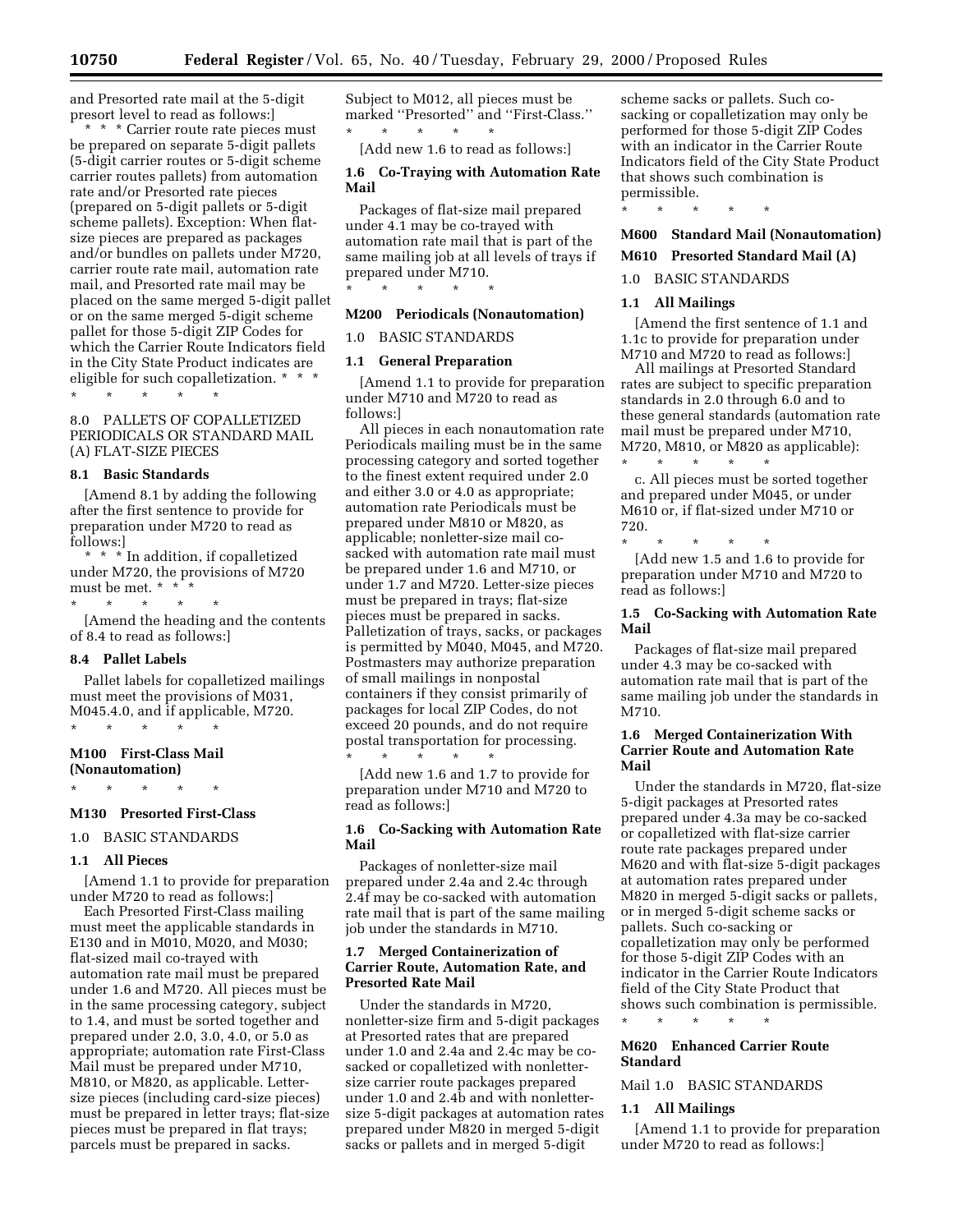All nonautomation rate Enhanced Carrier Route mailings are subject to these general standards (automation rate Enhanced Carrier Route mailings must be prepared under M810):

\* \* \* \* \* c. All pieces must be sorted together and prepared under M045 or M720 (if palletized), or under M620. \* \* \* \* \*

[Add new 1.6 to provide for preparation under M720 to read as follows:]

### **1.6 Merged Containerization with Automation Rate and Presorted Rate Mail**

Under the standards in M720, flat-size carrier route rate packages prepared under 2.0 may be co-sacked or copalletized with flat-size 5-digit packages at Presorted rates prepared under M610 and with flat-size 5-digit packages at automation rates prepared under M820 in merged 5-digit sacks or pallets, or in merged 5-digit scheme sacks or pallets. Such co-sacking or copalletization may only be performed for those 5-digit ZIP Codes with an indicator in the Carrier Route Indicators field of the City State Product that shows such combination is permissible.

\* \* \* \* \*

[Add new section M700 to provide for co-traying and co-sacking of automation rate and Presorted rate packages and cosacking and copalletization of carrier route packages, 5-digit automation packages and 5-digit Presorted rate packages to read as follows:]

# **M700 Advanced Preparation Options M710 Co-Traying and Co-Sacking of**

# **Automation Rate and Presorted Rate Mailings of Flat-Size Mail**

# 1.0 FIRST-CLASS MAIL

#### **1.1 Basic Standards**

Packages of flat-size pieces in an automation rate mailing may be cotrayed with packages of flat-size pieces in a Presorted rate mailing under the following conditions:

a. The pieces in the automation rate mailing and in the Presorted rate mailing must be part of the same mailing job and reported on the same postage statement.

b. Pieces in the automation rate mailing must meet the criteria for a flat under C050.3.2 and C820. Pieces in the Presorted rate mailing must meet the criteria for a flat under C050.3.1.

c. The automation rate mailing must meet the eligibility criteria in E140, except that the traying criteria in 1.3 must be met rather than the traying criteria in M820.

d. The Presorted rate mailing must meet the eligibility criteria in E130, except that the traying and documentation criteria in 1.1 and 1.3 must be met rather than the traying and documentation criteria in M820.

e. The rates for pieces in the automation rate mailing are applied based on the level of package to which they are sorted under E140.2.0.

f. The automation rate pieces must be marked under M012. Pieces claimed at an automation rate must bear the ''First-Class'' marking or ''Presorted'' and ''First-Class'' markings and, except as provided in M012, ''AUTO.'' The Presorted rate pieces must be marked ''First-Class'' and ''Presorted.'' Presorted rate pieces must not bear the ''AUTO'' marking.

g. The packages from each separate mailing must be sorted together into trays as described in 1.3 using presort software that is PAVE-certified or MACcertified.

h. A complete, signed postage statement, using the correct USPS form or an approved facsimile, must accompany each mailing job prepared under these procedures. In addition to the applicable postage statement, documentation produced by PAVEcertified or MAC-certified software must be submitted with each co-trayed mailing job that describes for each tray sortation level the number of pieces qualifying for each applicable automation rate and the number of pieces that qualify for the Presorted rate under P012.

i. Barcoded tray labels under M032 must be used to label the trays.

#### **1.2 Package Preparation**

The automation rate mailing must be packaged and labeled under M820. The Presorted rate mailing must be packaged and labeled under M130.

#### **1.3 Tray Preparation and Labeling**

Presorted rate and automation rate packages prepared under 1.2 must be presorted together into trays (co-trayed) in the sequence listed below. Trays must be labeled using the following information for Lines 1 and 2 and M032 for other sack label criteria.

a. 5-digit: required, full trays only (no overflow trays).

(1) Line 1: use city, state abbreviation, and 5-digit ZIP Code destination (see M032 for military mail).

(2) Line 2: ''FCM FLTS 5D BC/NBC.'' b. 3-digit: required, full trays only (no overflow trays).

(1) Line 1: Use L002, Column A.

(2) Line 2: ''FCM FLTS 3D BC/NBC.''

c. Origin/entry 3-digit: required for each 3-digit ZIP Code served by the SCF

of the origin (verification) office, optional for each 3-digit ZIP Code served by the SCF of an entry office other than the origin office, no minimum.

(1) Line 1: Use L002, Column A.

(2) Line 2: ''FCM FLTS 3D BC/NBC.''

d. ADC: required, full trays only (no overflow trays), use L004 to determine ZIP Codes served by each ADC.

(1) Line 1: Use L004.

(2) Line 2: ''FCM FLTS ADC BC/ NBC.''

e. Mixed ADC: required, no minimum.

(1) Line 1: Use ''MXD'' followed by the city, state, and ZIP Code of the facility serving the 3-digit ZIP Code of the entry post office, as shown in L002, Column C.

(2) Line 2: ''FCM FLTS BC/NBC WKG.''

#### 2.0 PERIODICALS

#### **2.1 Basic Standards**

Packages of nonletter-size pieces in an automation rate mailing may be cosacked with packages of nonletter-size pieces in a Presorted rate mailing under the following conditions:

a. The pieces in the automation rate mailing and in the Presorted rate mailing must be part of the same mailing job and must be reported on the appropriate postage statement(s).

b. The pieces in the mailing job must all be nonletter-size and meet any other size and mailpiece design requirements applicable to the rate category for which they are prepared.

c. The automation rate mailing must meet the eligibility criteria in E240, except that the sacking and documentation criteria in 2.1, 2.3 and 2.4 must be met rather than the sacking and documentation criteria in M820.

d. The Presorted rate mailing must meet the eligibility criteria in E230, except that the sacking and documentation criteria in 2.1, 2.3 and 2.4 must be met rather than the sacking and documentation criteria in M820.

e. The rates for pieces in the automation rate mailing are applied based on the number of pieces in the package and the level of package to which they are sorted under E240. The rates for pieces in the Presorted rate mailing are based on the number of pieces in the package and the level of sack in which they are placed under E230.

f. The packages from each separate mailing must be sorted together into sacks as described in 2.3 and 2.4 using presort software that is PAVE-certified.

g. A complete, signed postage statement, using the correct USPS form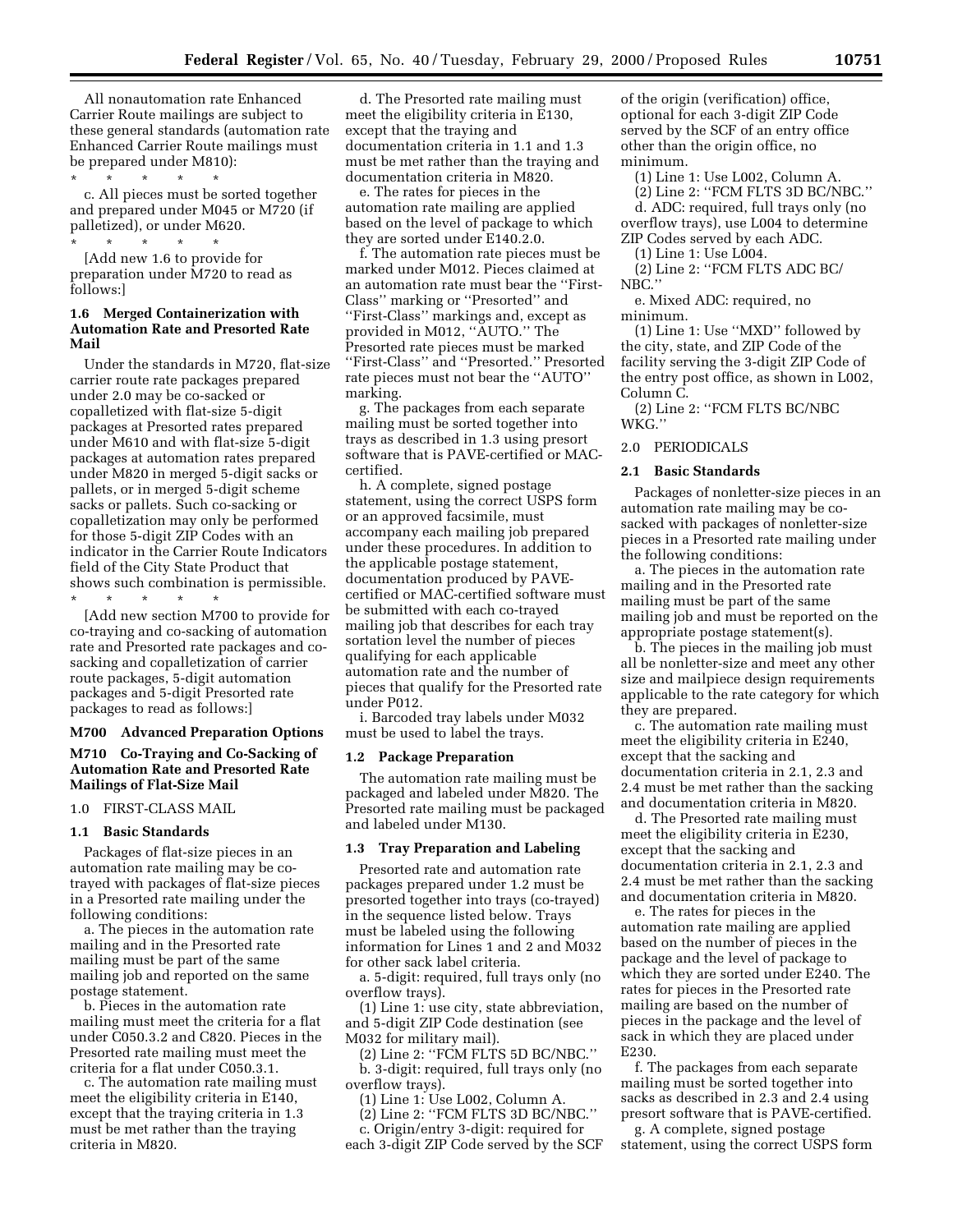or an approved facsimile, must accompany each mailing job prepared under these procedures. In addition to the applicable postage statement, documentation prepared by PAVEcertified software must be submitted with each co-sacked mailing job that describes for each sack sortation level the number of pieces qualifying for each applicable automation rate and the number of pieces that qualify for each applicable Presorted rate under P012.

h. Barcoded sack labels under M032 must be used to label sacks.

### **2.2 Package Preparation**

The automation rate mailing must be packaged and labeled under M820 (all package levels). The Presorted rate mailing must be packaged and labeled under M200 (excluding carrier route packages).

### **2.3 Low Volume Packages in Sacks or on Pallets**

Five-digit, and 3-digit packages prepared under M200 and M820 that contain fewer than six pieces may be placed in 5-digit, 3-digit and SCF sacks when the publisher determines that such preparation improves service. Pieces in such low volume packages must claim the applicable basic Presorted rate, except for firm packages at Presorted rates as applicable under M200.1.4.

### **2.4 Sack Preparation and Labeling**

Presorted rate and automation rate packages prepared under 2.2 and 2.3 must be presorted together into sacks (co-sacked) in the sequence listed below. Sacks must be labeled using the following information for Lines 1 and 2 and M032 for other sack label criteria. If, due to the physical size of the mailpieces, the automation rate pieces are considered flat-size under C820 and the carrier route sorted pieces and Presorted rate pieces are considered irregular parcels under C050, the processing category shown on the sack label must show ''FLTS.''

a. 5-digit: required at 24 pieces to same 5-digit, optional with fewer pieces.

(1) Line 1: use city, state abbreviation, and 5-digit ZIP Code destination (see M032 for military mail).

 $(2)$  Line 2: "PER" or "NEWS" as applicable and ''FLTS 5D BC/NBC.''

b. 3-digit: required at 24 pieces to same 3-digit, optional with fewer pieces.

(1) Line 1: use L002, Column A.

 $(2)$  Line 2: "PER" or "NEWS" as

applicable and ''FLTS 3D BC/NBC.''

c. SCF: required at 24 pieces, optional with fewer pieces.

(1) Line 1: use L002, Column C.

(2) Line 2: ''PER'' or ''NEWS'' as applicable and ''FLTS SCF BC/NBC.''

d. Origin/entry SCF: required for the SCF of the origin (verification) office, optional for the SCF of an entry office other than the origin office, no minimum.

(1) Line 1: use L002, Column C.

(2) Line 2: ''PER'' or ''NEWS'' as applicable and ''FLTS SCF BC/NBC.''

e. ADC: required at 24 pieces, optional with fewer pieces except that packages of fewer than 6 pieces are not permitted.

(1) Line 1: use L004.

(2) Line 2: ''PER'' or ''NEWS'' as applicable and ''FLTS ADC BC/NBC.''

f. Mixed ADC: required, no minimum, except that packages of fewer than 6 pieces at 5-digit, 3-digit, and ADC package levels are not permitted.

(1) Line 1: Use ''MXD'' followed by the city, state, and ZIP Code of the facility serving the 3-digit ZIP Code of the entry post office, as shown in L002, Column C.

(2) Line 2: ''PER'' or ''NEWS'' as applicable and ''FLTS BC/NBC WKG.''

### 3.0 STANDARD MAIL (A)

### **3.1 Basic Standards**

Packages of flat-size pieces in an automation rate mailing may be cosacked with packages of flat-size pieces in a Presorted rate mailing under the following conditions:

a. The pieces in the automation rate mailing and in the Presorted rate mailing must be part of the same mailing job and reported on the same postage statement or consolidated postage statement.

b. Pieces in the automation rate mailing must meet the criteria for a flat under C050.3.2 and C820. Pieces in the Presorted rate mailing must meet the criteria for a flat under C050.3.1.

c. The automation rate mailing must meet the eligibility criteria in E640, except that the sacking and documentation criteria in 3.1, 3.3 and 3.4 must be met rather than the sacking and documentation criteria in M820.

d. The Presorted rate mailing must meet the eligibility criteria in E620, except that the sacking and documentation criteria in 3.1, 3.3, and 3.4 must be met rather than the sacking and documentation criteria in M610.

e. The rates for pieces in the automation rate mailing are applied based on the number of pieces in the package and the level of package to which they are sorted under E640.1.0. The rates for pieces in the Presorted rate mailing are based on the number of pieces in the package and the level of sack in which they are placed under E620.1.0.

f. The automation rate pieces must be marked under M012. Pieces claimed at

an automation rate must be marked ''Presorted Standard'' (or ''PRSRT STD'') or ''Nonprofit Organization'' (or ''Nonprofit Org.'' or ''Nonprofit'') and, except as provided in M012, ''AUTO.'' The Presorted rate pieces must be marked ''Presorted Standard'' (or ''PRSRT STD'') or ''Nonprofit Organization'' (or ''Nonprofit Org.'' or ''Nonprofit''). Presorted rate pieces must not bear the ''AUTO'' marking.

g. The packages from each separate mailing must be sorted together into sacks as described in 3.3 and 3.4 using presort software that is PAVE-certified or MAC-certified.

h. A complete, signed postage statement, using the correct USPS form or an approved facsimile, must accompany each mailing job prepared under these procedures. In addition to the applicable mailing statement, PAVEcertified or MAC-certified documentation must be submitted with each co-sacked mailing job that describes for each sack sortation level the number of pieces qualifying for each applicable automation rate and the number of pieces that qualify for each applicable Presorted rate under P012.

i. Barcoded sack labels under M032 must be used to label the sacks.

#### **3.2 Package Preparation**

The automation rate mailing must be packaged and labeled under M820. The Presorted rate mailing must be packaged and labeled under M610. Loose packing under M610 is not permitted.

### **3.3 Sacking Under 125-Piece or 15- Pound Rules**

When the minimum quantity of 125 pieces or 15-pounds of mail is specified for a sack sortation level in 3.4, the provisions of M820.4.2 apply.

#### **3.4 Sack Preparation and Labeling**

Presorted rate and automation rate packages prepared under 3.2 must be presorted together into sacks (co-sacked) in the sequence listed below. Sacks must be labeled using the following information for Lines 1 and 2, and M032 for other sack label criteria.

a. 5-digit: required; 125-piece/15 pound minimum, smaller volume not permitted.

(1) Line 1: use city, state abbreviation, and 5-digit ZIP Code destination (see M032 for military mail).

(2) Line 2: ''STD FLTS 5D BC/NBC.'' b. 3-digit: required; 125-piece/15 pound minimum, smaller volume not permitted.

(1) Line 1: use L002, Column A.

(2) Line 2: ''STD FLTS 3D BC/NBC.'' c. Origin/entry 3-digit: required for each 3-digit ZIP Code served by the SCF of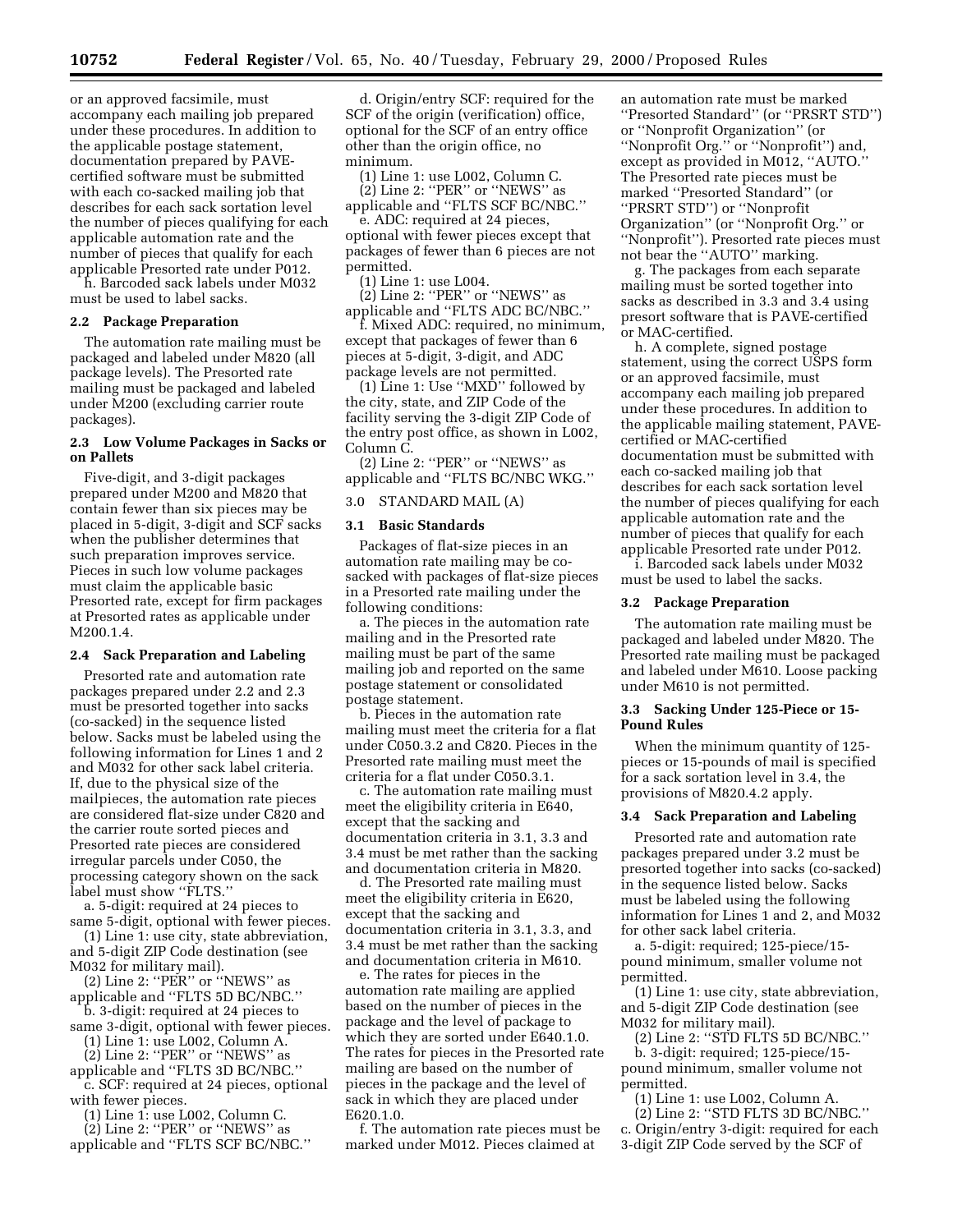the origin (verification) office, optional for each 3-digit ZIP Code served by the SCF of an entry office other than the origin office, no minimum.

(1) Line 1: use L002, Column A.

(2) Line 2: ''STD FLTS 3D BC/NBC.'' d. ADC: required; 125-piece/15-pound minimum, smaller volume not permitted. Use L004 to determine ZIP Codes served by each ADC.

(1) Line 1: use L004.

(2) Line 2: ''STD FLTS ADC BC/NBC.'' e. Mixed ADC: required, no

minimum.

(1) Line 1: use L802 for mail entered by the mailer at an ASF or BMC, otherwise use L803.

(2) Line 2: ''STD FLTS BC/NBC WKG.''

### **M720 Merged Containerization of Periodicals and Standard Mail (A) Carrier Route, Automation, and Presorted Rate Mail Packages for the Same 5–Digit ZIP Code or 5–Digit Scheme**

1.0 PERIODICALS MAIL

#### **1.1 Basic Standards**

Carrier route packages of nonlettersize pieces in a carrier route rate mailing may be placed in the same sack or on the same pallet (a merged 5-digit sack or pallet, or a merged 5-digit scheme sack or pallet) as nonletter-size 5-digit packages from an automation rate mailing and nonletter-size 5-digit packages from a Presorted rate mailing under the following conditions:

a. A carrier route mailing must be part of the mailing job.

b. Carrier route packages may be cosacked or copalletized with automation rate 5-digit packages and Presorted rate 5-digit packages only for those 5-digit ZIP Codes listed in the Carrier Route Indicators field in the City State Product as eligible for such co-sacking or copalletization. Containers of mail sorted in this manner are called ''merged 5-digit'' sacks or pallets. Containers of mail sorted in this manner for which scheme sortation is also performed are called ''merged 5-digit scheme'' sacks or pallets.

c. If sortation under this section is performed, merged 5-digit sacks or pallets must be prepared for all 5-digit ZIP Codes with an indicator in the City State Product that permits such preparation when there is enough volume for the 5-digit ZIP Code to prepare such a sack under 1.4 or 1.5 or such a pallet under 1.6 or 1.7. In addition, if mailers also choose to sort to L001, all possible merged 5-digit scheme sacks must be prepared under 1.5 or all possible merged 5-digit

scheme and 5-digit scheme pallets must be prepared under 1.7.

d. Mailers must use the Carrier Route Indicators field in the City State Product to prepare the mailing and enter the mailing no later than 90 days after the release date of the City State Product used.

e. The pieces in the carrier route mailing, the automation rate mailing and the Presorted rate mailing must be part of the same mailing job.

f. Pieces in the automation rate mailing must meet the criteria for a flat under C050.3.2 and C820. Pieces in the Presorted rate mailing and the carrier route mailing must be nonletter-size.

g. The carrier route mailing must meet the eligibility criteria in E230, the automation rate mailing must meet the eligibility criteria in E240, and the Presorted rate mailing must meet the eligibility criteria in E230.

h. For sacked mailings, the rates for pieces in the carrier route mailing are based on the criteria in E230, the rates for pieces in the automation rate mailing are applied based on the number of pieces in the package and the level of package to which they are sorted under E240, and the rates for pieces in the Presorted rate mailing are based on the number of pieces in the package and the level of sack to which they are sorted under E230.

i. For palletized mailings, the rates are based on the level of package and the number of pieces in the package under E230 and E240.

j. The packages from each separate mailing must be sorted together into sacks (co-sacked) under 1.4 and 1.5 or on pallets (copalletized) under 1.6 and 1.7 using presort software that is PAVEcertified.

k. A complete, signed appropriate postage statement(s), using the correct USPS form or an approved facsimile, must accompany each mailing job prepared under these procedures.

l. In addition to the applicable postage statement(s), documentation prepared by PAVE-certified software must be submitted with each co-sacked or copalletized mailing job that describes for each sack sortation level and sack or each pallet sortation level and pallet, the number of pieces qualifying for each applicable carrier route rate, each applicable automation rate, and each applicable Presorted rate under P012.

m. Barcoded sack labels under M032 must be used to label sacks.

#### **1.2 Package Preparation**

Packages must be prepared as follows: a. Sacked Mailings. The carrier route mailing must be packaged and labeled under M200. The automation rate

mailing must be packaged and labeled under M820. The Presorted rate mailing must be packaged and labeled under M200.

b. Palletized Mailings. Packages and bundles placed on pallets must be prepared under the standards in M045.

### **1.3 Low Volume Packages in Sacks or on Pallets**

Carrier route and 5-digit packages prepared under M200 and M820 that contain fewer than six pieces must be placed in sacks under 1.4a through d or 1.5 a through e or in 3-digit and SCF sacks, or on pallets under 1.6a through e or 1.7a through h, when the publisher determines that such preparation improves service. Pieces in such low volume packages must claim the applicable basic rate, except that as provided under M200.1.4, some firm packages may be eligible for carrier route rates and for 5-digit and 3-digit Presorted rates.

### **1.4 Sack Preparation and Labeling Without Scheme Sort**

Mailers must prepare sacks containing the individual carrier route and 5-digit packages from the carrier route, automation rate, and Presorted rate mailings in the mailing job in the following manner and sequence. All carrier route packages must be placed in sacks under 1.4a through c as described below. When sortation under this section is performed, merged 5-digit sacks must be prepared for all 5-digit ZIP Codes with an indicator in the City State Product that permits such preparation when there is enough volume for the 5-digit ZIP Code to prepare such a sack under 1.4. Mailers must label sacks according to the Line 1 and Line 2 information listed below and under M032. If, due to the physical size of the mailpieces, the automation rate pieces are considered flat-size under C820 and the carrier route sorted pieces and Presorted rate pieces are considered irregular parcels under C050, ''FLTS'' must be shown as the processing category shown on the sack label. If a mailing contains no automation rate pieces and the carrier route mailing and the Presorted rate mailing are irregular parcel shaped, use ''IRREG'' for the processing category on the contents line of the label.

a. Carrier Route. Required. May only contain carrier route packages. Must be prepared when there are 24 or more pieces for the same carrier route. Smaller volume not permitted.

(1) Line 1: use city, state abbreviation, and 5-digit ZIP Code destination (see M032 for military mail).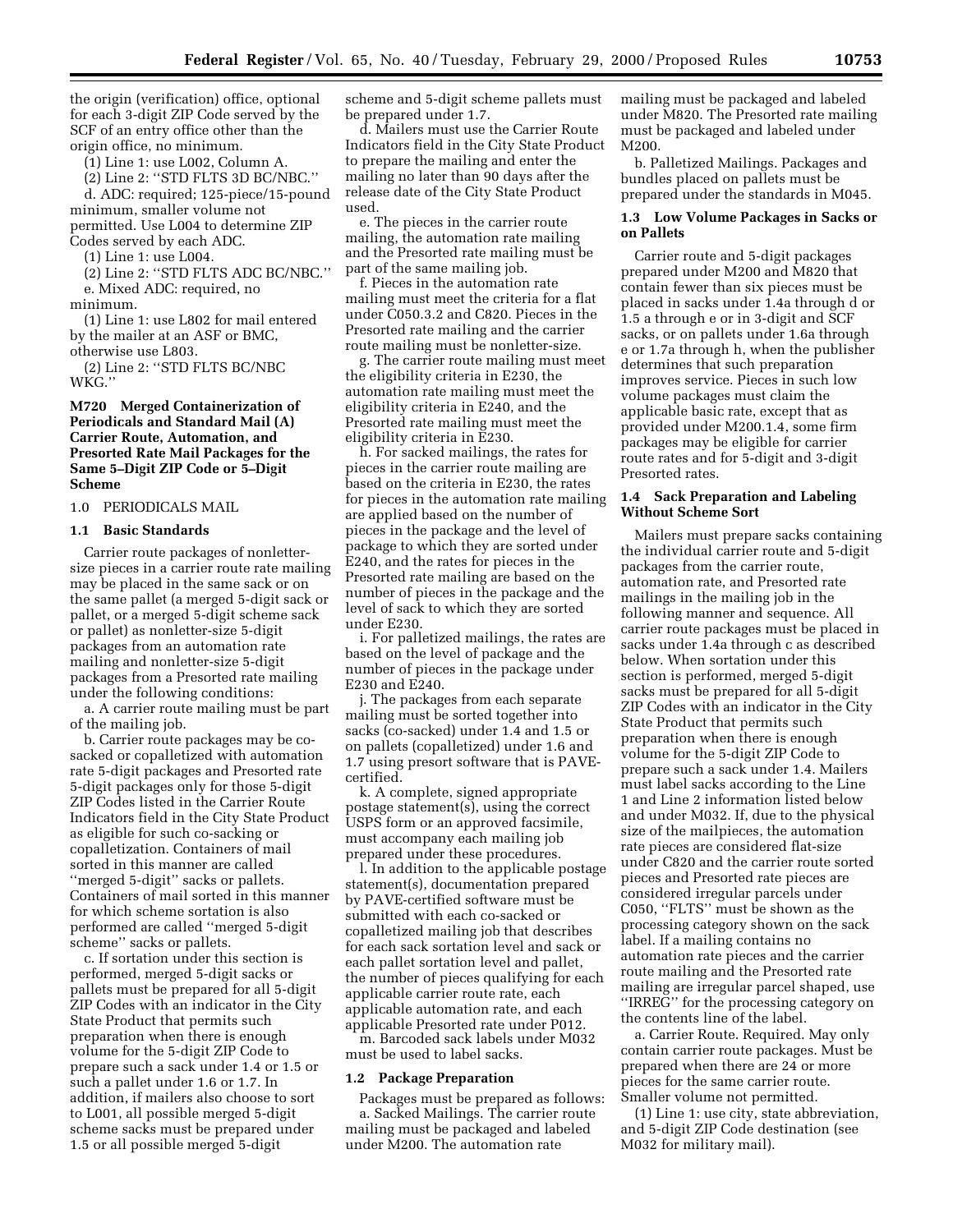(2) Line 2: ''PER'' or ''NEWS'' as applicable, followed by ''FLTS'' or ''IRREG'' as applicable, followed by "CR" for basic rate, "WSH" for high density rate, or ''WSS'' for saturation rate, followed by the route type and number.

b. Merged 5-Digit. Required. Must be prepared only for those 5-digit ZIP Codes that have an indicator in the City State Product that allows carrier route packages to be co-containerized with automation rate 5-digit and Presorted rate 5-digit packages. May contain carrier route packages, automation rate 5-digit packages, and Presorted rate 5 digit packages. Must be prepared if there is at least one carrier route package for the 5-digit. If there is no carrier route package(s) for a 5-digit destination, must be prepared when there are 24 or more pieces for the same 5-digit destination, optional with one six-piece package or at least one package of fewer pieces under 1.3.

(1) Line 1: use city, state abbreviation, and 5-digit ZIP Code destination (see M032 for military mail).

(2) Line 2: ''PER'' or ''NEWS'' as applicable, followed by ''FLTS'' or ''IRREG'' as applicable, followed by ''CR/5D.''

c. 5-Digit Carrier Routes. Required. May contain only carrier route packages for a 5-digit ZIP Code that could not be sacked under 1.4a and 1.4b. No sack minimum. All carrier route packages remaining after preparing sacks under 1.4a and 1.4b must be sacked to this level.

(1) Line 1: use city, state abbreviation, and 5-digit ZIP Code destination (see M032 for military mail).

(2) Line 2: " $PER$ " or "NEWS" as applicable, followed by ''FLTS'' or ''IRREG'' as applicable, followed by CR-RTS.''

d. 5-Digit. Required. May only contain automation rate 5-digit packages and Presorted rate 5-digit packages. Must be prepared at 24 or more pieces, optional with one six-piece package or at least one package of fewer pieces under 1.3.

(1) Line 1 labeling: use city, state abbreviation, and 5-digit ZIP Code destination (see M032 for military mail).

(2) Line 2: ''PER'' or ''NEWS'' as applicable and ''FLTS 5D BC/NBC; except if there are no automation rate packages in the mailing job, label under M200.3.2f.

e. 3-Digit through Mixed ADC Sacks. Any 5-digit packages remaining after preparing sacks under 1.4a through d, and all 3-digit, ADC, and Mixed ADC packages, must be sacked and labeled according to the applicable requirement under M710.2.0 for co-sacking of automation rate and Presorted rate

packages, except if there are no automation rate packages in the mailing job, sack and label under M200.3.0.

### **1.5 Optional Sack Preparation and Labeling With Scheme Sort**

When mailers choose to prepare mail under this option they must prepare sacks containing the individual carrier route and 5-digit packages from the carrier route, automation rate, and Presorted rate mailings in the mailing job in the following manner and sequence. All carrier route packages must be placed in sacks under 1.5a through d as described below. When sortation under this section is performed, merged 5-digit scheme sacks and merged 5-digit sacks must be prepared for all possible 5-digit schemes or 5-digit ZIP Codes as applicable, using L001 (merged 5-digit scheme sort only) and the Carrier Route Indicators field in the City State Product when there is enough volume for the 5-digit scheme or 5-digit ZIP Code to prepare such sacks under 1.5. Mailers must label sacks according to the Line 1 and Line 2 information listed below and under M032. If, due to the physical size of the mailpieces, the automation rate pieces are considered flat-size under C820 and the carrier route sorted pieces and Presorted rate pieces are considered irregular parcels under C050, ''FLTS'' must be shown as the processing category shown on the sack label. If a mailing job does not contain an automation rate mailing and the carrier route mailing and the Presorted rate mailing are irregular parcel shaped, use ''IRREG'' for the processing category on the contents line of the label.

a. Carrier Route. Required. May only contain carrier route packages. Must be prepared when there are 24 or more pieces for the same carrier route. Smaller volume not permitted.

(1) Line 1: use city, state abbreviation, and 5-digit ZIP Code destination (see M032 for military mail).

(2) Line 2: " $PER$ " or " $NEWS$ " as applicable, followed by ''FLTS'' or ''IRREG'' as applicable, followed by "CR" for basic rate, "WSH" for high density rate, or ''WSS'' for saturation rate, followed by the route type and number.

b. Merged 5-Digit Scheme. Required. May contain carrier route packages for any 5-digit ZIP Code(s) in a single scheme listed in L001 as well as automation rate 5-digit packages and Presorted rate 5-digit packages for those 5-digit ZIP Codes in the scheme that are also identified in the City State Product as eligible for co-containerization of carrier route packages and 5-digit packages. Must be prepared if there are

any carrier route package(s) for the scheme. If there is not at least one carrier route package for any 5-digit destination in the scheme, preparation of this sack is required at 24 pieces in 5-digit packages for any of the 5-digit ZIP Codes in the scheme that are identified in the City State Product as eligible for co-containerization of carrier route packages and 5-digit packages, and is optional with one six-piece 5 digit package or at least one 5-digit package of fewer pieces for the scheme in L001 under 1.3 (for any ZIP Codes that are identified in the City State Product as eligible for cocontainerization of carrier route packages and 5-digit packages). For a 5 digit ZIP Code(s) in a scheme for which the indicator in the City State Product does not allow co-containerization of carrier route packages and 5-digit packages, prepare a 5-digit sack(s) for the automation rate and Presorted rate packages under 1.5e. For 5-digit ZIP Codes not included in a scheme, prepare sacks under 1.5c through f.

(1) Line 1: use L001, Column B.

(2) Line 2: ''PER'' or ''NEWS'' as applicable, followed by ''FLTS'' or ''IRREG'' as applicable, followed by ''CR/5D SCH.''

c. Merged 5-Digit. Required. Must be prepared only for those 5-digit ZIP Codes that are not part of a scheme and that have an indicator in the City State Product that allows carrier route packages to be co-containerized with 5 digit packages. May contain carrier route packages, automation rate 5-digit packages, and Presorted rate 5-digit packages. Must be prepared if there are any carrier route packages for the 5 digit. If there is not at least one carrier route package for the 5-digit destination, preparation of this sack is required at 24 pieces in 5-digit packages for the same 5-digit destination, and is optional with one six piece package or at least one package of fewer pieces under 1.3.

(1) Line 1: use city, state abbreviation, and 5-digit ZIP Code destination (see M032 for military mail).

(2) Line 2: ''PER'' or ''NEWS'' as applicable, followed by ''FLTS'' or ''IRREG'' as applicable, followed by ''CR/5D.''

d. 5-Digit Carrier Routes. Required. Contains only carrier route packages for a 5-digit ZIP Code that could not be sacked under 1.5a through c. No sack minimum. All carrier route packages remaining after preparing sacks under 1.5a through c must be sacked to this level.

(1) Line 1: use city, state abbreviation, and 5-digit ZIP Code destination (see M032 for military mail).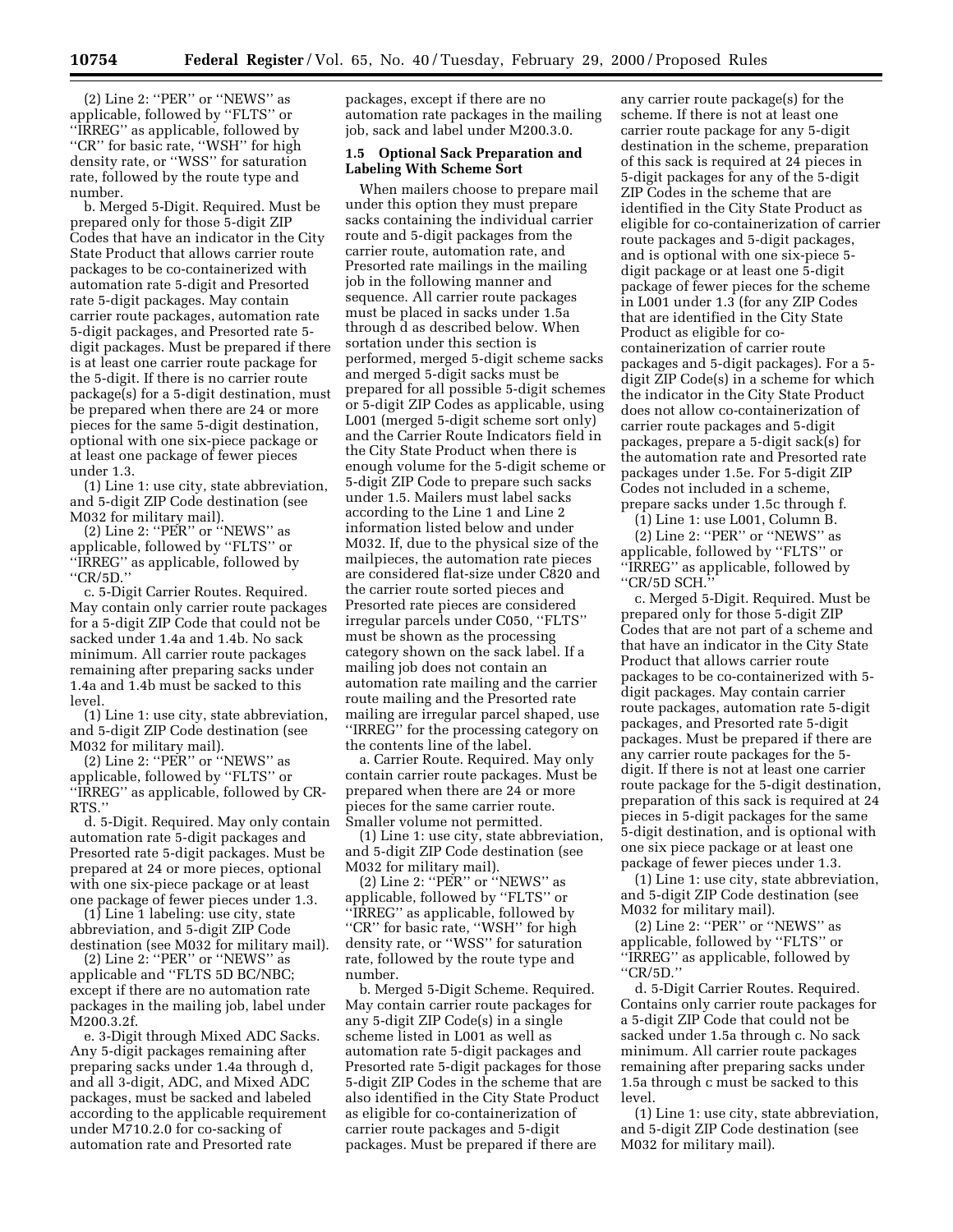(2) Line 2: ''PER'' or ''NEWS'' as applicable, followed by ''FLTS'' or ''IRREG'' as applicable, followed by ''CR–RTS.''

e. 5-Digit. Required. May only contain automation rate 5-digit packages and Presorted rate 5-digit packages. Must be prepared at 24 or more pieces, optional with one six-piece package or at least one package of fewer pieces under 1.3.

(1) Line 1 labeling: use city, state abbreviation, and 5-digit ZIP Code destination (see M032 for military mail).

(2) Line 2: ''PER'' or ''NEWS'' as applicable, followed by ''FLTS 5D BC/ NBC'', except if there are no automation rate packages in the mailing job, label under M200.3.2f.

f. Three-digit through mixed ADC sacks. Any 5-digit packages remaining after preparing sacks under 1.5a through e, and all 3-digit, ADC, and Mixed ADC packages, must be sacked and labeled according to the applicable requirements under M710.2.0 for cosacking of automation rate and Presorted rate packages, except if there are no automation rate packages in the mailing job, sack and label under M200.3.0.

### **1.6 Pallet Preparation and Labeling Without Scheme (L001) Sort**

Mailers must prepare pallets of packages and/or bundles in the manner and sequence listed below and under M041. When sortation under this section is performed, merged 5-digit pallets must be prepared for all 5-digit ZIP Codes with an indicator in the City State Product that permits such preparation when there is enough volume for the 5-digit ZIP Code to prepare such a pallet under 1.6. Mailers must label pallets according to the Line 1 and Line 2 information listed below and under M031. If, due to the physical size of the mailpieces, the automation rate pieces are considered flat-size under C820 and the carrier route sorted pieces and Presorted rate pieces are considered irregular parcels under C050, ''FLTS'' must be shown as the processing category shown on the sack label. If a mailing contains no automation rate pieces and the carrier route mailing and the Presorted rate mailing are irregular parcel shaped, use ''IRREG'' for the processing category on the contents line of the label.

a. Merged 5-Digit. Required. May be prepared only for those 5-digit ZIP Codes with an indicator in the City State Product that permits carrier route packages to be co-containerized with automation rate 5-digit packages and Presorted rate 5-digit packages. May contain carrier route packages and bundles, automation rate 5-digit

packages and bundles, and Presorted rate 5-digit packages and bundles.

(1) Line 1: use city, state abbreviation, and 5-digit ZIP Code destination (see M031 for military mail).

(2) Line 2: ''PER'' or ''NEWS'' as applicable, followed by ''FLTS'' or ''IRREG'' as applicable, followed by ''CR/5D.''

b. 5-Digit Carrier Routes. Required. May contain only carrier route packages and bundles for a 5-digit ZIP Code that does not have an indicator in the City State Product allowing merged 5-digit preparation.

(1) Line 1: use city, state abbreviation, and 5-digit ZIP Code destination (see M031 for military mail).

(2) Line 2: ''PER'' or ''NEWS'' as applicable, followed by ''FLTS'' or "IRREG" as applicable, followed by ''CARRIER ROUTES'' or ''CR–RTS.''

c. 5-Digit. Required. May contain only automation rate and Presorted rate 5 digit packages and bundles for a 5-digit ZIP Code that does not have an indicator in the City State Product allowing co-containerization of carrier route packages and 5-digit packages.

(1) Line 1: use city, state abbreviation, and 5-digit ZIP Code destination (see M031 for military mail).

(2) Line 2: ''PER'' or ''NEWS'' as applicable, followed by ''FLTS'' or "IRREG" as applicable, followed by ''5D,'' followed by ''BARCODED'' or ''BC'' if the pallet contains automation rate mail, and followed by ''NONBARCODED'' or ''NBC'' if the pallet contains Presorted rate mail.

d. 3-Digit. Optional. May contain carrier route, automation rate, and Presorted rate packages and bundles.

(1) Line 1: use L002, Column A.

(2) Line 2: ''PER'' or ''NEWS'' as applicable, followed by ''FLTS'' or ''IRREG'' as applicable, followed by ''3D,'' followed by ''DDU'' if DDU rates are claimed, followed by ''DSCF'' if SCF rates are claimed, followed by ''BARCODED'' or ''BC'' if the pallet contains automation rate mail, and followed by ''NONBARCODED'' or ''NBC'' if the pallet contains Presorted rate mail.

e. SCF. Required. May contain carrier route rate, automation rate, and Presorted rate packages and bundles.

(1) Line 1: use L002, Column C.

(2) Line 2: ''PER'' or ''NEWS'' as applicable, followed by ''FLTS'' or ''IRREG'' as applicable, followed by ''SCF,'' followed by ''DDU'' if DDU rates are claimed, followed by ''DSCF'' if SCF rates are claimed, followed by ''BARCODED'' or ''BC'' if the pallet contains automation rate mail, and followed by ''NONBARCODED'' or

''NBC'' if the pallet contains Presorted rate mail.

f. ADC. Required. May contain carrier route rate, automation rate, and Presorted rate packages and bundles.

(1) Line 1: use L004.

(2) Line 2: ''PER'' or ''NEWS'' as applicable, followed by ''FLTS'' or ''IRREG'' as applicable, followed by ''ADC,'' followed by ''BARCODED'' or ''BC'' if the pallet contains automation rate mail, and followed by ''NONBARCODED'' or ''NBC'' if the pallet contains Presorted rate mail.

#### **1.7 Optional Pallet Preparation and Labeling With Scheme (L001) Sort**

When mailers choose to prepare mail under this option they must prepare pallets of packages and/or bundles in the manner and sequence listed below and under M041. When sortation under this option is performed, mailers must prepare all merged 5-digit scheme, 5 digit scheme, and merged 5-digit pallets that are possible in the mailing based on the volume of mail to the destination using L001 and/or the City State Product as applicable. Mailers must label pallets according to the Line 1 and Line 2 information listed below and under M031. If, due to the physical size of the mailpieces, the automation rate pieces are considered flat-size under C820 and the carrier route sorted pieces and Presorted rate pieces are considered irregular parcels under C050, ''FLTS'' must be shown as the processing category shown on the sack label. If a mailing contains no automation rate pieces and the carrier route mailing and the Presorted rate mailing are irregular parcel shaped, use ''IRREG'' for the processing category on the contents line of the label.

a. Merged 5-Digit Scheme. Required. May contain carrier route packages and bundles for all carrier routes in an L001 scheme as well as automation rate 5 digit packages and bundles and Presorted rate 5-digit packages and bundles for those 5-digit ZIP Codes in the scheme that also have an indicator in the City State Product that that permits carrier route packages to be cocontainerized with automation rate 5 digit and Presorted rate 5-digit packages.

(1) Line 1: use L001, Column B.

 $(2)$  Line 2: "PER" or "NEWS" as applicable, followed by ''FLTS'' or ''IRREG'' as applicable, followed by ''CR/5D SCHEME.''

b. 5-Digit Scheme. Required. May contain only 5-digit packages and bundles of automation rate and Presorted rate mail for the same 5-digit scheme under L001 for ZIP Codes in the scheme that do not have an indicator in the City State Product that permits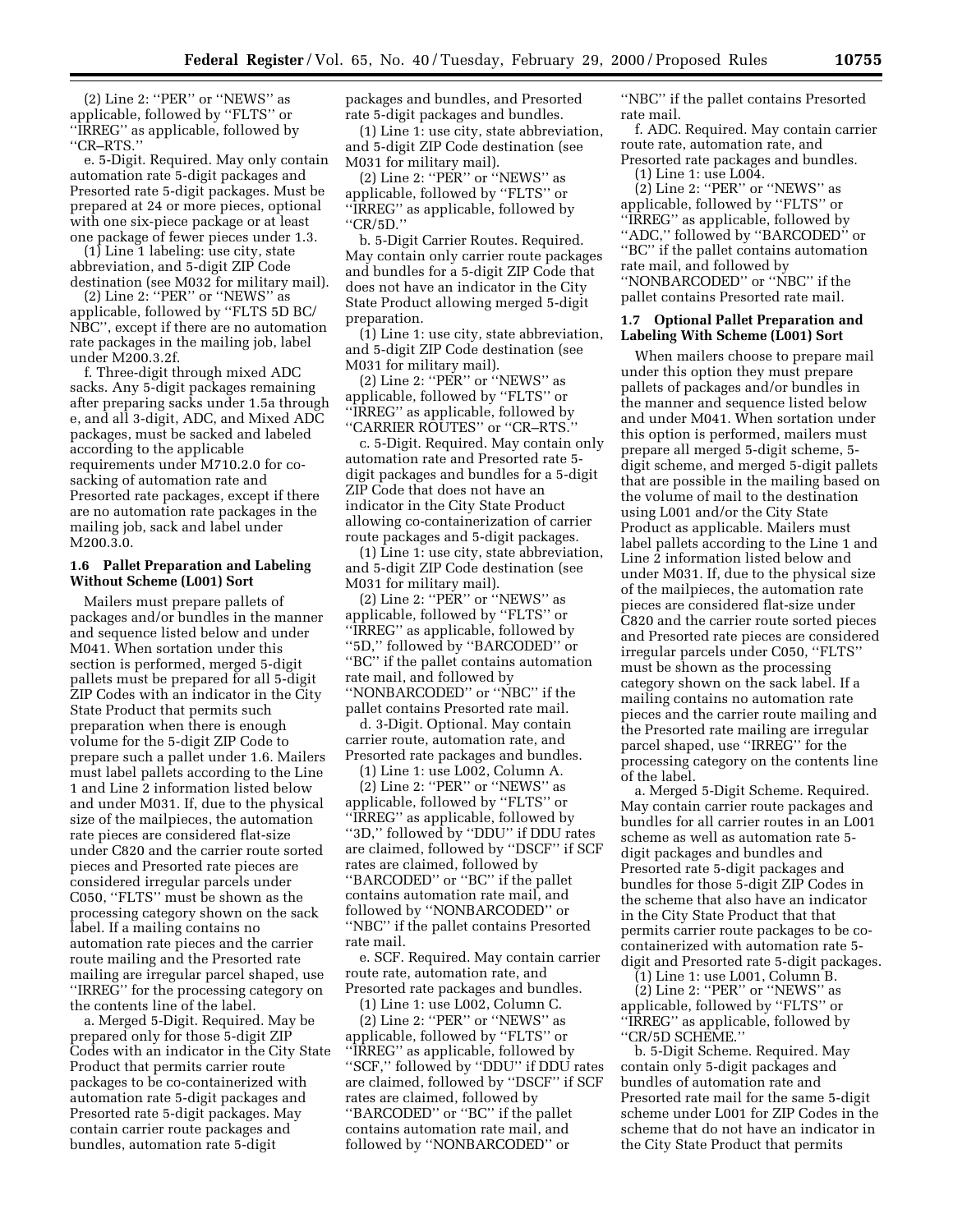carrier route packages to be cocontainerized with 5-digit packages.

(1) Line 1: use L001, Column B.

(2) Line 2: ''PER'' or ''NEWS'' as applicable, followed by ''FLTS'' or ''IRREG'' as applicable, followed by ''5D,'' followed by ''BARCODED'' or ''BC'' if the pallet contains automation rate mail, followed by ''NONBARCODED'' or ''NBC'' if the pallet contains Presorted rate mail, followed by ''SCHEME'' or ''SCH.''

c. Merged 5-Digit. Required. May contain carrier route packages and bundles, automation rate 5-digit packages and bundles, and Presorted rate 5-digit packages and bundles for those 5-digit ZIP Codes that are not part of a scheme and that have an indicator in the City State Product that allows cocontainerization of carrier route packages and 5-digit packages.

(1) Line 1: use city, state abbreviation, and 5-digit ZIP Code destination (see M031 for military mail).

(2) Line 2: ''PER'' or ''NEWS'' as applicable, followed by ''FLTS'' or IRREG'' as applicable, followed by ''CR/ 5D.''

d. 5-Digit Carrier Routes. Required. May contain only carrier route rate packages and bundles for the same 5 digit ZIP Code.

(1) Line 1: use city, state abbreviation, and 5-digit ZIP Code destination (see M031 for military mail).

 $(2)$  Line 2: "PER" or "NEWS" as applicable, followed by ''FLTS'' or ''IRREG'' as applicable, followed by ''CARRIER ROUTES'' or ''CR–RTS.''

e. 5-Digit. Required. May contain only automation rate 5-digit packages and bundles and Presorted rate 5-digit packages and bundles for the same 5 digit ZIP Code.

(1) Line 1: use city, state abbreviation, and 5-digit ZIP Code destination (see M031 for military mail).

 $(2)$  Line 2: "PER" or "NEWS" as applicable, followed by ''FLTS'' or ''IRREG'' as applicable, followed by ''5D,'' followed by ''BARCODED'' or ''BC'' if the pallet contains automation rate mail, and followed by ''NONBARCODED'' or ''NBC'' if the pallet contains Presorted rate mail.

f. 3-Digit. Optional. May contain carrier route rate, automation rate, and Presorted rate packages and bundles.

(1) Line 1: use L002, Column A.

(2) Line 2: ''PER'' or ''NEWS'' as applicable, followed by ''FLTS'' or IRREG'' as applicable, followed by ''3D,'' followed by ''DDU'' if DDU rates are claimed, followed by ''DSCF'' if SCF rates are claimed, followed by ''BARCODED'' or ''BC'' if the pallet contains automation rate mail, and followed by ''NONBARCODED'' or

''NBC'' if the pallet contains Presorted rate mail.

g. SCF. Required. May contain carrier route rate, automation rate, and Presorted rate packages and bundles.

(1) Line 1: use L002, Column C.

(2) Line 2: ''PER'' or ''NEWS'' as applicable, followed by ''FLTS'' or "IRREG" as applicable, followed by ''SCF,'' followed by ''DDU'' if DDU rates are claimed, followed by ''DSCF'' if SCF rates are claimed, followed by ''BARCODED'' or ''BC'' if the pallet contains automation rate mail, and followed by ''NONBARCODED'' or ''NBC'' if the pallet contains Presorted rate mail.

h. ADC. Required. May contain carrier route rate, automation rate, and Presorted rate packages and bundles.

(1) Line 1: use L004.

(2) Line 2: ''PER'' or ''NEWS'' as applicable, followed by ''FLTS'' or ''IRREG'' as applicable, followed by ''ADC,'' followed by ''BARCODED'' or ''BC'' if the pallet contains automation rate mail, and followed by ''NONBARCODED'' or ''NBC'' if the pallet contains Presorted rate mail.

#### 2.0 STANDARD MAIL (A)

#### **2.1 Basic Standards**

Carrier route packages of flat-size pieces in a carrier route rate mailing may be placed in the same sack or on the same pallet (a merged 5-digit sack or pallet, or a merged 5-digit scheme sack or pallet) as flat-size 5-digit packages from an automation rate mailing and flat-size 5-digit packages from a Presorted rate mailing under the following conditions:

a. A carrier route mailing must be part of the mailing job.

b. Carrier route rate packages may be co-sacked or copalletized with automation rate 5-digit packages and Presorted rate 5-digit packages only for those 5-digit ZIP Codes listed in the Carrier Route Indicators field in the City State Product as eligible for such cosacking or copalletization. Containers of mail sorted in this manner are called ''merged 5-digit'' sacks or pallets. Containers of mail sorted in this manner for which scheme sortation is also performed are called ''merged 5-digit scheme'' sacks or pallets.

c. If sortation under this section is performed, merged 5-digit sacks or pallets must be prepared for all 5-digit ZIP Codes with an indicator in the City State Product that permits such preparation when there is enough volume for the 5-digit ZIP Code to prepare such a sack under 2.3 and 2.4 or 2.5 or such a pallet under 2.6 or 2.7. In addition, if mailers also choose to

sort to L001, all possible merged 5-digit scheme sacks must be prepared under 2.5 or all possible merged 5-digit scheme and 5-digit scheme pallets must be prepared under 2.7.

d. Mailers must use the Carrier Route Indicators field in the City State Product to prepare the mailing and enter the mailing no later than 90 days after the release date of the City State Product used.

e. The pieces in the carrier route rate mailing, the automation rate mailing, and the Presorted rate mailing must be part of the same mailing job and all three mailings must be reported on the same postage statement or same consolidated postage statement.

f. Pieces in the automation rate mailing must meet the criteria for a flat under C050.3.2 and C820. Pieces in the Presorted rate mailing and the carrier route mailing must meet the criteria for a flat under C050.3.1.

g. The carrier route mailing must meet the eligibility criteria in E620, the automation rate mailing must meet the eligibility criteria in E640, and the Presorted rate mailing must meet the eligibility criteria in E620.

h. For sacked mailings, the rates for pieces in the carrier route mailing are based on the criteria in E620, the rates for pieces in the automation rate mailing are applied based on the number of pieces in the package and the level of package to which they are sorted under E640, and the rates for pieces in the Presorted rate mailing are based on the number of pieces in the package and the level of sack to which they are sorted under E620.

i. For palletized mailings, the rates are based on the level of package that the pieces are contained in under E620 and E640.

j. The packages from each separate mailing must be sorted together into sacks (co-sacked) under 2.3 and 2.4 or 2.5, or on pallets (copalletized) under 2.6 or 2.7 using presort software that is PAVE-certified or MAC-certified.

k. A complete, signed postage statement or consolidated postage statement, using the correct USPS form or an approved facsimile, must accompany each mailing job prepared under these procedures.

l. In addition to the applicable postage statement, documentation prepared by PAVE-certified or MAC-certified software must be submitted with each co-sacked or copalletized mailing job that describes for each sack sortation level and sack, or each pallet sortation level and pallet, the number of pieces qualifying for each applicable carrier route rate, each applicable automation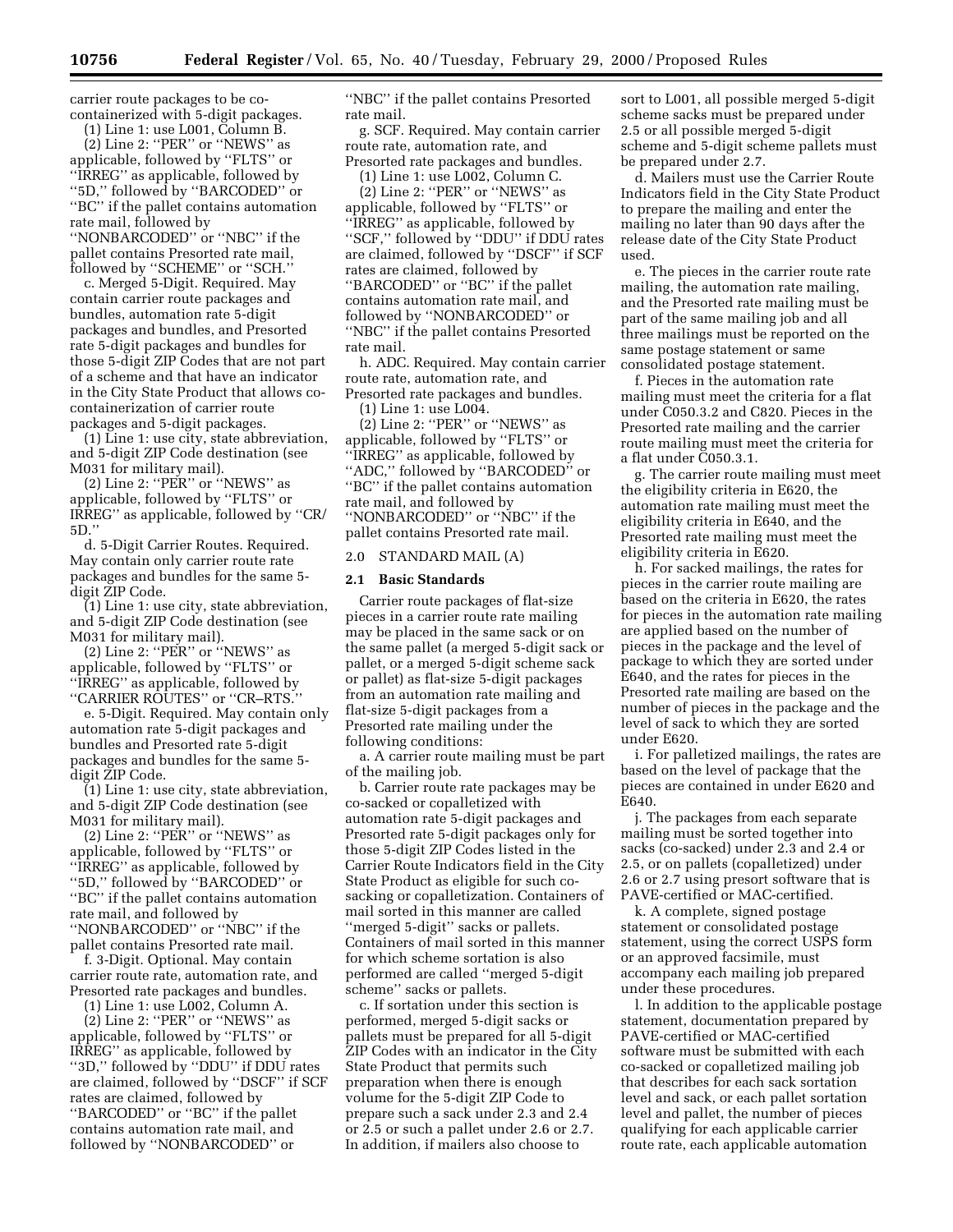rate, and each applicable Presorted rate under P012.

m. Barcoded sack labels under M032 must be used to label sacks.

#### **2.2 Package Preparation**

Packages must be prepared as follows: a. Sacked Mailings. The carrier route

mailing must be packaged and labeled under M620. The automation rate mailing must be packaged and labeled under M820. The Presorted rate mailing must be packaged and labeled under M610.

b. Palletized Mailings. Packages and bundles placed on pallets must be prepared under the standards in M045.

### **2.3 Sacking Under 125-Piece or 15- Pound Rules**

When the minimum quantity of 125 pieces or 15-pounds of mail is specified for a sack sortation level in 2.4, the provisions of M820.4.2 apply.

#### **2.4 Sack Preparation and Labeling Without Scheme Sort**

Mailers must prepare sacks containing the individual carrier route and 5-digit packages from the carrier route rate, automation rate, and Presorted rate mailings in the mailing job in the following manner and sequence. All carrier route packages must be placed in sacks under 2.4a through c as described below. When sortation under this section is performed, merged 5-digit sacks must be prepared for all 5-digit ZIP Codes with an indicator in the City State Product that permits such preparation when there is enough volume for the 5-digit ZIP Code to prepare such a sack under 2.4. Mailers must label sacks according to the Line 1 and Line 2 information listed below and under M032.

a. Carrier Route. Required. May only contain carrier route packages. Must be prepared when there are 125 pieces or 15 pounds of pieces for the same carrier route. Smaller volume not permitted.

(1) Line 1 labeling: use city, state abbreviation, and 5-digit ZIP Code destination (see M032 for military mail).

(2) Line 2 labeling: ''STD FLTS'' followed by "ECRLOT," "ECRWSH." or ''ECRWSS'' as applicable for basic, high density, and saturation rate mail, followed by the route type and number.

b. Merged 5–Digit. Required. Must be prepared only for those 5-digit ZIP Codes that have an indicator in the City State Product that allows carrier route packages to be co-containerized with automation rate 5-digit packages and Presorted rate 5-digit packages. May contain carrier route rate packages, automation rate 5-digit packages, and Presorted rate 5-digit packages. Must be

prepared if there is at least one carrier route package for the 5-digit ZIP Code. If there is no carrier route package(s) for a 5-digit destination, must be prepared when there are at least 125 pieces or 15 pounds of pieces in 5-digit packages for the same 5-digit destination (smaller volume not permitted).

(1) Line 1: use city, state abbreviation, and 5-digit ZIP Code destination (see M032 for military mail).

(2) Line 2: ''STD FLTS CR/5D.''

c. 5–Digit Carrier Routes. Required. May contain only carrier route packages for a 5-digit ZIP Code that could not be sacked under 2.4a and b. No sack minimum. All carrier route packages remaining after preparing sacks under 2.4a and b must be sacked to this level.

(1) Line 1: use city, state abbreviation, and 5-digit ZIP Code destination (see M032 for military mail).

(2) Line 2: ''STD FLTS CR–RTS.'' d. 5-Digit. Required. May only contain

automation rate 5-digit packages and Presorted rate 5-digit packages. Must be prepared when there are at least 125 pieces or 15 pounds of pieces for the 5 digit ZIP Code. Smaller volume not permitted.

(1) Line 1: use city, state abbreviation, and 5-digit ZIP Code destination (see M032 for military mail).

(2) Line 2: ''STD FLTS 5D BC/NBC,'' except if there are no automation rate packages in the mailing job use ''STD FLTS 5D NON BC.''

e. Three-digit through Mixed ADC Sacks. Any 5-digit packages remaining after preparing sacks under 2.4a through d, and all 3-digit, ADC, and Mixed ADC packages, must be sacked and labeled according to the applicable requirements under M710.3.0 for cosacking of automation rate and Presorted rate packages, except if there are no automation rate packages in the mailing job, sack and label under M610.

### **2.5 Optional Sack Preparation and Labeling With Scheme Sort**

When mailers choose to prepare mail under this option they must prepare sacks containing the individual carrier route and 5-digit packages from the carrier route rate, automation rate, and Presorted rate mailings in the mailing job in the following manner and sequence. All carrier route packages must be placed in sacks under 2.5a through d as described below. When sortation under this section is performed, merged 5-digit scheme sacks and merged 5-digit sacks must be prepared for all possible 5-digit schemes or 5-digit ZIP Codes as applicable, using L001 (merged 5-digit scheme sort only) and the Carrier Route Indicators field in the City State Product when there is

enough volume for the 5-digit scheme or 5-digit ZIP Code to prepare such sacks under 2.5. Mailers must label sacks according to the Line 1 and Line 2 information listed below and under M032.

a. Carrier Route. Required. May only contain carrier route packages. Must be prepared when there are 125 pieces or 15 pounds of pieces for the same carrier route. Smaller volume not permitted.

(1) Line 1 labeling: use city, state abbreviation, and 5-digit ZIP Code destination (see M032 for military mail).

(2) Line 2 labeling: ''STD FLTS'' followed by ''ECRLOT,'' ''ECRWSH.'' or "ECRWSS" as applicable for basic, high density, and saturation rate mail, followed by the route type and number.

b. Merged 5–Digit Scheme. Required. May contain carrier route packages for any 5-digit ZIP Code(s) in a single scheme listed in L001 as well as automation rate 5-digit packages and Presorted rate 5-digit packages for those 5-digit ZIP Codes in the scheme that are also identified in City State Product as eligible for co-containerization of carrier route packages and 5-digit packages. Must be prepared if there any carrier route packages for the 5-digit scheme. If there is not at least one carrier route package for any 5-digit destination in the scheme, preparation of this sack is required when there are at least 125 pieces or 15 pounds of pieces in 5-digit packages for any of the 5-digit ZIP Codes in the scheme that are identified in the City State Product as eligible for co-containerization of carrier route packages and 5-digit packages (smaller volume not permitted). For a 5-digit ZIP Code(s) in a scheme for which the indicator in the City State Product does not allow co-containerization of carrier route packages and 5-digit packages, prepare a 5-digit sack(s) for the automation rate and Presorted rate packages under 2.5e. For 5-digit ZIP Codes not included in a scheme, prepare sacks under 2.5c through f.

(1) Line 1: use L001, Column B.

(2) Line 2: ''STD FLTS CR/5D SCH.'' c. Merged 5–Digit. Required. Must be prepared only for those 5-digit ZIP Codes that are not part of a scheme and that have an indicator in the City State Product that allows carrier route packages to be co-containerized with 5 digit packages. May contain carrier route packages, automation rate 5-digit packages, and Presorted rate 5-digit packages. Must be prepared if there are any carrier route packages for the 5 digit. If there is not at least one carrier route package for the 5-digit destination, must be prepared when there are at least 125 pieces or 15 pounds of pieces in 5 digit packages for the same 5-digit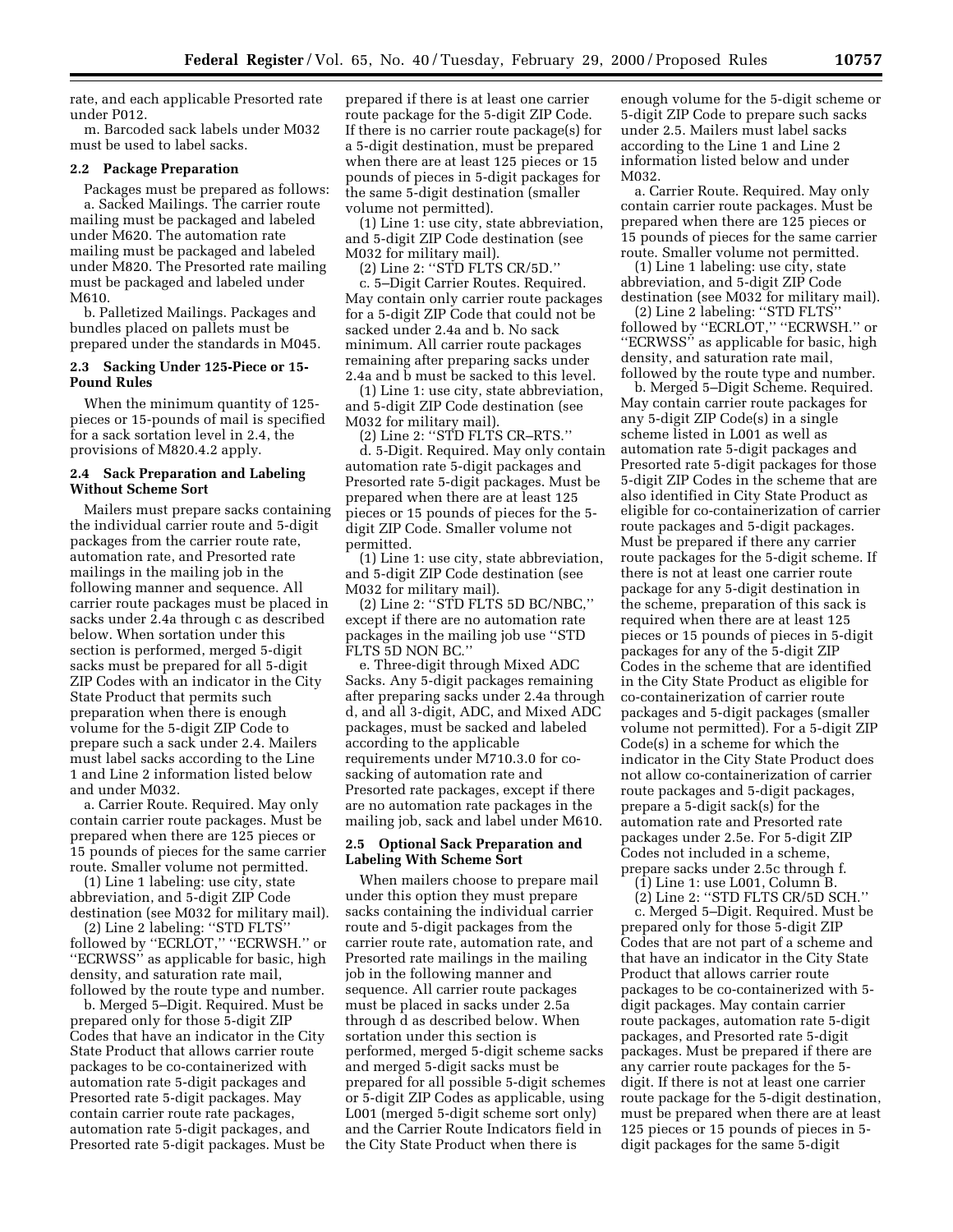destination (smaller volume not permitted).

(1) Line 1: use city, state abbreviation, and 5-digit ZIP Code destination (see M032 for military mail).

(2) Line 2: ''STD FLTS CR/5D.''

d. 5-Digit Carrier Routes. Required. Contains only carrier route packages for a 5-digit ZIP Code that could not be sacked under 2.5a through c. No sack minimum. All carrier route packages remaining after preparing sacks under 2.5a through c must be sacked to this level.

(1) Line 1: use city, state abbreviation, and 5-digit ZIP Code destination (see M032 for military mail).

(2) Line 2: ''STD FLTS CR–RTS.''

e. 5-Digit. Required. May only contain automation rate 5-digit packages and Presorted rate 5-digit packages. Must be prepared when there are at least 125 pieces or 15 pounds of pieces for the 5 digit ZIP Code. Smaller volume not permitted.

(1) Line 1: use city, state abbreviation, and 5-digit ZIP Code destination (see M032 for military mail).

(2) Line 2: ''STD FLTS 5D BC/NBC,'' except if there are no automation rate packages in the mailing job use ''STD FLTS 5D NON BC.''

f. Three-digit through Mixed AADC Sacks. Any 5-digit packages remaining after preparing sacks under 2.5 a through e, and all 3-digit, ADC, and Mixed ADC packages, must be sacked and labeled according to the applicable requirements under M710.3.0 for cosacking of automation rate and Presorted rate packages, except if there are no automation rate packages in the mailing job, sack and label under M610.

### **2.6 Pallet Preparation and Labeling Without Scheme (L001) Sort**

Mailers must prepare pallets of packages and/or bundles in the manner and sequence listed below and under M041. When sortation under this option is performed, merged 5-digit pallets must be prepared for all 5-digit ZIP Codes with an indicator in the City State Product that permits such preparation when there is enough volume for the 5 digit ZIP Code to prepare such a pallet under 2.6. Mailers must label pallets according to the Line 1 and Line 2 information listed below and under M031.

a. Merged 5-Digit. Required. May be prepared only for those 5-digit ZIP Codes with an indicator in the City State Product that permits carrier route packages to be co-containerized with automation rate 5-digit packages and Presorted rate 5-digit packages. May contain carrier route rate packages and bundles, automation rate 5-digit

packages and bundles, and Presorted rate 5-digit packages and bundles.

(1) Line 1: use city, state abbreviation, and 5-digit ZIP Code destination (see M031 for military mail).

(2) Line 2: ''STD FLTS CR/5D.''

b. 5-Digit Carrier Routes. Required. May contain only carrier route rate packages and bundles for the same 5 digit ZIP Code.

(1) Line 1: use city, state abbreviation, and 5-digit ZIP Code destination (see M031 for military mail).

(2) Line 2: ''STD FLTS,'' followed by ''CARRIER ROUTES'' or ''CR–RTS.''

c. 5-Digit. Required. May contain automation rate 5-digit packages and bundles and automation rate 5-digit packages and bundles for the same 5 digit ZIP Code.

(1) Line 1: use city, state abbreviation, and 5-digit ZIP Code destination (see M031 for military mail).

(2) Line 2: ''STD FLTS 5D,'' followed by ''BARCODED'' or ''BC'' if the pallet contains automation rate mail, and followed by ''NONBARCODED'' or ''NBC'' if the pallet contains Presorted rate mail.

d. 3-Digit. Optional. May contain carrier route rate, automation rate, and Presorted rate packages and bundles.

(1) Line 1: use L002, Column A. (2) Line 2: ''STD FLTS 3D,'' followed by ''DDU'' if DDU rates are claimed, followed by ''DSCF'' if DSCF rates are claimed, followed by ''BARCODED'' or ''BC'' if the pallet contains automation rate mail, and followed by ''NONBARCODED'' or ''NBC'' if the pallet contains Presorted rate mail.

e. SCF: Required. May contain carrier route rate, automation rate, and Presorted rate packages and bundles.

(1) Line 1: use L002, Column C

(2) Line 2: ''STD FLTS SCF;'' followed by ''DDU'' if DDU rates are claimed, followed by ''DSCF'' if DSCF rates are claimed; followed by ''BARCODED'' or ''BC'' if the pallet contains automation rate mail; and followed by ''NONBARCODED'' or ''NBC'' if the pallet contains Presorted rate mail.

f. If DBMC rates are not claimed: Destination BMC. Required. May contain carrier route rate, automation rate, and Presorted rate packages and bundles. Sort ADC packages and bundles to BMC pallets based on the "label to" ZIP Code shown for the ADC of the package or bundle in L004.

(1) Line 1: use L601.

(2) Line 2: ''STD FLTS BMC,'' followed by ''BARCODED'' or ''BC'' if the pallet contains automation rate mail, and followed by ''NONBARCODED'' or ''NBC'' if the pallet contains Presorted rate mail.

g. If DBMC rates are claimed: Destination ASF/BMC. May contain

carrier route rate, automation rate, and Presorted rate packages and bundles. Destination ASF sortation allowed and required only if DBMC rate is claimed for mail deposited at an ASF, otherwise sort to Destination BMC. Sort ADC packages and bundles to ASF/BMC pallets based on the ''label to'' ZIP Code shown for the ADC of the package or bundle in L004.

(1) Line 1: use L602.

(2) Line 2: ''STD FLTS,'' followed by "ASF" or "BMC as applicable; followed by ''BARCODED'' or ''BC'' if the pallet contains automation rate mail; and followed by ''NONBARCODED'' or ''NBC'' if the pallet contains Presorted rate mail.

### **2.7 Optional Pallet Preparation and Labeling With Scheme (L002) Sort**

When mailers choose to prepare mail under this option they must prepare pallets of packages and/or bundles in the manner and sequence listed below and under M041. When sortation under this option is performed, mailers must prepare all merged 5-digit scheme, 5 digit scheme, and merged 5-digit pallets that are possible in the mailing based on the volume of mail to the destination using L001 and/or the City State Product as applicable. Mailers must label pallets according to the Line 1 and Line 2 information listed below and under M031.

a. Merged 5-Digit Scheme. Required. May contain carrier route rate packages and bundles for all carrier routes in an L001 scheme as well as automation rate 5-digit packages and bundles and Presorted rate 5-digit packages and bundles for those 5-digit ZIP Codes in the scheme that also have an indicator in the City State Product that permits carrier route packages to be cocontainerized with automation rate 5 digit and Presorted rate 5-digit packages. For 5-digit ZIP Codes in a scheme for which the indicator in the Carrier Route Indicators field does not allow cocontainerization of carrier route and 5 digit packages, begin preparing pallets under 2.7b (5-digit scheme pallet). For 5-digit ZIP Codes not included in a scheme, begin preparing pallets for carrier route and 5-digit packages under 2.7c (merged 5-digit pallet).

(1) Line 1: labeling: use L001, Column B

(2) Line 2: ''STD FLTS CR/5D SCHEME.''

b. 5-Digit Scheme. Required. May contain 5-digit packages and bundles of automation rate and 5-digit Presorted rate mail for the same 5-digit scheme under L001 for ZIP Codes in the scheme that do not have an indicator in the City State Product that permits co-